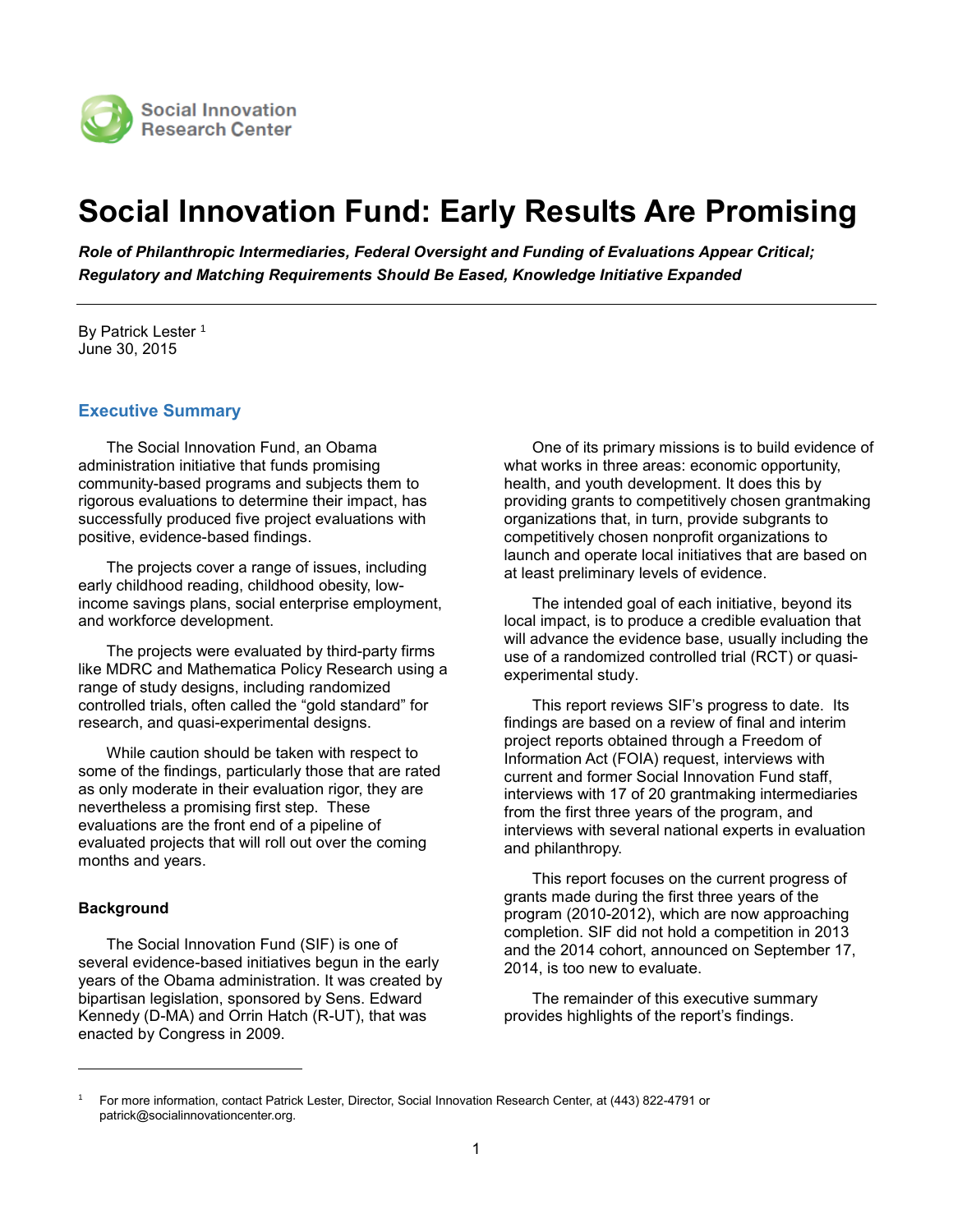## **Early Results**

- *Promising Early Results:* SIF's early results include five projects with positive results at a moderate or higher level of evidence, based on either a randomized controlled trial or quasiexperimental study (see Appendix A). These include four final reports and a fifth interim report for a project that is now verifying longer-term effects. Most are from the first year's cohort of grantees. The projects cover a range of issues, including early childhood reading, childhood obesity, low-income savings plans, social enterprise employment, and workforce development. The five are:
	- o Edna McConnell Clark Foundation / Reading **Partners**
	- o Jobs for the Future / National Fund for Workforce Solutions
	- o Mayor's Fund to Advance New York City / SaveUSA
	- o REDF / Social Enterprises
	- o U.S. Soccer Foundation / Soccer for Success
- **Other Results:** Of the 233 subgrantees from the 2010-2012 cohorts, 65 (28 percent) now have final results spread across 12 evaluations. The eight final evaluations not reported above include a range of preliminary and mixed results.
- *An Evaluation Pipeline:* Evaluations for over 70 percent of the subgrantees from the 2010-2012 cohorts have not yet been completed. However, SIF now has a fully operational pipeline that will generate more results in the coming months and years. While it is too soon to know how successful these projects will be, a review of these efforts, including some of the project interim reports, suggests there is reason for cautious optimism.

#### **Lessons for Policymakers**

 *Intermediary Grantmaker Model:* The Social Innovation Fund relies on nonprofit grantmakers, including traditional foundations, to choose highperforming nonprofits to conduct the selected projects.

Using a strategy borrowed from the field of venture philanthropy, the intermediaries run open grant competitions and select subgrantees after conducting intensive due diligence. Chosen subgrantees then receive significant technical assistance and capacity building, including in

program models, evaluation, and federal financial and compliance requirements. Such capacity building is infrequent in the nonprofit world.

In interviews, the grantmaking intermediaries and third party experts in evaluation and philanthropy said that SIF's intermediary model has been central to the program's progress, due principally to better choices of subgrantees and investments in their capacity.

 *Evaluations:* Rigorous third-party evaluations are the heart of SIF's evidence-building efforts. They are expensive, ranging from an average of \$69,932 per year for feasibility and implementation studies up to \$437,110 per year for randomized controlled trials (RCTs). Larger randomized controlled trials can cost much more.

SIF's role in supporting such evaluations appears to have been central to the program's success. A combination of federal resources, technical assistance, and significant oversight activity by SIF helped ensure evaluation quality and evaluator independence.

 *Knowledge Dissemination:* Dissemination of knowledge learned is one of SIF's core missions. To date, SIF's dissemination efforts have been modest and cannot yet be said to have substantially influenced the field. However, this may change over the next year, as SIF releases a number of products that are now in the pipeline.

Dissemination of evaluation results by the intermediaries and subgrantees through their own networks, which is already taking place, may prove to be more significant. Moreover, a newly emerging evidence marketplace, principally driven by the growth of social impact bonds, may be an important source of additional demand for these evaluation results.

 *Federal Regulatory Burdens:* In interviews, the grantmaking intermediaries reported that both they and their subgrantees have been subject to very significant federal regulatory burdens associated with their SIF grants. Most of these were regulatory burdens commonly associated with most federal grants.

They included extensive criminal background checks for staff, financial recordkeeping regulations, and restrictions on the use of privately-raised match dollars. The grantmaking intermediaries were charged with overseeing their subgrantees and ensuring compliance. Both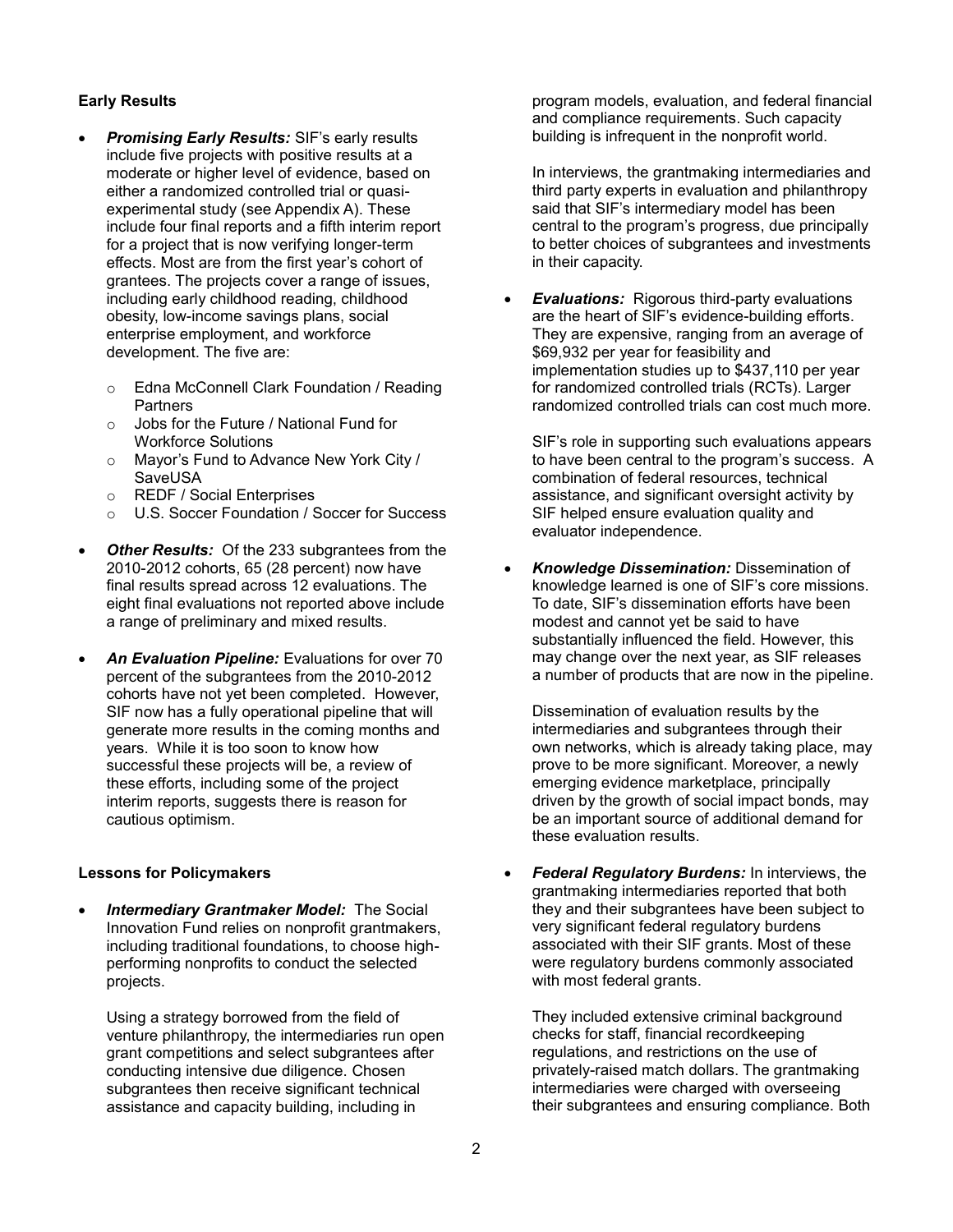the intermediaries and their subgrantees were subject to possible federal audits.

All of the intermediaries believed the regulatory requirements were overly burdensome. However, many also believed that because most of the requirements were common to other federal grants, their compliance efforts built capacity to apply for and manage such grants, thereby providing a possible route to greater financial sustainability.

 *Match Requirements*: SIF requires all grantmaking intermediaries to match federal dollars on a 1-1 basis and these combined funds must be further matched by subgrantees for a potential match ratio of 3-1 for non-federal to federal resources.

This match ratio created significant burdens for smaller, less well-funded intermediaries and subgrantees who faced difficulties meeting the requirements. The match appears to have contributed to project underfunding in some cases, particularly for evaluations, which made achieving SIF's high evidence standards more difficult for this group.

#### **Lessons for Philanthropy and Nonprofits**

 *Impact on Philanthropy Generally:* One of the secondary objectives of the Social Innovation Fund is to encourage philanthropy to be more evidence-focused. It accomplishes this principally through its financial matching requirements and through the grantmaking intermediaries, who lead by example.

To date, there is little evidence that philanthropy has been substantially influenced by SIF. However, there is anecdotal evidence that suggests that there may be a larger trend in philanthropy in this direction and that SIF may be contributing to the greater evidence movement. Some believe SIF's influence will increase as more evaluations appear and the program proves its effectiveness.

 *Impact on the Grantmaking Intermediaries:* Participation in the Social Innovation Fund has had very significant effects on the participating grantmakers. SIF has furthered the goals, rooted in venture philanthropy, of using high-capacity grantmakers to select and build high-capacity nonprofit organizations, a component that intermediaries believed is critical to the overall

program's success.

Intermediaries reported that participating in SIF resulted in substantial capacity building not just for subgrantees, but also for them as grantmakers. This capacity building enabled them to provide a level of oversight and technical assistance to their subgrantees that is uncommon in philanthropy.

 *Impact on Nonprofits:* Participation in the Social Innovation Fund also brought very substantial capacity building for the participating nonprofits, including in performance management systems, evaluations, financial management, regulatory compliance systems, and experience with replicating evidence-based models. This capacity building stands in stark contrast to general trends among nonprofits, which face severe capacity constraints that undermine their performance.

## **Recommendations**

 *Match Requirements:* Approximately half of the interviewed intermediaries reported difficulty meeting SIF's match requirements. This difficulty was concentrated among small, regional grantmakers with small fundraising bases. In some cases, fundraising difficulties appear to have produced underfunded projects, with adverse consequence for both capacity building and for evaluations that are the core of the SIF model.

These findings suggest that SIF's match requirement should be reformed. However, simply reducing the match does not appear to be a promising solution because it would likely reduce the resources available for SIF projects, thus making existing issues worse.

A better solution lies in SIF's existing authority to selectively reduce match requirements in philanthropically underserved communities. Because SIF has discretion in granting such relief, it can do so on the condition that grantmakers reinvest the savings in their subgrantees.

More broadly, match issues could be addressed by allowing applicants to count previously obligated state and local dollars that are being used in SIF projects toward the match. Current prohibitions against counting restricted funds appear to have led to under-investment in SIF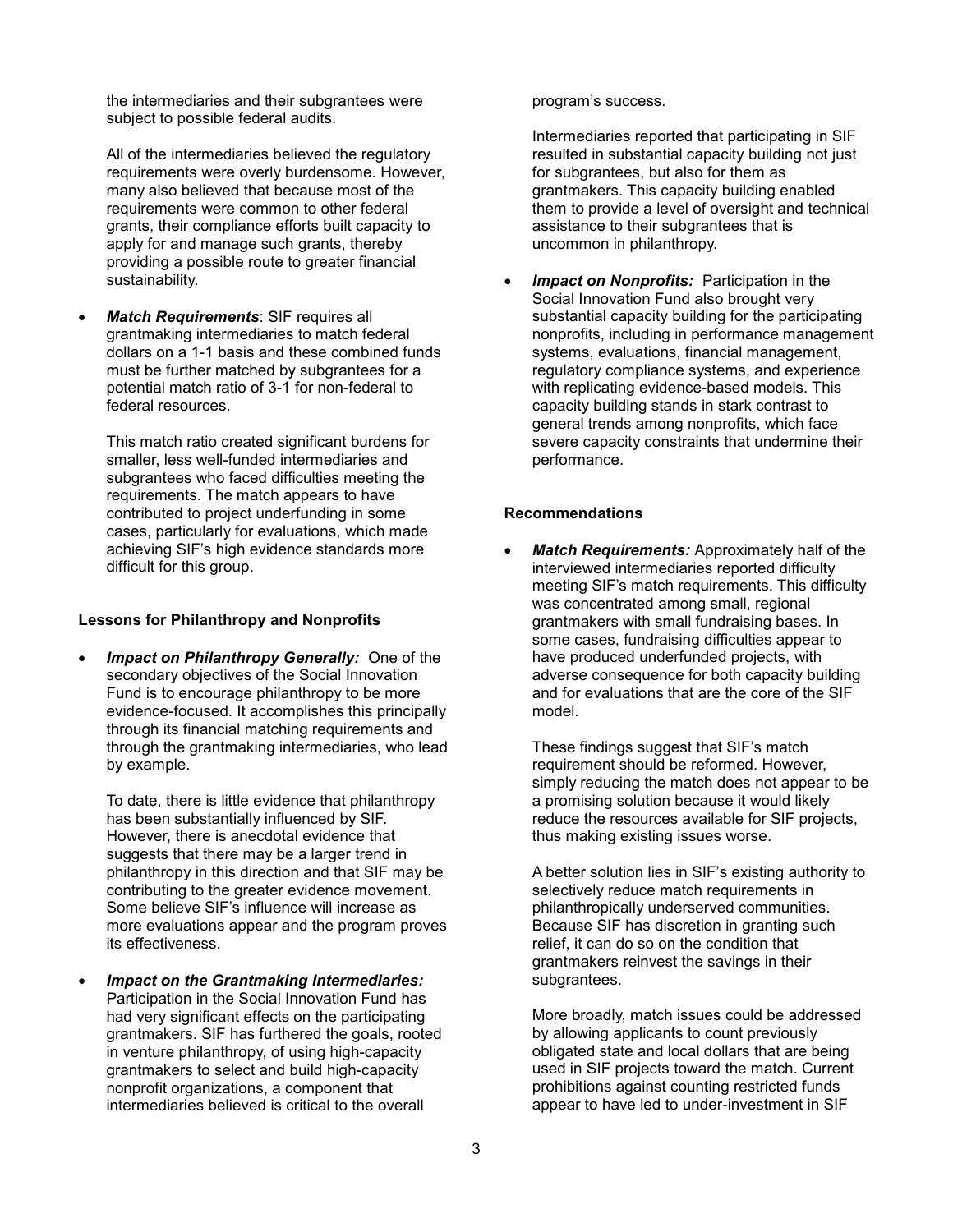projects from state and local governmental sources, which are likely the best source of ongoing support and sustainability. Congress should also consider allowing the use of federal dollars, a decision that could infuse evidence into other, much larger federal programs.

- *Federal Oversight of Evaluations:* SIF's oversight of evaluations appears to have played a central role in ensuring that they meet high standards and are sufficiently independent to be credible. SIF's current oversight role should be maintained.
- *Intermediary Transparency:* While SIF's selection of intermediaries is highly transparent, the selection process of subgrantees by intermediaries is less so. Whereas SIF publicly posts and maintains winning applications, lists of reviewers, and application materials from past competitions online, with a few key exceptions most of the intermediaries have not.

While there is no evidence of any problems to date, this lack of transparency presents a potential threat to the program and should be addressed.

 *Regulatory Reform:* Federal regulatory burdens, including federal financial regulations and criminal background checks, were widely viewed as burdensome by the intermediaries and their subgrantees. All eventually adapted, but felt some solution to the burden should be found.

To address this issue, Congress or the administration should direct the SIF to review the existing requirements and make recommendations for how to reduce the burdens. Grantmaking intermediaries and their subgrantees that work with disconnected youth

should also consider applying to participate in the newly created Performance Partnership Pilots (P3) program, which provides an opportunity for increased regulatory flexibility in exchange for increased performance-based accountability and transparency.

 *Nonprofit Capacity Building:* The Social Innovation Fund has provided an interesting test case of the value of nonprofit capacity building – with promising early results. The lessons drawn from this experiment should be fully absorbed, not just by government programs, but philanthropy as well. Public sector programs, foundations and other grantmakers should eliminate arbitrary overhead restrictions that prevent the building of such capacity and proactively invest in the capacities needed for success.

Overall, these recommendations would only improve upon what appears to be a high-performing program. To date, the program has produced positive evaluations of five evidence-based projects, with a steady stream of additional evaluations waiting in the pipeline.

Moreover, SIF's capacity building efforts appear to be creating a cohort of high-performing nonprofits that are already building or upgrading sophisticated performance management and evaluation systems. Some are already accessing administrative data, which may soon lead to cheaper and faster rapidcycle evaluations, mirroring similar advances in the private sector.

This is substantial progress. These early results provide reason to be cautiously optimistic about what lies ahead. If this progress continues, it may provide real hope for solving some of the most pressing and intractable problems still facing the nation today.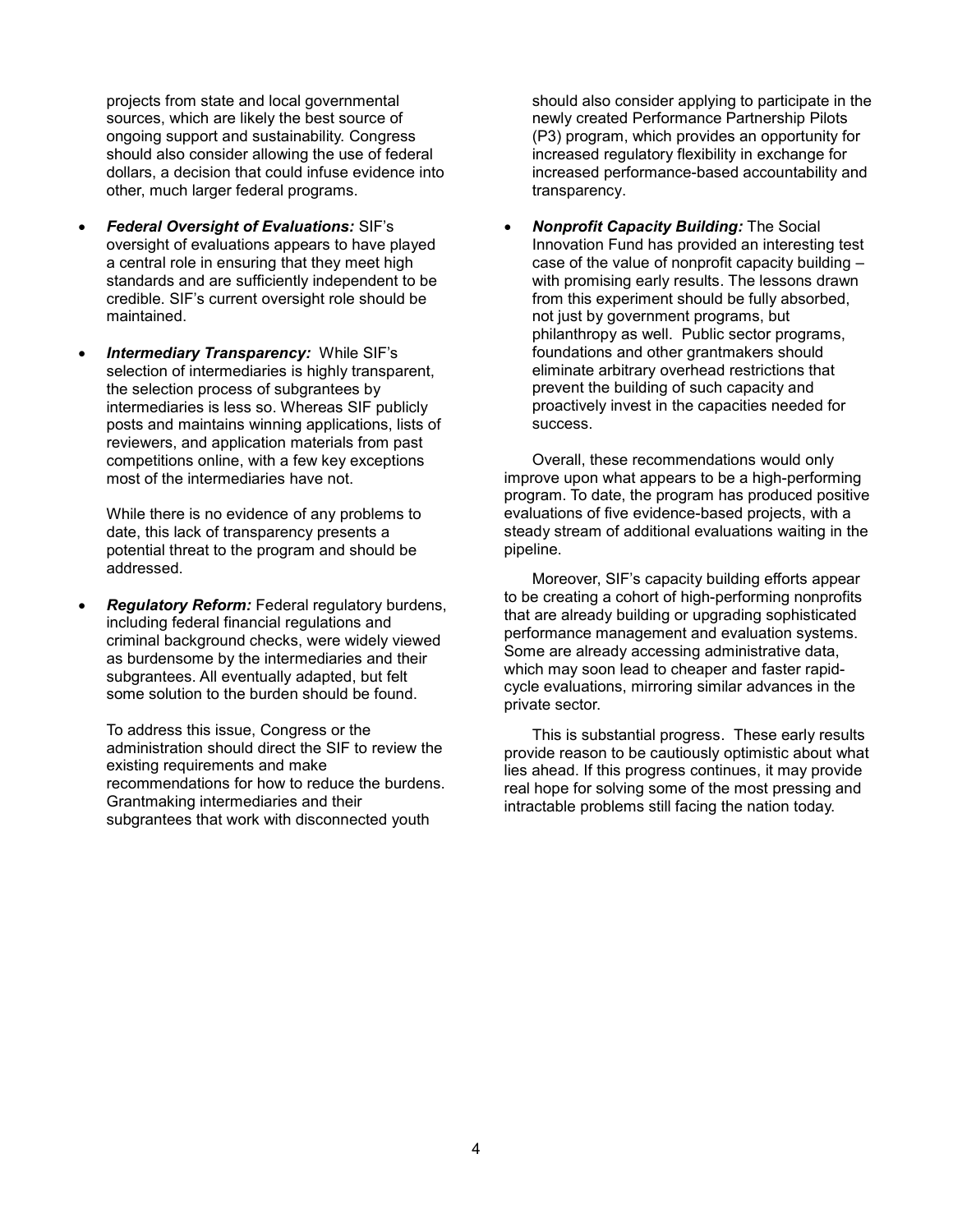## **About the Social Innovation Research Center**

The Social Innovation Research Center (SIRC) is a nonpartisan nonprofit research organization focused on social innovation and performance management for nonprofits and public agencies. More information about SIRC is available on the organization's web site at [http://www.socialinnovationcenter.org.](http://www.socialinnovationcenter.org/)

© 2015 Social Innovation Research Center. All rights reserved.

## **Acknowledgments**

SIRC would like to thank the following individuals and organizations for their generosity and willingness to be interviewed and/or comment on early drafts of this report. Except where views are attributed by name, the opinions expressed in this report are not necessarily endorsed or shared by these individuals or organizations.

- Abt Associates: Chris Spera
- AIDS United: Erin Nortrup, Maura Riordan
- Bridgespan: Paul Carttar
- Capital Area United Way: Katie Pritchett
- Capital Impact Partners: Jenee Kresge, Hong Ly
- Center for Effective Philanthropy: Ellie Buteau
- Child Trends: Natalia Pane
- Corporation for National and Community Service: Lois Nembhard, Stephanie Soper, Damian Thorman, Lily **Zandniapour**
- Edna McConnell Clark Foundation: Albert Chung, Kelly Fitzsimmons, Gabriel Rhoads
- Grantmakers for Effective Organizations: Meghan Duffy
- GreenLight Fund: Kate Barrett
- Jobs for the Future / National Fund for Workforce Solutions: Fred Dedrick, Navjeet Singh
- The John A. Hartford Foundation: Christopher Langston
- Laura and John Arnold Foundation: Jon Baron, Kelly Kinneen, Kathy Stack
- Mayor's Fund to Advance New York City/NYC Center for Economic Opportunity: Sinead Keegan
- Mile High United Way: Cindy Eby
- New Profit, Inc.: Tulaine Montgomery (Partner)
- REDF: Christina Garcia
- Results for America: Jeremy Ayers
- Social Impact Exchange: Anne Sherman
- United Way for Southeastern Michigan: Jennifer Callans
- U.S. Soccer Foundation: Zach Riggle

SIRC would also like to thank those who participated but have chosen to remain anonymous.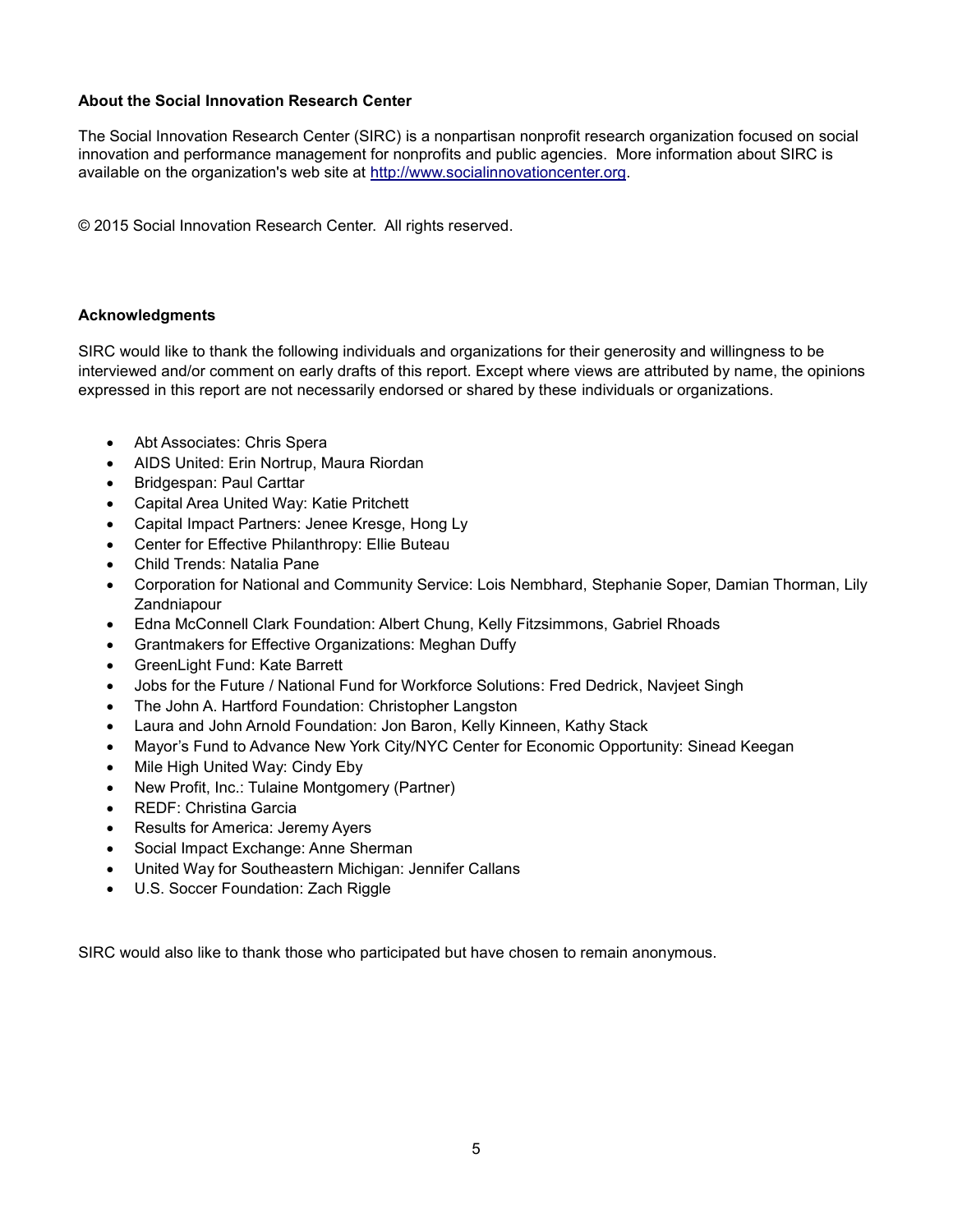# **Contents**

| <b>Executive Summary</b>                                                                                                                         | 1                          |
|--------------------------------------------------------------------------------------------------------------------------------------------------|----------------------------|
| <b>Introduction</b>                                                                                                                              | $\overline{7}$             |
| <b>Early Results</b>                                                                                                                             | 9                          |
| <b>Defining Success</b><br>A Growing Pipeline of Evidence<br><b>Promising Early Results</b><br><b>Explaining the Results</b><br>A Coming Wave?   | 9<br>10<br>12<br>13<br>18  |
| <b>Lessons for Policymakers</b>                                                                                                                  | 19                         |
| Use of Grantmaking Intermediaries<br>Evaluations<br>Knowledge Dissemination<br><b>Federal Regulatory Burdens</b><br><b>Matching Requirements</b> | 19<br>22<br>26<br>27<br>29 |
| <b>Lessons for Philanthropy and Nonprofits</b>                                                                                                   | 33                         |
| SIF's Impact on Philanthropy: Not Yet, But Soon?<br>SIF's Impact on the Intermediaries: Substantial<br>Breaking the Nonprofit Starvation Cycle   | 33<br>34<br>35             |
| <b>Conclusion</b>                                                                                                                                | 39                         |
| Recommendations                                                                                                                                  | 39                         |
| <b>Appendix</b>                                                                                                                                  | 41                         |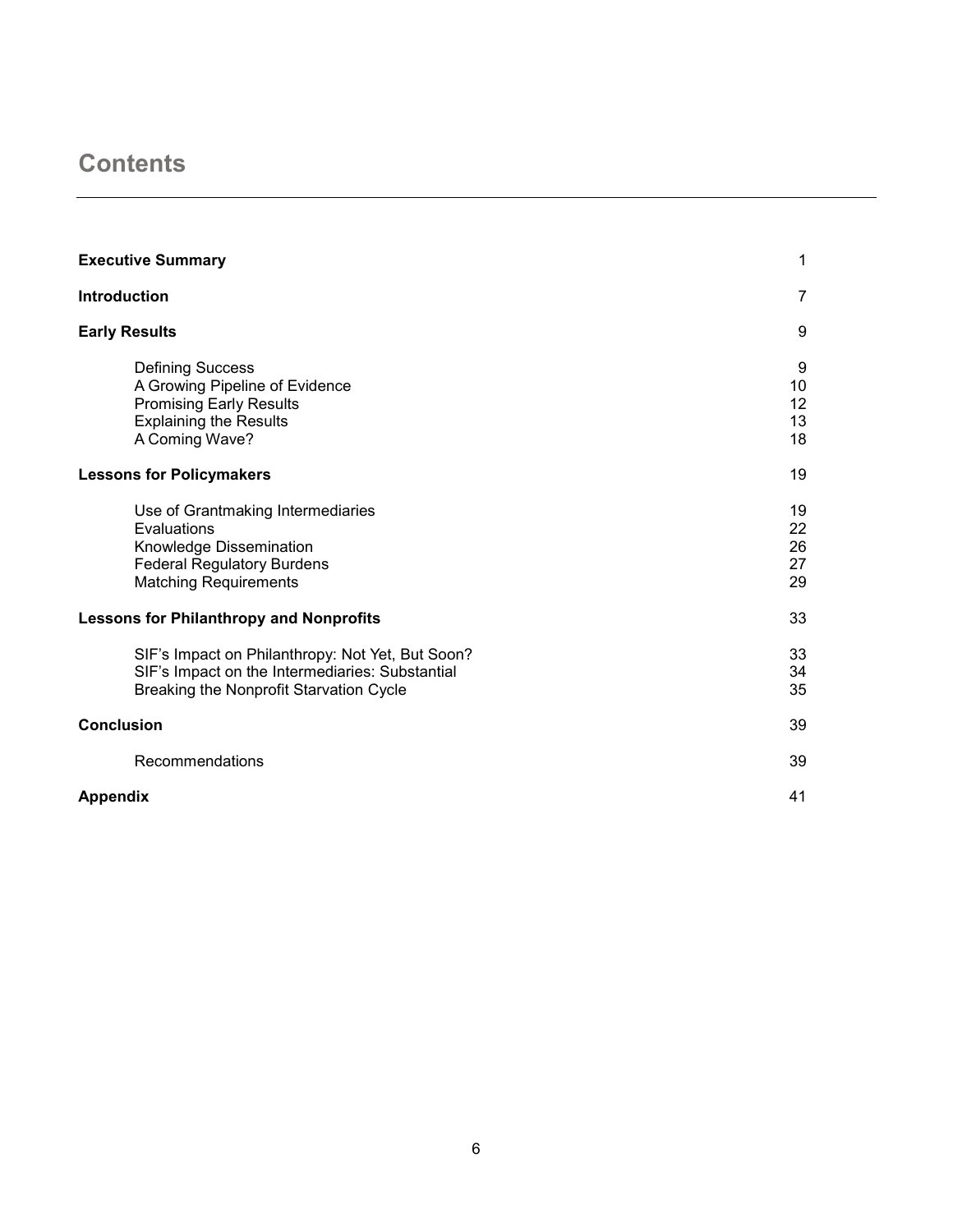## **Introduction**

This report details the progress to date of the Social Innovation Fund (SIF), an evidence-based federal initiative housed within the Corporation for National and Community Service (CNCS).

Created by Congress in 2009, SIF is a relatively small program in federal terms. Over the past six years of its existence, funding has ranged from \$50 to \$70 million per year, a drop in the ocean when compared to the hundreds of billions of dollars spent each year on federal domestic programs.

SIF's potential impact belies its small size. Its mission is to build the evidence base in the areas of economic opportunity, health, and youth development. To accomplish this, it is designed to address at least two major barriers: (1) the high cost of conducting rigorous evaluations, such as randomized controlled trials (RCTs) and quasiexperimental studies; and (2) a general lack of capacity in the nonprofit sector to implement and evaluate programs with a consistently high level of performance.

#### **SIF's Roots in Venture Philanthropy**

SIF's roots can be traced to venture philanthropy, a movement that began in the late 1990s during the height of the dot.com boom. Drawing lessons from venture capitalism, venture philanthropy is notable for seeking out and finding high-performing nonprofit organizations and building their capacity further so that they can execute their missions at the highest possible level. In this, venture philanthropy's efforts are distinct from more common practices in philanthropy and among nonprofits, which typically struggle to build capacity of this kind.

Venture capitalists and venture philanthropists both seek to scale their successful investments, but in different ways. Venture capitalists typically seek an exit path that results in the sale of their equity stake or taking their companies public through an IPO.

Venture philanthropists, by contrast, seek to bring their best-performing organizations to scale through the dissemination of ideas and (often) through public dollars, which dwarf the resources available to philanthropy. Some in venture philanthropy go further, attempting to transform public systems.

The Social Innovation Fund has both incorporated and built upon the venture philanthropy model.<sup>2</sup> Starting in 2010, it has provided renewable grants ranging from \$1 million to \$10 million per year for up to five years to competitively chosen grantmaking intermediaries, which in turn provide subgrants to competitively chosen, high-performing subgrantees. Once chosen, as in the case of venture philanthropy, the subgrantees receive further assistance and capacity building from the grantmakers, who engage with them on an ongoing basis at a very high level.

#### **Building Evidence of What Works**

Ideally, the end product of the effort is a rigorous, third-party evaluation of the chosen initiatives, with substantial oversight provided by the federal staff of the Social Innovation Fund (with assistance from third-party contractors) to ensure evaluation quality and independence.

Under ideal circumstances, SIF will also have left in its wake a high-performing nonprofit that is sustainable and can be scaled. True scale comes not from these efforts, however, but from building the evidence base, which can be drawn upon and used by other nonprofits across the nation.

These are ambitious objectives. This report is devoted to tracking how well the Social Innovation Fund has accomplished this mission.

l

<sup>2</sup> Michele Jolin, "Innovating the White House," *Stanford Social Innovation Review*, Spring 2008. Available at:

[http://www.ssireview.org/articles/entry/innovating\\_the\\_white\\_house](http://www.ssireview.org/articles/entry/innovating_the_white_house/) [/](http://www.ssireview.org/articles/entry/innovating_the_white_house/)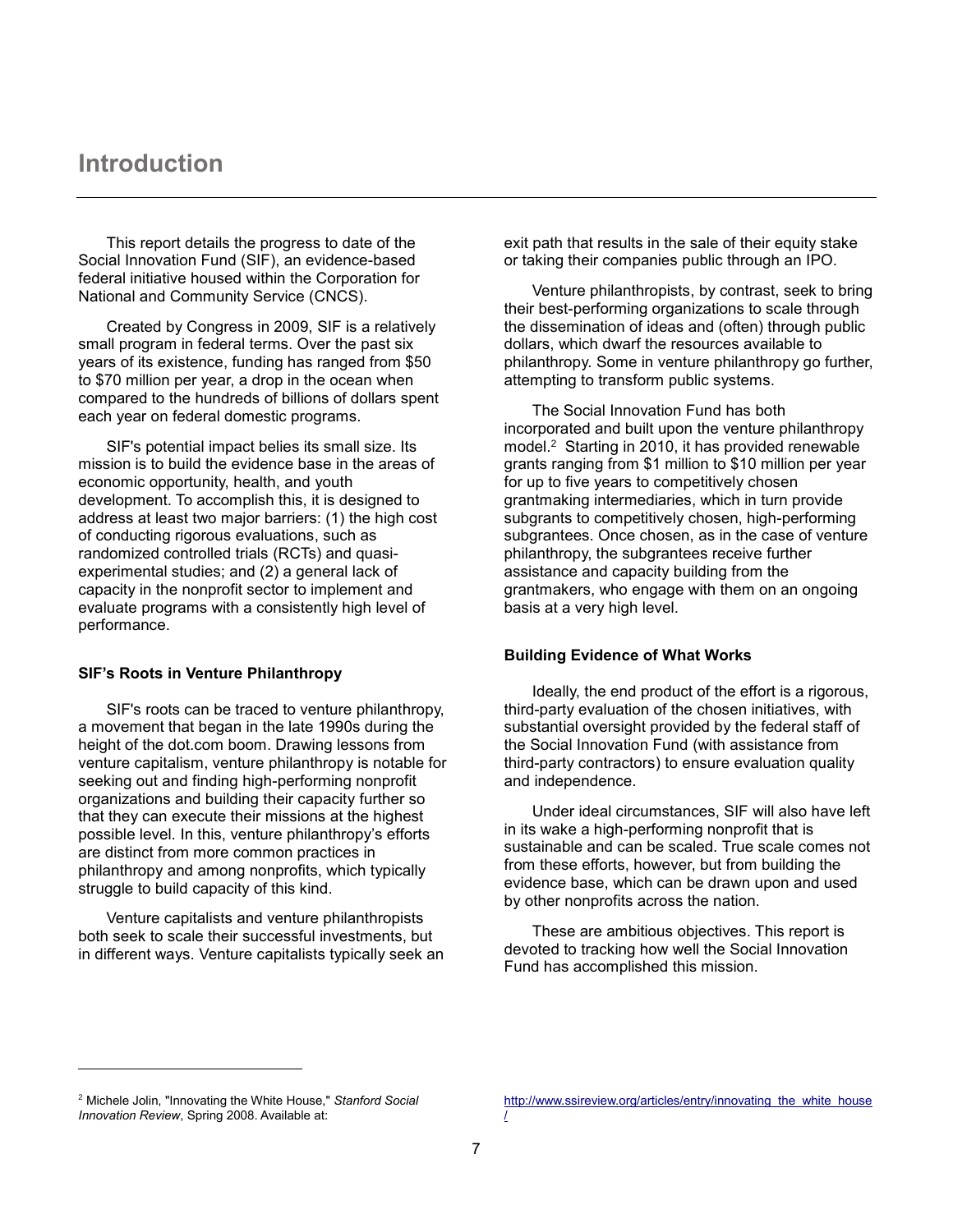#### **Methodology**

This report is based on several sources of information. They include a review of final evaluations and interim reports obtained from the Social Innovation Fund through a Freedom of Information Act (FOIA) request submitted to the Corporation for National and Community Service on November 20, 2014. This request was granted in full and completed on May 21, 2015,<sup>3</sup> with information provided in stages beginning in February. 4

The FOIA request focused on reports for the intermediaries and subgrantees from the first three years of the program (2010-2012). There was no competition for new SIF grantees in 2013. The most recent competition, which resulted in seven new grantees announced on September 17, 2014, is too recent to have produced results.

This report is also based on interviews with current and former Social Innovation Fund staff, 17 of the 20 grantmaking intermediaries from the 2010- 2012 grant years, several national experts in philanthropy and evaluation, and a small selection of subgrantees.

All were guaranteed anonymity in their responses to encourage honest and forthright opinions. All attributed quotes in this report were included with their express permission or drawn from public sources. Interviews were conducted between April and June, 2015.

#### **Plan of the Report**

This report provides findings in three areas. Chapter One reports on SIF's early results based on interviews and a review of the final and interim project evaluations. The chapter also discusses major factors that contributed to the success or failure of these projects.

Chapter Two reviews major lessons learned for policymakers, including for both Congress and the federal executive branch, but also other policymakers with an interest in developing evidence-based initiatives.

Chapter Three reviews major lessons for philanthropy and nonprofit organizations. The report concludes with recommendations.

<sup>3</sup> Corporation for National and Community Service, Final response letter (May 21, 2015). Available

a[t:http://socialinnovationcenter.org/wp-](http://socialinnovationcenter.org/wp-content/uploads/2015/06/SIF_Final_response_to_FOIA_2015-16.pdf)

l

[content/uploads/2015/06/SIF\\_Final\\_response\\_to\\_FOIA\\_2015-](http://socialinnovationcenter.org/wp-content/uploads/2015/06/SIF_Final_response_to_FOIA_2015-16.pdf) [16.pdf](http://socialinnovationcenter.org/wp-content/uploads/2015/06/SIF_Final_response_to_FOIA_2015-16.pdf)

<sup>4</sup> Corporation for National and Community Service, Chart of report releases (May 21, 2015). Available at: [http://socialinnovationcenter.org/wp](http://socialinnovationcenter.org/wp-content/uploads/2015/06/SIF_chart_of_report_releases.pdf)[content/uploads/2015/06/SIF\\_chart\\_of\\_report\\_releases.pdf](http://socialinnovationcenter.org/wp-content/uploads/2015/06/SIF_chart_of_report_releases.pdf)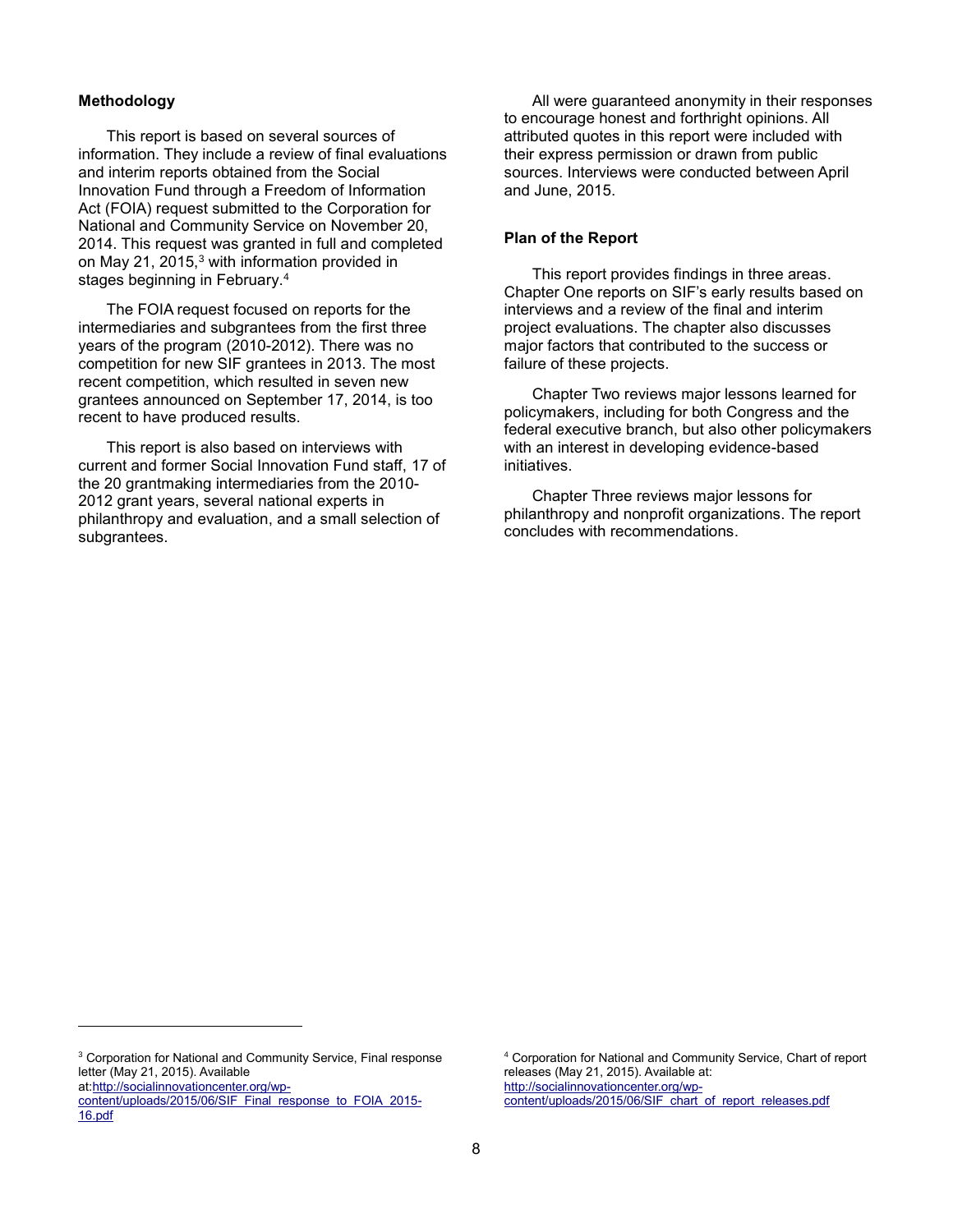## **Early Results**

How well is the Social Innovation Fund performing? What has it accomplished?

This chapter reviews SIF's progress to date and the factors associated with both its early successes and challenges.

## **Defining Success**

Has the Social Innovation Fund been successful? Any answer must begin by defining success.

The appropriate starting point for this definition is the program's stated purposes, which can be found in its authorizing legislation, the Serve America Act.<sup>5</sup> The law has several, including: increasing the capacity of social entrepreneurs to tackle social issues, seeding experimental initiatives, and providing resources to replicate and expand effective programs. The act also includes several related objectives, such as promoting evidence-based grantmaking and disseminating knowledge of what works.

This is problematic. This list provides too many goals and too little sense of which may be more important than the others. It provides little direction for judging the program overall.

Digging further, however, shows that many are intermediate objectives, the means to achieving the higher end of improving lives across several domains such as health, education, and economic opportunity. Why not judge SIF according to the number of lives it has improved?

The reason is that the Social Innovation Fund is too small for that. With annual funding ranging from \$50 to \$70 million, it could never directly touch more than a tiny fraction of the American public. Moreover, if it were larger, one could reasonably ask why such work was not being conducted within larger, cabinetlevel agencies instead.

The answer lies in seeking what makes SIF

l

special and different – and eliminating those goals that are more intermediate in nature. This leads to three goals in particular: promoting innovation, developing evidence of what works, and scaling proven programs – innovation, evidence, and scale.

#### **The Primacy of Evidence**

While all three of these goals are important, they are not equal in SIF's current design.

The tension between evidence and innovation is well known. Newer and more innovative programs are less likely to have established evidence bases. Some federal programs, such as the Investing in Innovation (i3) program in the U.S. Department of Education, have addressed this tension by creating evidence tiers and providing greater funding to initiatives with greater levels of evidence.

SIF does not explicitly allocate its funding this way, but it is not agnostic either. SIF has focused its attentions on programs that already have at least preliminary levels of evidence, leaving the development of truly new and innovative programs to other programs and philanthropy.<sup>6</sup> It defines its own success largely in terms of its ability to advance the level of evidence for initiatives that already have a significant evidentiary track record. Although it has the word "innovation" in its name, evidence trumps innovation in SIF's current design.

Scale's importance is more difficult to assess. For a program whose roots lie in venture philanthropy, scale was central to SIF's original design. However, the understanding of scale has changed since then. Whereas scale was once seen as growing successful organizations, it is now seen more as spreading knowledge about what works and influencing public systems.<sup>7</sup> As one philanthropy expert noted in an interview, SIF's original focus on organizationallybased scale is "so 2009."

Today, SIF's primary impact comes not from its ability to scale effective programs within the confines

<sup>5</sup> See:<https://www.law.cornell.edu/uscode/text/42/12653k>

<sup>&</sup>lt;sup>6</sup> Corporation for National and Community Service, "2015 Evidence & Evaluation Webinar Transcript," February 25, 2015. Available at: [http://www.nationalservice.gov/sites/default/files/documents/2015-](http://www.nationalservice.gov/sites/default/files/documents/2015-evidence-evaluation-webinar-transcript)

[evidence-evaluation-webinar-transcript](http://www.nationalservice.gov/sites/default/files/documents/2015-evidence-evaluation-webinar-transcript)

<sup>7</sup> Kathleen P. Enright, "What Would It Take?" *Stanford Social Innovation Review*, Spring 2014. Available at: [http://www.ssireview.org/articles/entry/what\\_would\\_it\\_take](http://www.ssireview.org/articles/entry/what_would_it_take)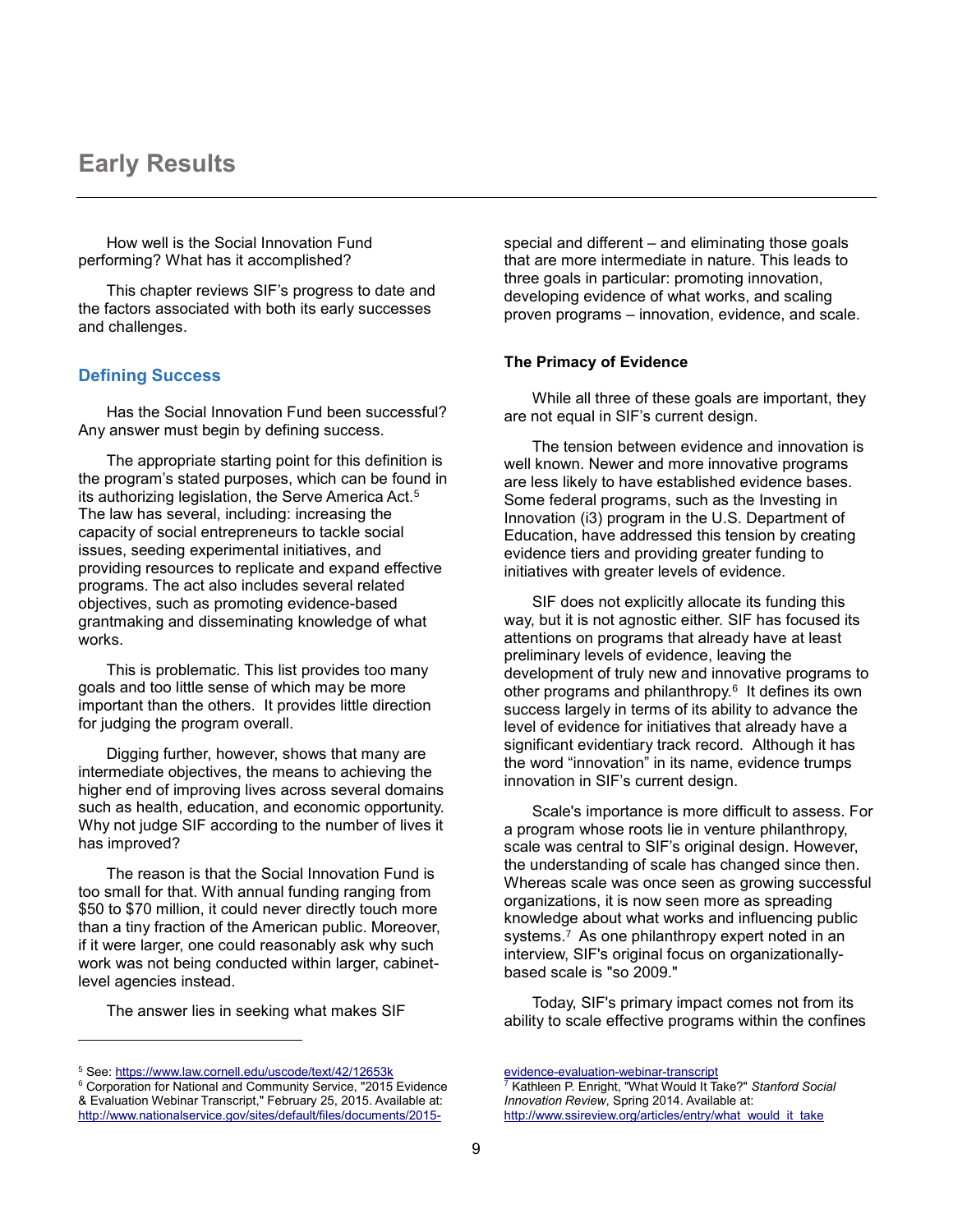of a very small federal program housed in CNCS, but its ability to build the evidence base and to show how to do so effectively, using very specific strategies rooted in venture philanthropy. Evidence trumps scale.

Among its three primary goals – innovation, evidence, and scale – evidence predominates. For this reason, this report will judge the Social Innovation Fund according to its ability to build rigorous evidence of what works.<sup>8</sup>

#### **Operationalizing Success**

According to Michael Smith, SIF's former director, "SIF's biggest contribution will be a cornucopia of tested, replicable solutions and lessons about what works, what doesn't, and why." <sup>9</sup>

How is success measured according to this goal? When asked, one of SIF's former staff members said "We looked at it in two ways: the percentage of interventions that are successful and the percentage of good quality evaluations."

Half of this definition, the quality of evaluations, is easy to operationalize. SIF says it wants to advance the evidence base and that, beginning with the 2011 cohort, all funded interventions must target moderate or better levels of evidence by the end of their grants.<sup>10</sup> Clear definitions for this level of evidence can be found in Appendix A.

The other half of the definition is more difficult. There is no official requirement in any SIF application materials that tested models must produce positive findings. In fact, there is a strong argument to be made that "failing forward" is an expected and normal part of innovation and continuous improvement.

On the other hand, while failure is acceptable in the short run, in the long run "replicable solutions" come not from failure, but from success. Moreover, as more governments emphasize performance-based

l

contracts and other performance-based innovations such as social impact bonds, there will be increased demand for evidence-based solutions with positive results.

For these reasons, this report will define success for the Social Innovation Fund according to the number of tested initiatives that achieve *both* a moderate or higher level of evidence, as defined by SIF, *and* positive findings as determined by the Social Innovation Research Center (SIRC) in this independent review of the reports. <sup>11</sup> It is a high bar, but a reasonable one.

## **A Growing Pipeline of Evidence**

To determine the current progress and results for the Social Innovation Fund, SIRC obtained from SIF all of the interim and final reports for all of the intermediaries and their subgrantees from the first three years of the program (2010-2012) through a Freedom of Information Act request. Reports were not requested for subsequent years because there was no new grant competition in 2013 and the 2014 cohort, which was announced on September 17, 2014 was too recent for significant progress to have been made.<sup>12</sup> New grants for 2015 may be announced in July.

Table 1 shows the progress that has been made by the intermediaries and subgrantees from these first three years, particularly the first cohort from 2010. Of the 20 intermediaries selected during these years,<sup>13</sup> eight have now had final reports issued for at least some of their subgrantees. Among the 233 subgrantees selected by these intermediaries, 65 (28 percent) now have final reports.

A look at the yearly numbers shows substantial progress from year to year and a growing pipeline of results. This pace should quicken in the years ahead as more results begin to appear from all three of these cohorts, as well as those from 2014 and

[http://www.nationalservice.gov/newsroom/press](http://www.nationalservice.gov/newsroom/press-releases/2014/federal-program-marks-fifth-anniversary-announces-518-million)[releases/2014/federal-program-marks-fifth-anniversary](http://www.nationalservice.gov/newsroom/press-releases/2014/federal-program-marks-fifth-anniversary-announces-518-million)[announces-518-million](http://www.nationalservice.gov/newsroom/press-releases/2014/federal-program-marks-fifth-anniversary-announces-518-million)

<sup>&</sup>lt;sup>8</sup> It should be acknowledged that this narrow measure of SIF's success is not shared by the Social Innovation Fund itself, nor by at least some of its grantees. This subjective measure is attributable solely to the author.

<sup>&</sup>lt;sup>9</sup> Grantmakers for Effective Organizations, "From Innovation to Results," *Stanford Social Innovation Review*, Spring 2014. Available at:

[http://www.ssireview.org/articles/entry/from\\_innovation\\_to\\_results](http://www.ssireview.org/articles/entry/from_innovation_to_results) <sup>10</sup> Corporation for National and Community Service, "Social

Innovation Fund Notice of Funding Availability FY 2015," March 17, 2015. Available at: [http://www.nationalservice.gov/documents/main-menu/2015/social-](http://www.nationalservice.gov/documents/main-menu/2015/social-innovation-fund-nofa-fy-2015)

[innovation-fund-nofa-fy-2015](http://www.nationalservice.gov/documents/main-menu/2015/social-innovation-fund-nofa-fy-2015)

<sup>&</sup>lt;sup>11</sup> An argument could be made that the appropriate definition should be the *percentage* of initiatives that meet this standard, not

the absolute number, but the results in this report are too preliminary, and the sample size too small, to place any confidence in such percentages.

<sup>&</sup>lt;sup>12</sup> Corporation for National and Community Service, "Federal Program Marks Fifth Anniversary; Announces \$51.8 Million in Investments to Grow Community Solutions That Work," September 17, 2015. Available at:

<sup>&</sup>lt;sup>13</sup> Another seven intermediaries were selected in September, 2014, but because they are so new their progress was not reviewed in this report. A total of 27 intermediaries have been selected so far and, after accounting for one that dropped out and one that has two grants, there are now 25 intermediaries in the program.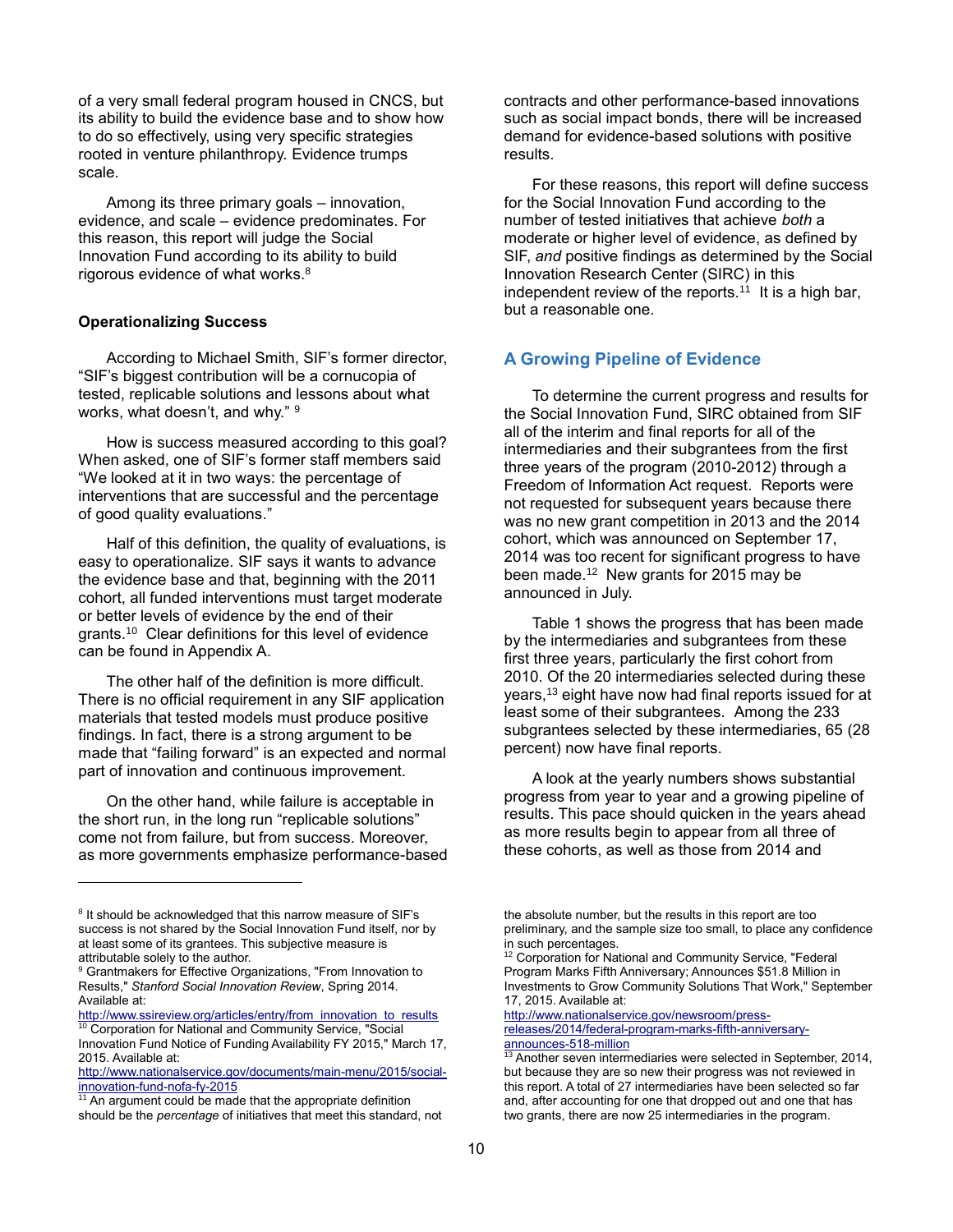## **Table 1: Front End of a Pipeline**

The following table shows current progress for SIF's 2010-2012 grantees and subgrantees as of April, 2015. It shows a pipeline effect, with more interim and final reports appearing over time.

| Intermediaries                                                                                                                              | 2010                   | 2011                  | 2012                  | Total                  |
|---------------------------------------------------------------------------------------------------------------------------------------------|------------------------|-----------------------|-----------------------|------------------------|
| All final reports complete<br>Some final reports complete<br>No final reports, some interim<br>No reports<br>Intermediary withdrew<br>Total | 3<br>3<br>4<br>O<br>11 | 1<br>2<br>1<br>0<br>5 | 0<br>O<br>2<br>4      | 4<br>4<br>7<br>4<br>20 |
| <b>Subgrantees</b>                                                                                                                          | 2010                   | 2011                  | 2012                  | Total                  |
| With final reports                                                                                                                          | 52                     | 13                    | $\Omega$              | 65                     |
| o Positive impact<br>o Mixed impact<br>o Negative or no impact<br>o Preliminary evidence<br>o Implementation only                           | 5<br>O<br>12<br>34     | 5<br>0<br>0<br>0<br>8 | 0<br>0<br>0<br>0<br>0 | 10<br>0<br>12<br>42    |
| With interim reports<br>With no reports<br>Subgrantee withdrew                                                                              | 80<br>30<br>3          | 17<br>15<br>3         | 8<br>12<br>0          | 105<br>57<br>6         |
| Total                                                                                                                                       | 165                    | 48                    | 20                    | 233                    |

Source: SIRC analysis of interim and final reports obtained through a public records request and interviews with grantmaking intermediaries.

#### beyond.

A better understanding of this pipeline effect, however, requires looking at the final and interim reports themselves. An examination of these reports shows varying levels of progress but, in general, the most quickly completed have taken a minimum of 4-5 years from start to finish and have followed the following pattern:

Year One – Ramp Up: The first year is typically spent ramping up the project. Intermediaries must conduct an open grant competition and select their subgrantees within 6 months of

receiving their SIF grant. After the subgrantees are selected, evaluation plans are submitted to SIF for approval, with approval usually coming within 9-12 months. Meanwhile, the intermediaries and their subgrantees must launch their new programs, including hiring, training and other activities.

 *Year Two – Implementation Study:* Many projects conduct an implementation study to determine if the program is being operated according to high standards and with fidelity to the chosen evidence-based model.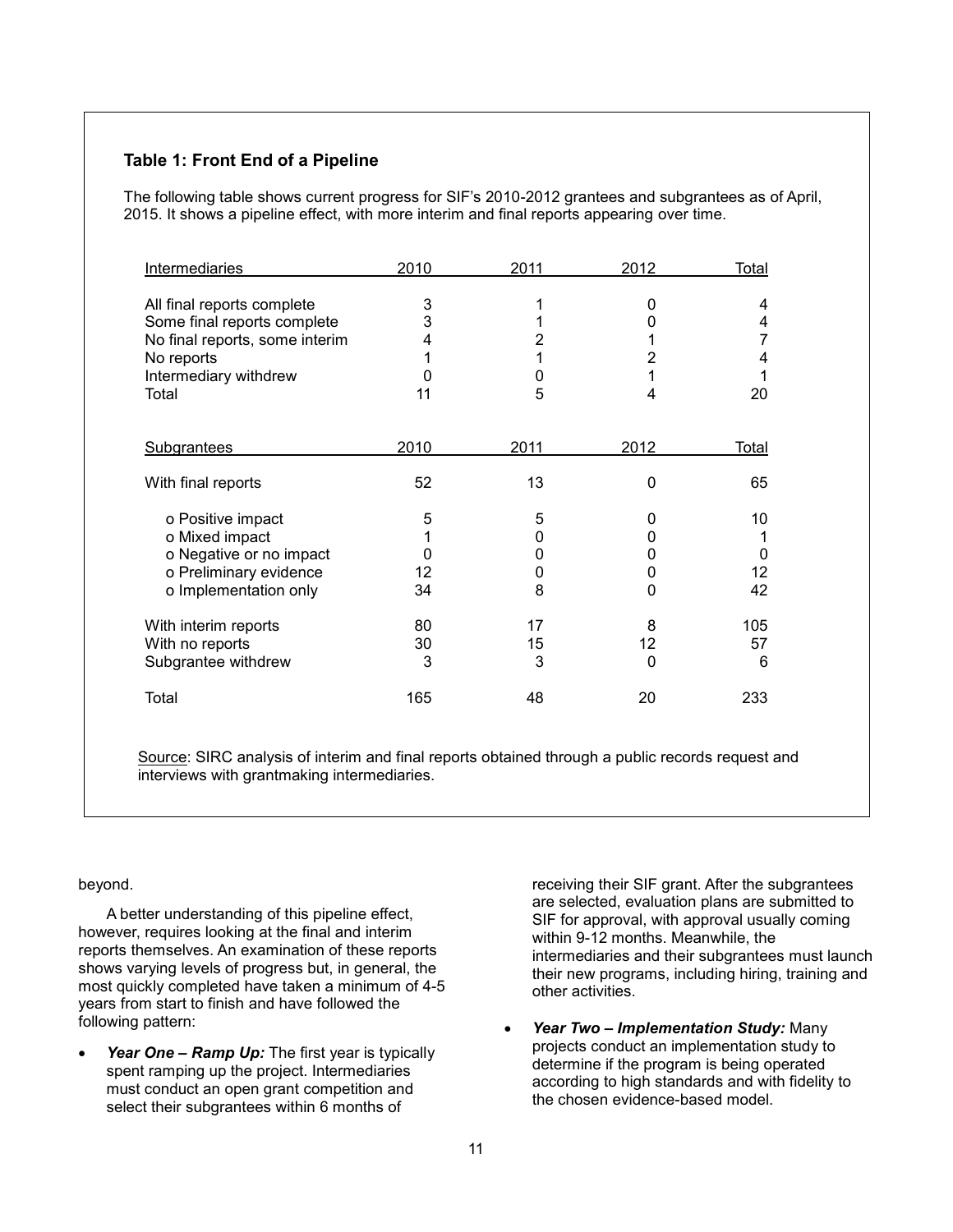- *Year Three – Impact Study:* Impact studies often commence (and end) in year three.
- *Years Four to Five – Evaluation Completed:* Final evaluations are often completed as soon as four years after the project begins. Studies examining longer-term effects will take more time.

This timeline is ambitious and far from universal. In general, projects that were more innovative or that involved ambitious replications in new settings or with new populations took more time.

Organizational capacity was another major factor. Organizations with less existing capacity took more time because they often had to substantially upgrade or create new systems from scratch, including more advanced financial management systems, regulatory compliance systems, evaluation departments, data and performance management systems, and associated data permissions. These organizations were more likely to need additional time for up-front planning or piloting new services.

By contrast, organizations that had higher existing capacity or that were expanding existing projects were more likely to have these systems already in place. They usually took less time to get their projects up and running and less time to complete their final evaluations.

## **Promising Early Results**

l

Table 1 includes results from all of the final reports issued so far. These final reports cover the work of 65 subgrantees, or about 28 percent of all of the subgrantees from the 2010-2012 grant years. The results are summarized and explained below.

- *Positive Impact (10 subgrantees):* Of the 65 subgrantees, 10 were the subject of impact studies that produced a moderate or higher level of evidence, as judged by SIF's evaluation staff (see Appendix A), and positive results as determined by SIRC. Details for all of these studies are included in the box on p. 14.
- *Mixed Impact (1 subgrantee):* One subgrantee was the subject of an impact study with a moderate or higher level of evidence, as judged by SIF, and mixed results. This subgrantee reported some positive results, as well as other

results that were not significant. The subgrantee reported that it learned from the evaluation and has made adjustments to improve its impact.

- *Negative or No Impact (0 subgrantees***):** No subgrantees with a final evaluation with a moderate or higher level of evidence failed to produce any statistically significant results or produced negative results.
- *Preliminary Results (12 subgrantees):* Twelve subgrantees were the subject of studies that only produced preliminary evidence, as judged by SIF. All were from the 2010 cohort.
- *Implementation-only Results (42 subgrantees):* A total of 42 subgrantees were part of larger, unified portfolios with impact studies that produced moderate or higher levels evidence, but were not included in those impact studies. Instead, these subgrantees were the subject of less expensive implementation studies.

Another way to look at the results is by project evaluation. As shown in Table 2, a dozen final evaluations have been completed so far. <sup>14</sup> Of these, eight were of individual subgrantee interventions. Four were unified evaluations that covered an intermediary's entire subgrantee portfolio. This latter group covered the work of 57 subgrantees.

The four final evaluations that reported positive impact (Reading Partners, the National Fund for Workforce Solutions, REDF/Social Enterprises, and Soccer for Success) are summarized in the box on p. 14. A fifth interim study that reported positive impact (SaveUSA) is also included. Together, these five evaluations produced positive findings across a range of issues, including early childhood reading, childhood obesity, low-income savings plans, social enterprise employment, and workforce development.

While these early results are encouraging, they must still be viewed with caution. While all five of these evaluations achieved at least moderate evidence as defined by SIF, there was still variation in the strength of their reported findings. Two, Reading Partners and SaveUSA, involved randomized controlled trials, often referred to as the "gold standard" of evidence and typically the most expensive form of evaluation. Of the five, the Reading Partners study was the strongest in terms of rigor and reported results.

<sup>&</sup>lt;sup>14</sup> CNCS says that all of these final reports will be available on the CNCS Evidence Exchange at

[http://www.nationalservice.gov/impact-our-nation/research-and](http://www.nationalservice.gov/impact-our-nation/research-and-reports/evidence-exchange)[reports/evidence-exchange](http://www.nationalservice.gov/impact-our-nation/research-and-reports/evidence-exchange)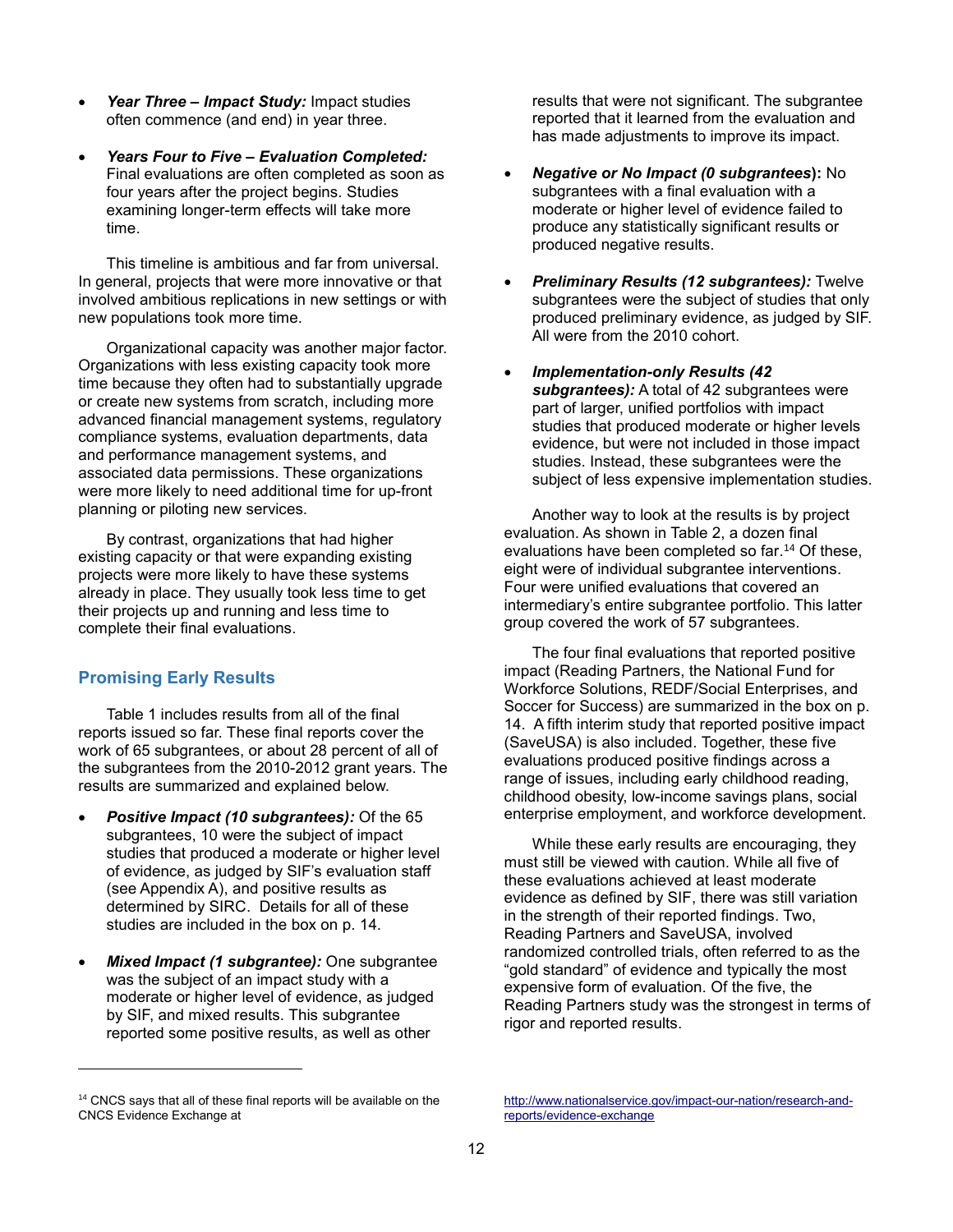## **Table 2: Final Evaluations**

Many SIF evaluations studied a single subgrantee, while others were unified evaluations that studied the combined efforts of two or more subgrantees providing the same or similar services. The following table shows final results broken out by project evaluation.

| <b>Final Evaluations</b>                                                                    | Individual<br>Subgrantee<br>Evaluations | Unified<br>Portfolio<br>Evaluations | Total |
|---------------------------------------------------------------------------------------------|-----------------------------------------|-------------------------------------|-------|
| Positive impact<br>Mixed impact<br>Negative or no impact<br>Preliminary evidence (outcomes) | 6                                       | 3                                   |       |
| Total                                                                                       | 8                                       |                                     | 12    |

Source: SIRC analysis of final evaluations obtained through a public records request.

The three other studies are quasi-experimental designs and two were rated as only achieving moderate evidence by SIF. Evaluations with moderate evidence, particularly those conducted at a single site, should be viewed as suggestive and worthy of greater study.

Even strong evidence, as defined by SIF, can be subjected to stronger, multi-site evaluations to further confirm reported results. Moreover, all of these findings are short-term effects. Follow up evaluations will be needed to determine longer-term effects.

Nevertheless, taken as a whole, these early results are encouraging. SIF has produced five evaluations that appear to have advanced the level of evidence across a range of issues. Moreover, with most of the reports for the 2010-2012 cohorts still outstanding, these early results are the front end of a wave of evaluations that are still to come.

#### **Explaining the Results**

While the overall results have been encouraging so far, there has also been significant variation among the intermediaries and their subgrantees. While there were many SIF projects that seemed to achieve significant success, others struggled.

A review by SIRC of the final and interim evaluations, combined with interviews with 17 intermediaries and a small sample of subgrantees, reveals two very simple reasons for the variation in results: sufficient resources and realistic project ambitions.

In the simplest terms, intermediaries and subgrantees that were sufficiently resourced and pursued more incremental goals were more likely to succeed. Those that tried to do too much with too little were more likely to struggle.

## **Resources Made a Difference**

One of the most significant factors in the success of SIF projects was the availability of resources sufficient to handle SIF's very challenging demands, particularly with respect to evaluations. Two sets of resources made the most difference: (1) the size of the SIF grants; and (2) the pre-existing capacities of the SIF intermediaries and their subgrantees. Because of SIF's high matching requirements, these two were highly correlated.

In general, organizations that had greater capacity to begin with were also more able to raise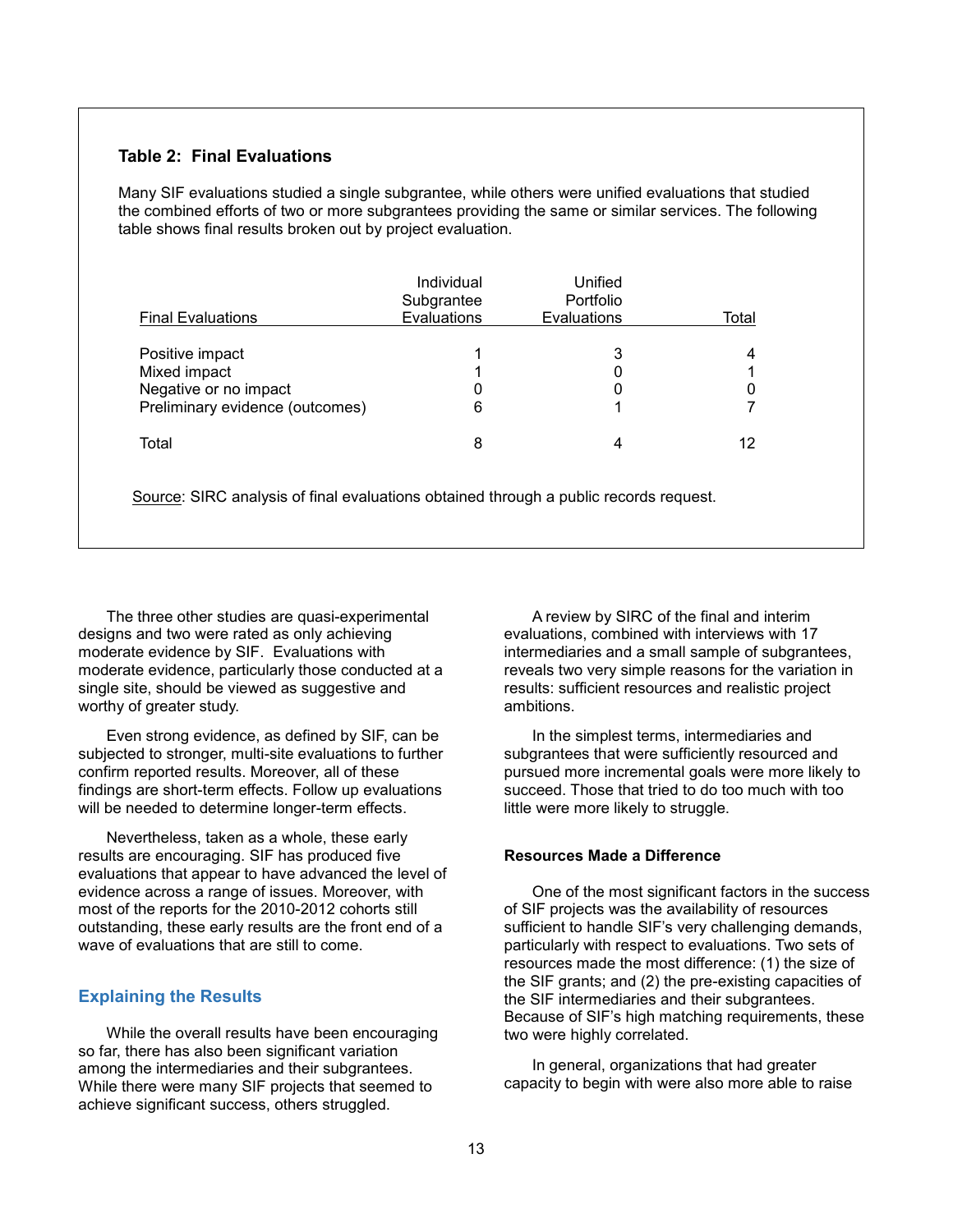## **Promising Early Results**

Although not every SIF-funded project has reported positive findings, some have. The following list summarizes five projects that reported favorable results and were rated as having moderate or higher levels of evidence (described in Appendix A) by SIF's evaluation staff.

This list includes all of the projects and subgrantees identified in Tables 1 and 2 as having positive impact findings plus one project (Mayor's Fund to Advance New York City).with positive interim findings. Additional promising projects may become apparent as more evaluation findings are released.

 **Edna McConnell Clark Foundation / Reading Partners:** The Reading Partners program provides literacy training for elementary school students who are six to 30 months behind in their reading skills. Previous research has found that one-on-one tutoring by certified teachers helps close this gap, but it is expensive. Reading Partners is a less expensive alternative that relies on volunteer tutors operating in reading centers managed by AmeriCorps staff.

The evaluation, conducted by MDRC, was based on a randomized controlled trial. It found that Reading Partners produced positive and statistically significant gains in reading proficiency equal to one and a half to two months over the course of a single academic year when compared to other supplementary reading programs. The evaluation includes an implementation study describing how the program was operated and a cost study showing that the expense to participating schools is less than half that of other supplemental reading programs. (One subgrantee.)

Final Report:<http://www.mdrc.org/publication/mobilizing-volunteer-tutors-improve-student-literacy> Program Web Site:<http://readingpartners.org/>

 **Jobs for the Future / National Fund for Workforce Solutions:** The National Fund for Workforce Solutions is a collaboration of national foundations that support local workforce partnerships of employers, community-based organizations, and service providers that provide training and other services.

The evaluation, conducted by IMPAQ International, is a quasi-experimental impact study of an Ohio-based subgrantee's three partnerships that focused on health, advanced manufacturing, and construction. The impact study compared employment and wage outcomes for unemployed program participants to a matched control group drawn from state administrative data over two years (2010-2011). It found that all three partnerships helped more participants obtain employment and two (health and advanced manufacturing) increased their earnings compared to the control group. In addition the National Fund also has annual evaluation reports showing progress against goals and focusing on selected topics. (Unified evaluation: 28 subgrantees, three selected for impact evaluation.)

Final Report: [http://nfwsolutions.org/publications/quasi-experimental-impact-study-nfwssif](http://nfwsolutions.org/publications/quasi-experimental-impact-study-nfwssif-workforce-partnership-programs-evidence)[workforce-partnership-programs-evidence](http://nfwsolutions.org/publications/quasi-experimental-impact-study-nfwssif-workforce-partnership-programs-evidence) Program Web Site:<http://nfwsolutions.org/>

 **Mayor's Fund to Advance New York City / SaveUSA (Interim):** SaveUSA is a voluntary matched savings plan that encourages low-income participants to save part or all of their tax refunds, which are often bolstered by refundable tax credits such as the EITC. Money can be withdrawn from SaveUSA accounts for any reason, but only those who maintain their pledged savings through a full year receive a 50 percent match. The initiative, based on a similar evidence-based program called \$ave NYC, was tested in 2011 at Volunteer Income Tax Assistance (VITA) sites in four cities: New York City, Tulsa, San Antonio, and Newark.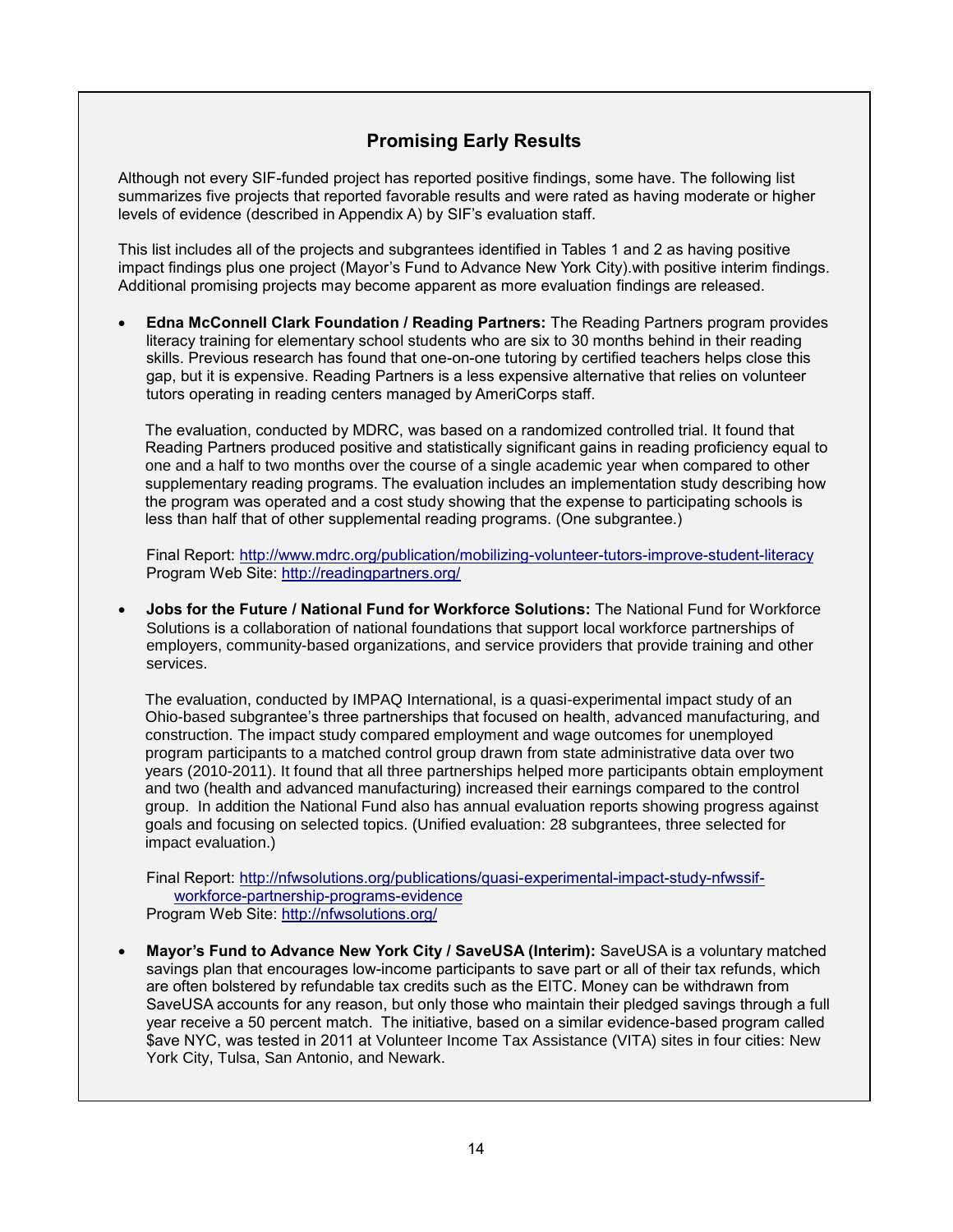The evaluation, conducted by MDRC, included both an implementation study at all four sites and an impact evaluation based on a randomized controlled trial conducted at two of the sites, New York City and Tulsa. The evaluation found that 18 months after enrollment, compared to the control group, participants in the SaveUSA initiative were 7 percent more likely to have short-term savings and saved an average of \$512 more than those not enrolled. The study did appear to observe some offsetting effects in retirement savings. A subsequent report expected in late 2015 will review longer term effects after 36-42 months. (Unified interim evaluation: four subgrantees, two selected for impact evaluation.)

Interim Report:

<http://www.mdrc.org/publication/encouraging-low-and-moderate-income-tax-filers-save> Program Web Site:<http://nfwsolutions.org/>

 **REDF / Social Enterprises:** Under its grant, REDF provided funding to eight subgrantees that operate social enterprises that hire and provide supportive services to people who face barriers to work, including: (1) individuals with mental health disabilities; (2) homeless individuals; (3) parolees or others who were formally incarcerated; and/or (4) disconnected youth who were not enrolled in school or participating in the labor market.

The evaluation, conducted by Mathematica Policy Research, includes an implementation study of all eight subgrantees, an outcomes study for seven subgrantees that focused on changes in selfsufficiency and life stability, an impact study of one subgrantee, and a cost-benefit analysis. The quasi-experimental impact study compared individuals who were hired to those who applied but were not hired. It found that after one year, although both groups experienced substantial employment gains because both received supportive services, those that were hired were more likely to be employed after one year (56% vs. 37%). (Unified evaluation: eight subgrantees, one selected for impact evaluation.)

Final Report: [http://www.mathematica-mpr.com/our-publications-and](http://www.mathematica-mpr.com/our-publications-and-findings/publications/economic-selfsufficiency-and-life-stability-one-year-after-starting-a-social-enterprise-job)[findings/publications/economic-selfsufficiency-and-life-stability-one-year-after-starting-a-social](http://www.mathematica-mpr.com/our-publications-and-findings/publications/economic-selfsufficiency-and-life-stability-one-year-after-starting-a-social-enterprise-job)[enterprise-job](http://www.mathematica-mpr.com/our-publications-and-findings/publications/economic-selfsufficiency-and-life-stability-one-year-after-starting-a-social-enterprise-job) Program Web Site:<http://redf.org/partners/government/>

 **U.S. Soccer Foundation / Soccer for Success:** Soccer for Success is a free afterschool soccer program for children in grades K-8 in underserved urban communities. Participating children learn and improve soccer skills in a low-pressure environment while also learning about healthy diet and exercise habits.

The evaluation included a one-year implementation study conducted by Child Trends during the 2012-2013 school year and an impact evaluation conducted by Healthy Networks Design & Research during the 2013-2014 school year. The impact evaluation was a quasi-experimental design that compared baseline and follow-up data for a treatment and control group. It found that, compared to the control group, children enrolled in the Soccer for Success program showed significant improvements in BMI, waistline circumference, and measures of aerobic capacity and fitness after one school year. (Unified evaluation: 13 subgrantees, 5 selected for impact evaluation.)

Final Report: [http://www.nationalservice.gov/impact-our-nation/research-and-reports/evidence](http://www.nationalservice.gov/impact-our-nation/research-and-reports/evidence-exchange/Soccer-for-Success)[exchange/Soccer-for-Success](http://www.nationalservice.gov/impact-our-nation/research-and-reports/evidence-exchange/Soccer-for-Success) Program Web Site:<http://www.ussoccerfoundation.org/our-programs/soccer-for-success>

Note: The above information summarizes findings from the project evaluations. It does not reflect any third-party review, a significant undertaking normally performed by evidence clearinghouses.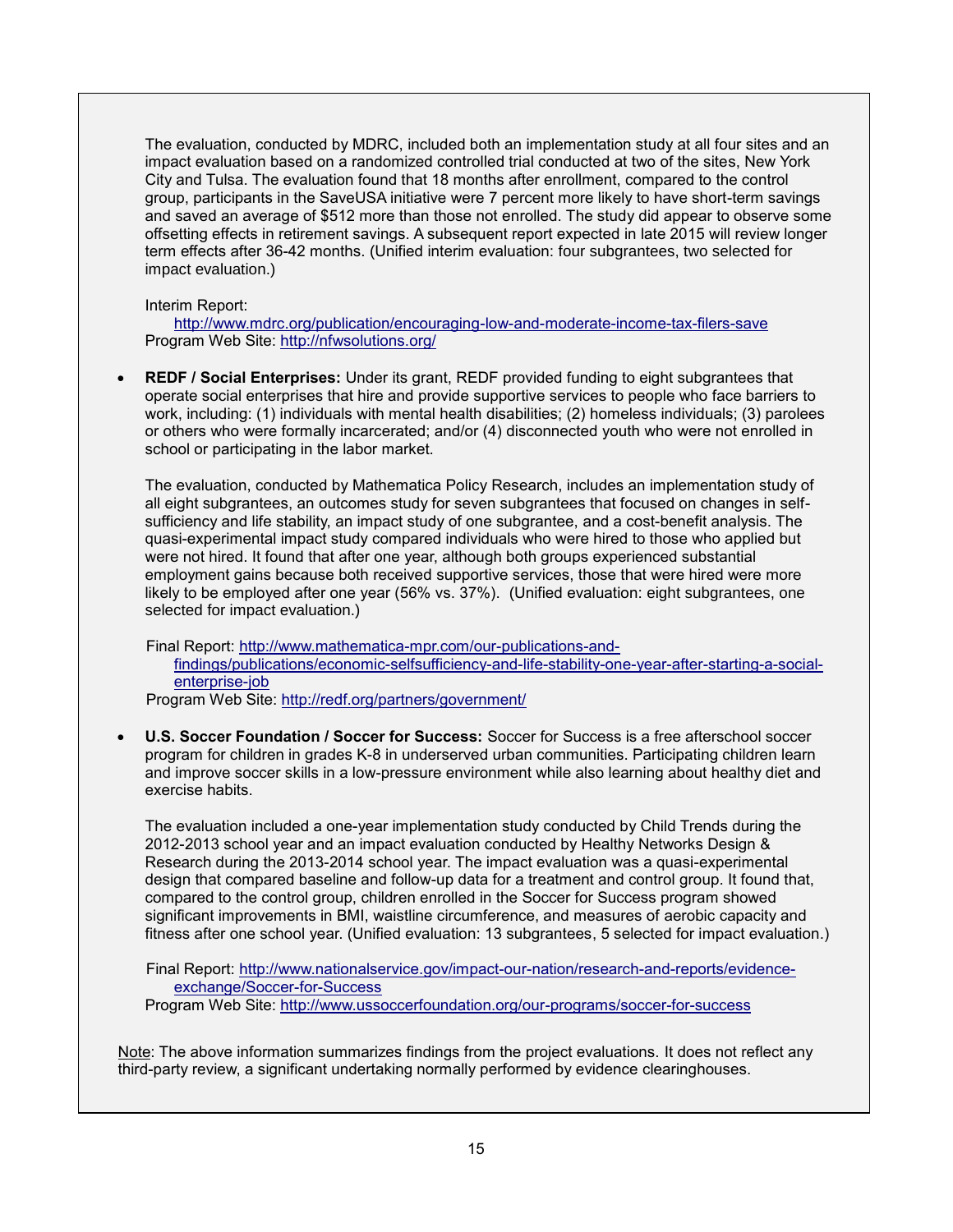significant match dollars and to receive larger SIF grants. This combination of resources greatly affected the success of SIF projects, particularly with respect to their ability to afford expensive, high-level evaluations.

Overall, the intermediaries and their subgrantees fell into three broad categories, each facing different sets of circumstances.

 *Better-funded Intermediaries:* While every intermediary faced fundraising challenges, the best-resourced intermediaries, such as the Edna McConnell Clark Foundation, the Mayor's Fund to Advance New York City, Jobs for the Future, New Profit, and LISC had the largest grants and the most to spend. Total federal funding for these intermediaries has ranged from \$12-30 million. Assuming a 3-1 match, this suggests total funding ranging from \$48 to \$120 million.

At the top of the range was the Edna McConnell Clark Foundation, which is supporting 12 subgrantees at a range of \$3.5 -6.5 million each, with additional amounts raised by the subgrantees. <sup>15</sup> Projects at this level were able to support the highest level of analysis, including highly credible RCT-based studies from evaluation firms such as MDRC. Two of the five evaluations cited earlier in this chapter as having achieved positive results with at least moderate evidence were in this category. The Edna McConnell Clark Foundation's Reading Partners initiative and the Mayor's Fund to Advance New York City's SaveUSA initiative were both RCTbased studies rated as producing strong evidence by SIF's evaluation staff.

 *Intermediaries with Unified Portfolios:* Several intermediaries, often with smaller grants and fewer resources, compensated by creating portfolios of projects that were delivering substantially similar services. Nine of the twenty 2010-2012 intermediaries fit this profile.

This group was able to save money on evaluations by conducting a single study, often combining a broad implementation study with a narrower impact study focused on a smaller sample of subgrantees. Three of the five projects cited in this report as producing positive results with at least moderate evidence (Jobs for the

l

Future, REDF, and the U.S. Soccer Foundation) fell into this category. All three based their findings on quasi-experimental designs.

Because these projects were usually national in scope, they were usually able to choose from a national applicant pool and could be more selective by choosing subgrantees with greater existing capacity and greater demonstrated ability to raise match dollars. Despite this greater flexibility, many of these grantees nevertheless chose to provide a large number of smaller grants to subgrantees at (or near) the subgrant minimum of \$100,000 per year. Due to the similar and unified nature of their subgrants, they were able to do this with no apparent adverse effects on their projects overall.

This group was also able to achieve efficiencies by consolidating their technical assistance, coaching and peer group convenings for their subgrantees because they were working on substantially similar projects. They were also more able to provide selective additional assistance to subgrantees that were facing greater barriers.

 *Small, Regional Intermediaries:* Small, geographically-focused intermediaries faced the greatest hurdles. These intermediaries typically received SIF grants at or near the \$1 million per year minimum and provided subgrants at or near the \$100,000 minimum. Often located in mid-size cities or rural settings, these intermediaries and subgrantees had smaller funding bases to begin with and were often approaching the same local funders to raise their match.<sup>16</sup> In many cases, the subgrantees chose smaller grants than they needed because they could not afford to raise the match. Many also appeared to have lower capacity to begin with, which exacerbated their limited resources.

These resource constraints had consequences. With lower budgets for evaluations, and lacking the unified evaluations available to the unified portfolio group, evaluation budgets for this group could be as low as \$12,000 per year. Many faced substantial barriers because of small program sample sizes and control group recruitment problems. Some resorted to using volunteers to

<sup>&</sup>lt;sup>15</sup> Data provided by the Edna McConnell Clark Foundation. <sup>16</sup> In at least one case a regional intermediary partnered with a national foundation, but this does not appear to have been widespread, at least not enough to overcome local challenges. See: Grantmakers for Effective Organizations, "The Promise and

Pitfalls of Local and National Funder Collaborations," November 2013. Available at: [http://docs.geofunders.org/?filename=geo\\_2013\\_funder\\_collaborat](http://docs.geofunders.org/?filename=geo_2013_funder_collaboration.pdf)

[ion.pdf](http://docs.geofunders.org/?filename=geo_2013_funder_collaboration.pdf)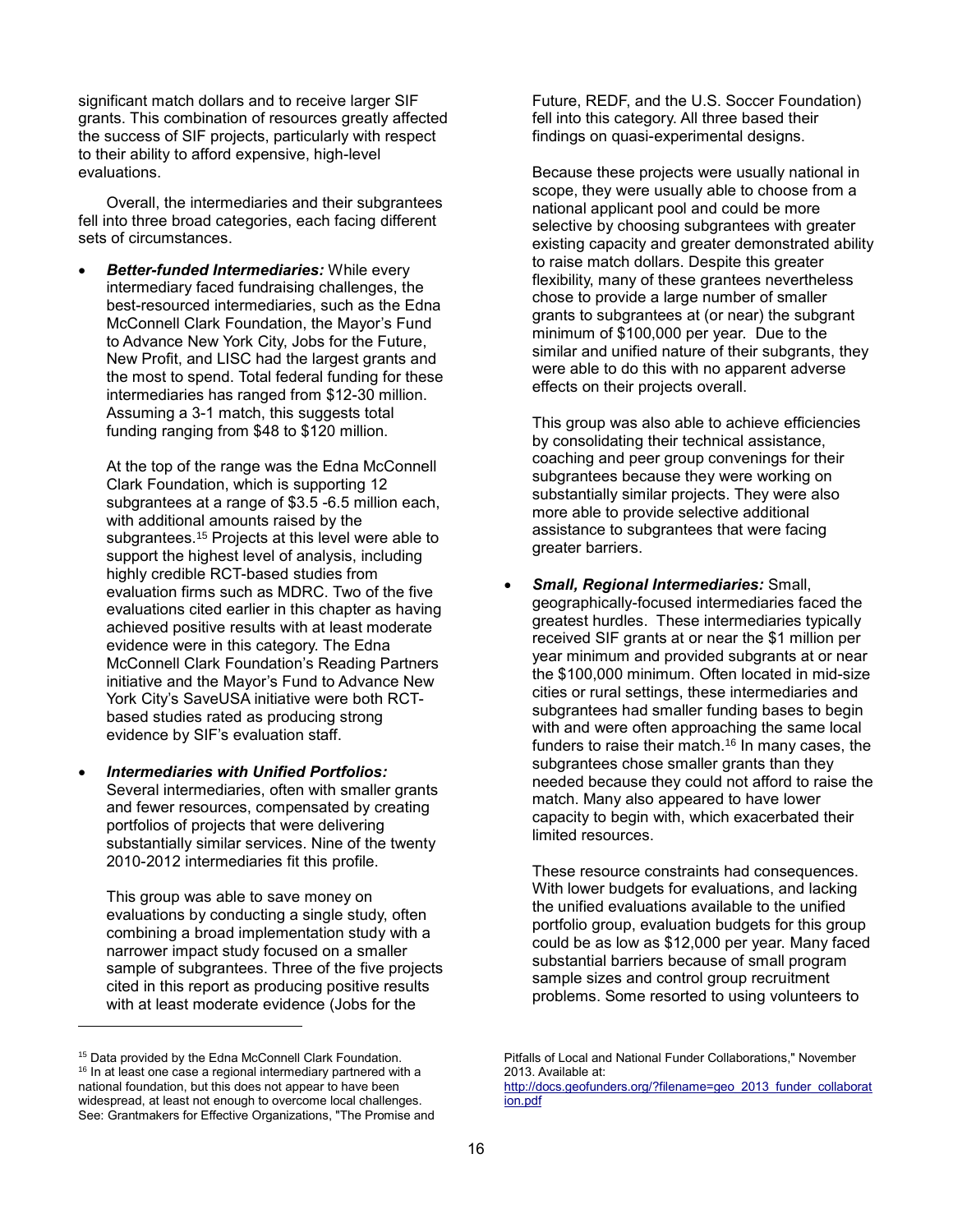collect data.

Due to resource limitations, none of the subgrantees from this group has yet achieved a moderate or higher level of evidence, which is SIF's stated goal. At least six subgrantees and one intermediary from this group withdrew from the program.

Despite these hurdles, many in this group have made considerable efforts to overcome them. Several did achieve positive outcomes and promising early results, but were unable to meet SIF's high evidence standards, which typically required more expensive quasi-experimental or RCT-based designs. Projects from the 2010 cohort were allowed to end their grants with a preliminary level of evidence and some did. For others, their efforts continue today. They may yet achieve their goals, but they are doing so with far fewer resources than the others.

Despite these many challenges, there have been two developments that may provide a way forward. First, SIF has legal authority to provide targeted relief on the match to intermediaries that are serving communities that are philanthropically underserved. One of the intermediaries from this group applied for relief and received it. Others could follow suit.

The other major development came in 2014. That year's competition prioritized the development of collective impact models where subgrantees focus on similar, shared outcomes. Collective impact models could allow regional grantmakers to achieve the same efficiencies that have benefitted national intermediaries with unified portfolios. <sup>17</sup> All seven of the 2014 grantees are pursuing some version of this approach.<sup>18</sup>

#### **Doing Too Much Too Fast**

The other major factor affecting SIF projects was their scope and ambition. In general, initiatives that tried to do more, particularly those that were launching new programs with new staff in new settings, faced the greatest hurdles. Those that were more incremental, expanding existing services in existing locations, were more likely to succeed.

Many of these difficulties were just the normal bumps in the road associated with any new undertaking. At the local level, grantees were hiring and training new staff, identifying local partners, and enrolling new program participants. They were also contending with federal financial management and compliance issues that, for many, were new because it was their first federal grant.

Other challenges were attributable more specifically to SIF, including CNCS-mandated criminal background checks and evaluation requirements that were greater than expected. These challenges were heightened in the early years because the Social Innovation Fund was also new and federal staff were experiencing similar bumps and growing pains. Many of these problems were overcome over time.

At least one issue, however, was more pervasive and possibly long-lasting. At least in the beginning, it appeared that many SIF grantees and subgrantees were unaware of the tensions between SIF's three main stated goals: innovation, evidence, and scale. Each of these three presents its own unique challenges, and yet many appeared to be attempting to do all three at once. Creating new initiatives in new settings, with relatively new and innovative interventions, and attempting to subject them to highlevel evaluations with substantially constrained resources is not a recipe for success.

In recent years, particularly since 2012, SIF has become more explicit about the tradeoffs, saying it "would not expect to see a plan for broad replication from a subrecipient with preliminary evidence."<sup>19</sup> It is an admonition that all prospective applicants should

[http://www.nationalservice.gov/newsroom/press-](http://www.nationalservice.gov/newsroom/press-releases/2014/federal-program-marks-fifth-anniversary-announces-518-million)

[releases/2014/federal-program-marks-fifth-anniversary-](http://www.nationalservice.gov/newsroom/press-releases/2014/federal-program-marks-fifth-anniversary-announces-518-million)

l

 $17$  This would depend on whether the funded interventions are substantially the same, as is the case for unified portfolios, or are complementary, but different.

<sup>&</sup>lt;sup>18</sup> Corporation for National and Community Service, "Federal Program Marks Fifth Anniversary; Announces \$51.8 Million in Investments to Grow Community Solutions That Work," September 17, 2015. Available at:

[announces-518-million](http://www.nationalservice.gov/newsroom/press-releases/2014/federal-program-marks-fifth-anniversary-announces-518-million)

<sup>&</sup>lt;sup>1919</sup> This would depend on whether the funded interventions are substantially the same, as is the case for unified portfolios, or are

complementary, but different.

<sup>&</sup>lt;sup>19</sup> Corporation for National and Community Service, "Federal Program Marks Fifth Anniversary; Announces \$51.8 Million in Investments to Grow Community Solutions That Work," September 17, 2015. Available at:

[http://www.nationalservice.gov/newsroom/press-](http://www.nationalservice.gov/newsroom/press-releases/2014/federal-program-marks-fifth-anniversary-announces-518-million)

[releases/2014/federal-program-marks-fifth-anniversary](http://www.nationalservice.gov/newsroom/press-releases/2014/federal-program-marks-fifth-anniversary-announces-518-million)[announces-518-million](http://www.nationalservice.gov/newsroom/press-releases/2014/federal-program-marks-fifth-anniversary-announces-518-million) Corporation for National and Community Service, "Social Innovation Fund Notice of Funding Availability FY 2015," March 17, 2015. Available at:

[http://www.nationalservice.gov/documents/main-menu/2015/social](http://www.nationalservice.gov/documents/main-menu/2015/social-innovation-fund-nofa-fy-2015)[innovation-fund-nofa-fy-2015](http://www.nationalservice.gov/documents/main-menu/2015/social-innovation-fund-nofa-fy-2015)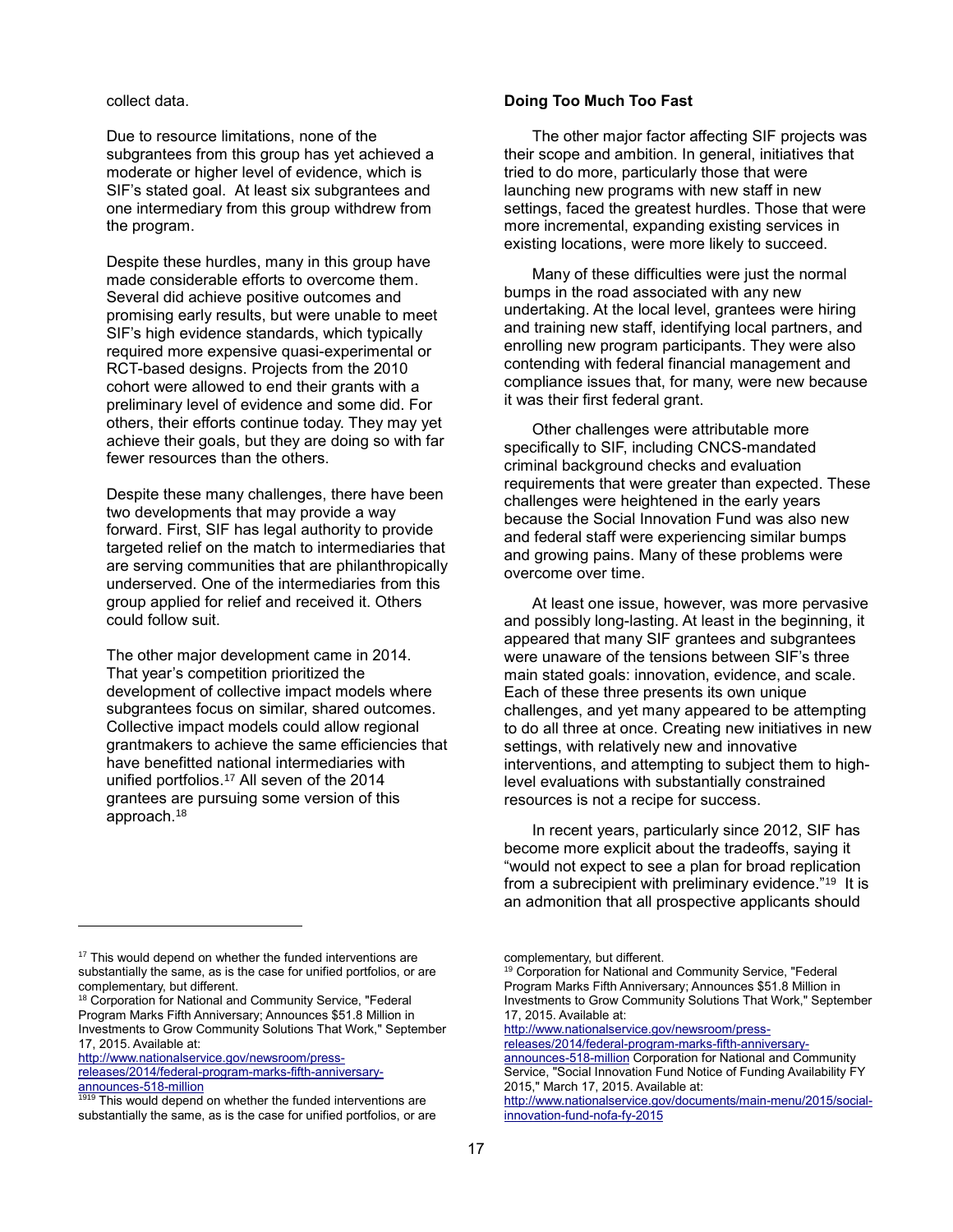take seriously. Experience has shown that more incremental efforts made with full knowledge of the difficulties and tradeoffs between innovation, evidence, and scale are more likely to succeed.

## **A Coming Wave?**

Is SIF accomplishing its goals? It is clear that these were not easy dollars and there were many hard lessons learned along the way. But it is equally clear that there have already been some significant successes under the most trying circumstances.

Caution must be taken with respect to these results, since they are still very early, but there is reason to be optimistic that similar successes may lie ahead.

Many of the next wave of projects are from some of the best-resourced grantees and unified portfolio grantees that have so far produced SIF's most significant results. These include many more multimillion dollar projects from intermediaries such as the Edna McConnell Clark Foundation, New Profit, the Mayor's Fund to Advance New York City, and LISC and four other intermediaries with unified portfolios like those that have already produced positive findings.

Smaller, geographically-based projects still face significant resource constraints, but some of them may produce positive results despite these challenges. Moreover, the emergence of collective impact-based initiatives in the 2014 competition may be a promising development for this group.

While the future cannot be predicted with any certainty, judged according to its ability to advance new and potentially transformative evidence of what works, the Social Innovation Fund has already achieved a measure a success. If this early progress continues, SIF's early results could be the leading edge of a wave of positive evaluation results that are still to come.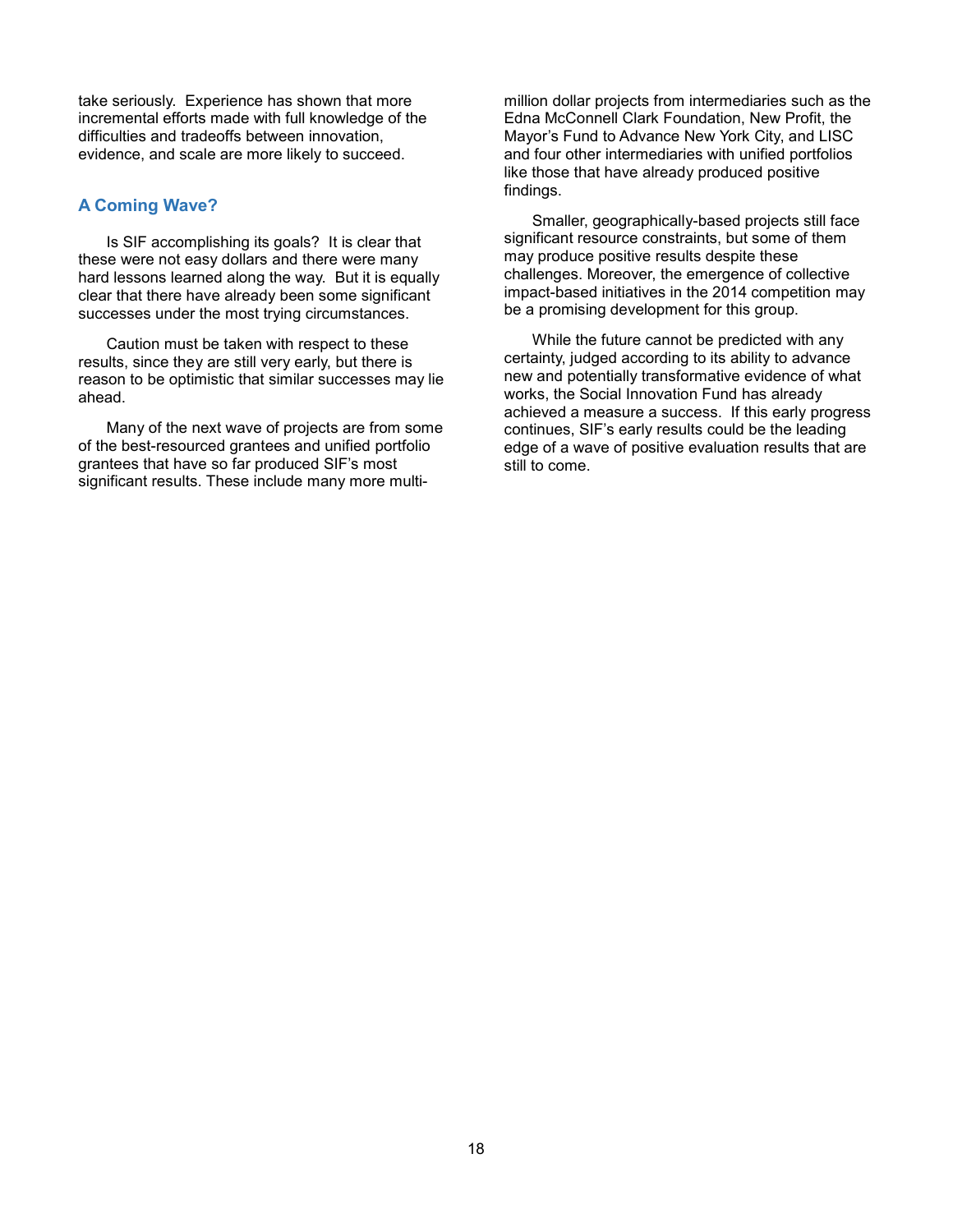Given SIF's progress so far, what policy lessons be learned from the program? How can it be improved? This section reviews five issues that stood out:

- 1. SIF's intermediary model;
- 2. Evaluation challenges and lessons;
- 3. Knowledge dissemination;
- 4. Federal regulatory barriers; and
- 5. Matching requirements.

## **Use of Grantmaking Intermediaries**

The Social Innovation Fund is one of several evidence-building initiatives underway in the Obama administration, but it has one defining feature that sets it apart from the rest: its reliance on grantmaking intermediaries to choose subgrantees and oversee their work.

The model draws heavily from the field of venture philanthropy, whose roots can be traced back further to venture capitalism. In the business world, venture capitalism fills an important financial niche. Venture capitalists are constantly on the lookout for entrepreneurs with good ideas and a need for investment capital. After subjecting them to intensive due diligence, if they are sufficiently promising, the venture capitalist (VC) will provide them with a combination of early-stage capital and hands-on guidance to help them grow. When they end successfully, such engagements usually result in the sale of VC's equity stake and may ultimately lead to a public stock offering that takes the business to scale.

Venture philanthropy is very similar. Like venture capitalists, venture philanthropists keep their ears to the ground, looking for promising community-based

l

organizations and social entrepreneurs with promising ideas. After subjecting them to intensive due diligence, those that are selected are provided early-stage philanthropic support and intensive capacity building, including the creation of business plans, leadership development, performance management systems, and program evaluation capacity.

Like venture capitalists who draw their funds from outside investors, venture philanthropists often tap philanthropic co-investors.<sup>20</sup> Venture capital and venture philanthropy are considered high-risk, highreward undertakings<sup>21</sup> and both usually maintain portfolios of organizational investments to diversify the risk.

Unlike venture capitalists, however, who are seeking a financial return, venture philanthropists are seeking a social return. Venture philanthropists are working to build high-impact organizations that can take on and solve some of society's most intractable problems.

Another important difference is the end game. While both are helping to bring organizations to scale, venture capitalists achieve scale by selling their stakes or taking their companies public. Venture philanthropists, by contrast, typically achieve scale through public funding, $22$  knowledge sharing, $23$  and changing public systems.<sup>24</sup>

The Social Innovation Fund's reliance on grantmaking intermediaries is deeply rooted in the venture philanthropy movement. The first cohort of SIF intermediaries included two venture philanthropyoriented nonprofits, New Profit and Venture Philanthropy Partners,<sup>25</sup> and a third that practices high-engagement philanthropy that draws upon some of the same concepts, the Edna McConnell Clark

<sup>25</sup> Venture Philanthropy Partners, "About Us.": <http://www.vppartners.org/about-us>

<sup>&</sup>lt;sup>20</sup> Cynthia Gair, "Strategic Co-Funding: An Approach for Expanded Impact". 2012,

[http://docs.geofunders.org/?filename=geo\\_redf\\_strategic\\_co](http://docs.geofunders.org/?filename=geo_redf_strategic_co-funding_2012.pdf)[funding\\_2012.pdf](http://docs.geofunders.org/?filename=geo_redf_strategic_co-funding_2012.pdf)

Judith Rodin, "Philanthropy Is the Go-To Partner for Risk," *Huffington Post*, April 18, 2013. Available at:

[http://www.huffingtonpost.com/judith-rodin/philanthropy-is-the-go](http://www.huffingtonpost.com/judith-rodin/philanthropy-is-the-go-to_b_3109714.html)[to\\_b\\_3109714.html](http://www.huffingtonpost.com/judith-rodin/philanthropy-is-the-go-to_b_3109714.html)<br>22 William Fest

<sup>22</sup> William Foster and Gail Fine, "How Nonprofits Get Really Big," *Stanford Social Innovation Review*, Spring 2007. Available at: [http://www.ssireview.org/articles/entry/how\\_nonprofits\\_get\\_really\\_b](http://www.ssireview.org/articles/entry/how_nonprofits_get_really_big)

[ig](http://www.ssireview.org/articles/entry/how_nonprofits_get_really_big) <sup>23</sup> Kathleen P. Enright, "What Would It Take?" *Stanford Social Innovation Review*, Spring 2014. Available at: [http://www.ssireview.org/articles/entry/what\\_would\\_it\\_take](http://www.ssireview.org/articles/entry/what_would_it_take)

<sup>&</sup>lt;sup>24</sup> Patrick T. McCarthy, "The Road to Scale Runs Through Public Systems" *Stanford Social Innovation Review*, Spring 2014. Available at:

[http://www.ssireview.org/articles/entry/the\\_road\\_to\\_scale\\_runs\\_thr](http://www.ssireview.org/articles/entry/the_road_to_scale_runs_through_public_systems) [ough\\_public\\_systems](http://www.ssireview.org/articles/entry/the_road_to_scale_runs_through_public_systems)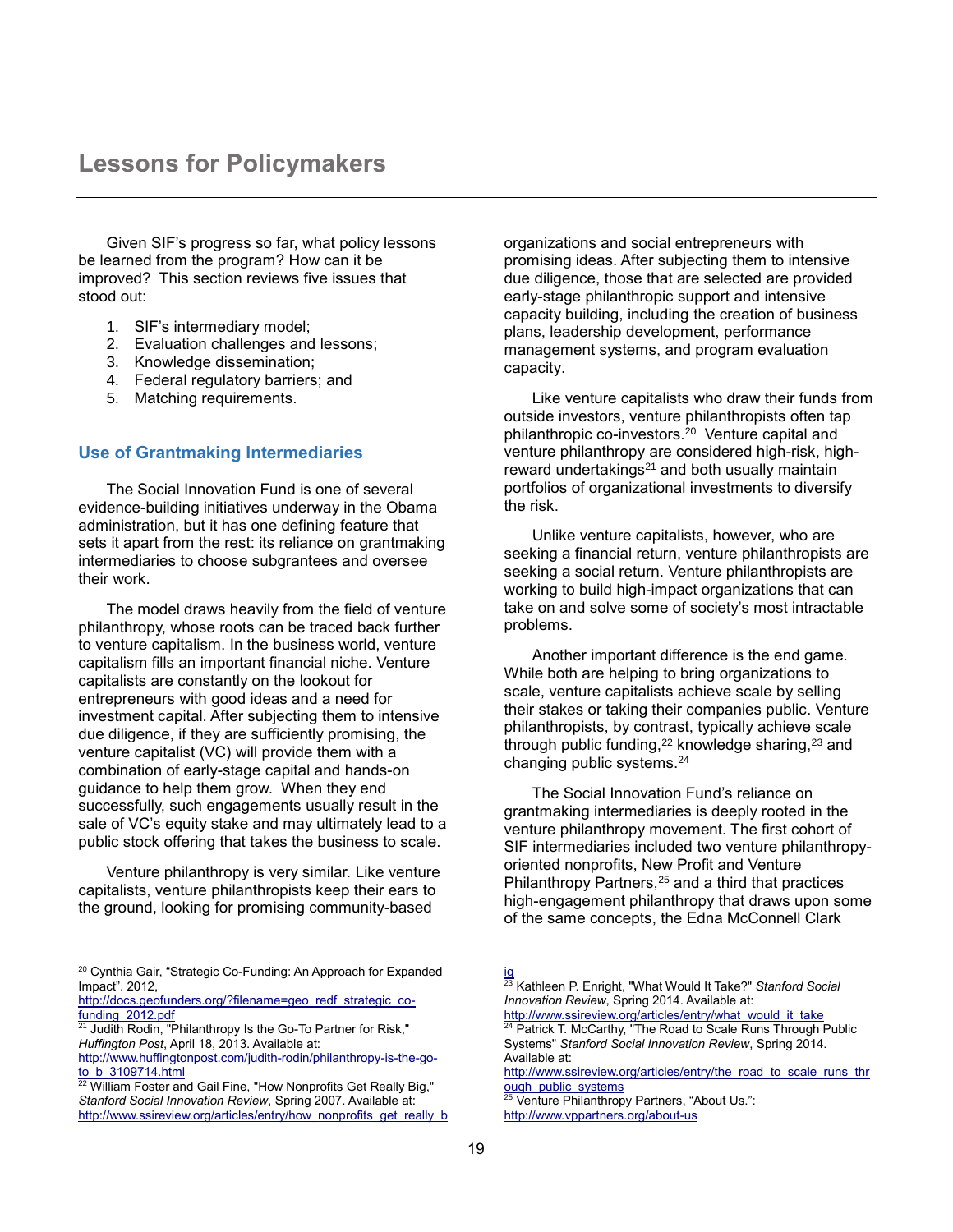#### Foundation. 26

When asked, all of the intermediaries said they thought the intermediary model was one of SIF's central strengths. When asked why, two reasons – both of which are closely aligned with idea of venture philanthropy – stood out: (1) their ability to find and choose the best possible subgrantees; and (2) their ability to build the capacity of their subgrantees after they were chosen.

#### **Selecting Subgrantees**

"When you look at the nonprofit sector, the big ones get a lot of attention, but most nonprofits are small, less professionalized and not candidates for scale or for the SIF," said Meghan Duffy at Grantmakers for Effective Organizations. "Given that, the intermediaries were really the only way that this was going to work." 27

Except in the first year, when intermediaries were allowed to apply with pre-selected subgrantees,<sup>28</sup> the subgrantees were selected by the intermediaries in open competitions approved by SIF.<sup>29</sup> The competitions were open to all eligible applicants and the subgrantees were chosen after rigorous review and due diligence.

When interviewed, the intermediaries cited several reasons why they thought their selection processes produced better choices:

- *Finding High Capacity Organizations:* Many intermediaries believed that high-capacity organizations were more likely to hit the ground running. "In thinking about our grantees, the organizations that are successful were the ones that had the systems in place to support opening a new site," said one intermediary. "Organizations that have more experience in launching new programs and scale were able to ramp up faster than others."
- *Selecting Balanced Portfolios with Innovative Programs:* While the intermediaries often sought out high-capacity grantees, they also sought out others with more innovative solutions. "It has been easier to work the existing folks who were expanding established systems. They were

l

further along, had larger staffs. But at the same time, there is real value in replication grantees who are doing newer things," said one intermediary. "They are not out of the running if they don't have this track record because we want to groom new organizations," said Maura Riordan of AIDS United. "But we will be transparent on that and bring in TA where it is needed."

- *Subject-matter Expertise:* Many of the intermediaries, particularly those that were working with a unified portfolio of subgrantees implementing similar models, felt they knew their sectors and the players in them. "The space that we are in is a niche area," said one intermediary. "There are not a lot of people that understand it and probably not the feds. We have a much better understanding."
- *Local Knowledge:* Regional grantmakers felt they knew their local applicant pools. "We are place-focused so we have some sense of the work happening on the ground," said Cindy Eby of Mile High United Way. "We had face-to-face contact. The selection process involved site visits and we were able to vet the organizations that got selected."

#### **Capacity Building**

When interviewed, the intermediaries said training and capacity building were central to their success.

"We are fundamentally a 'builder' of organizations, not a 'buyer' of programmatic outcomes, and therefore we grant unrestricted dollars to bolster capacity ahead of need," said Tulaine Montgomery, a partner in New Profit's Pathways Fund.

Capacity building was delivered in a variety of ways, including through orientations and on-boarding of new subgrantees, on-site trainings, convenings, consultants, and direct financial investments. The most commonly cited focus areas were evaluation, data management, federal compliance issues, and

<sup>26</sup> William Ryan and Barbara Taylor, "Results and Lessons from the First 10 Years," Edna McConnell Clark Foundation, September 2013. Available at:

[http://www.emcf.org/fileadmin/media/PDFs/EMCF\\_ResultsandLess](http://www.emcf.org/fileadmin/media/PDFs/EMCF_ResultsandLessonsReport_2001-2012.pdf) [onsReport\\_2001-2012.pdf](http://www.emcf.org/fileadmin/media/PDFs/EMCF_ResultsandLessonsReport_2001-2012.pdf)

 $27$  Interview, April 29, 2015.

<sup>&</sup>lt;sup>28</sup> Some, but not all, of the subgrantees in the 2010 cohort were selected this way.

<sup>&</sup>lt;sup>29</sup> Grantmakers for Effective Organizations, "Widening the Pool: Open and Inclusive Grant Competitions," May2012. Available at: [http://docs.geofunders.org/?filename=geo-sww-widening-the-pool-](http://docs.geofunders.org/?filename=geo-sww-widening-the-pool-2012.pdf)[2012.pdf](http://docs.geofunders.org/?filename=geo-sww-widening-the-pool-2012.pdf)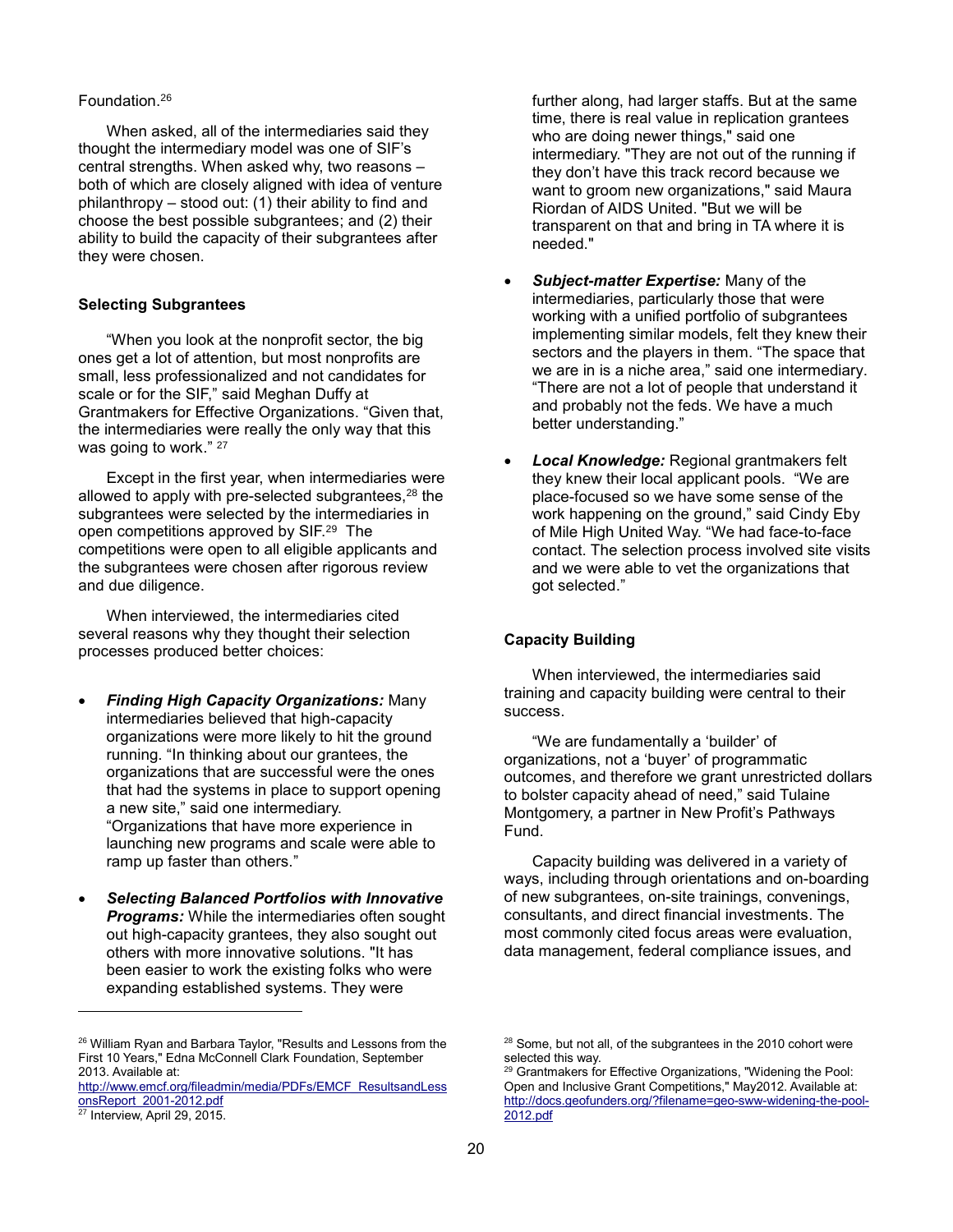## **Due Diligence in Action: An Example**

One example of an intermediary selection process is the one undertaken by Venture Philanthropy Partners (VPP).

The open competition process to select the final subgrantees began in late September of 2010 and concluded in February of 2011.

VPP sought experienced help to develop and manage the open competition, and reached out to other organizations more familiar with the process to help complete the competition quickly and effectively. Finding the right mix of people to serve as reviewers in the open competition process was critical to the success, credibility and independence of the youthCONNECT initiative. The review team ultimately consisted of 10 members, including external thought leaders, local funders, VPP and evaluation partner Child Trends. The reviewers possessed a variety of skill sets, including backgrounds in youth development, regional nonprofit knowledge or experience with the open competition process.

The first stage of what would be a five-month process to identify the final subgrantees officially began on September 20, 2010, when VPP issued a Request for Preliminary Proposals (RFPP). VPP hosted a bidders' conference and held two webinars to help orient potential grantees to the process, with approximately 200 organizations expressing interest in applying to youthCONNECT.

The application developed during the first stage was deliberately kept short and simple to streamline the process for both applicants and reviewers. VPP and the review team used weighted selection criteria to narrow the initial application pool of 200 down to 38 organizations, all of whom were invited to submit preliminary proposals. In the second stage of the process, the selection committee narrowed the applicant pool to eight organizations that were invited to submit full proposals.

For the most part, the organizations that were not selected to continue in the process were eliminated due to their limited experience in collaboration. Recalls selection committee member Michael Smith, then at the Case Foundation; "We were really looking for them to tell us how they had collaborated with other organizations and how they thought they could expand the impact of their work through collaboration… No one was really talking about how they could connect their work in a way that would enable them to achieve more together than what they could as individual organizations."

The selection team ultimately settled on a slate of four organizations to take part in the third stage, and most challenging part of the process, the VPP investment selection stage.

VPP used its regular investment selection process to identify the final organizations, a process that is laser-focused on whether an organization, and in particular its leadership, has a track record of demonstrated performance. The process includes interviews, program reviews and site visits. Each finalist is assessed for capacity, and legal and accounting resources are utilized to complete due diligence. VPP also obtained a written commitment from the four organizations to meet SIF match-funding requirements, and letters of support from elected officials and stakeholders throughout the region involved in the delivery of youth services.

In this instance, VPP also consulted with the preselected grantees to evaluate the likelihood that an organization would be an effective partner within the youthCONNECT network. VPP specifically explored each applicant's ability and desire to grow and make a meaningful difference for the children and youth it served.

Ultimately, two organizations stood out as being particularly strong candidates: Urban Alliance, and Metro TeenAIDS. In February 2011, the two organizations were invited to become youthCONNECT partners.

Source: Youth Connect, "A Network in Progress: The First Two Years" (May 2014), pp. 13-14. <http://www.vppartners.org/results/reports/youthconnect-network-progress-first-two-years>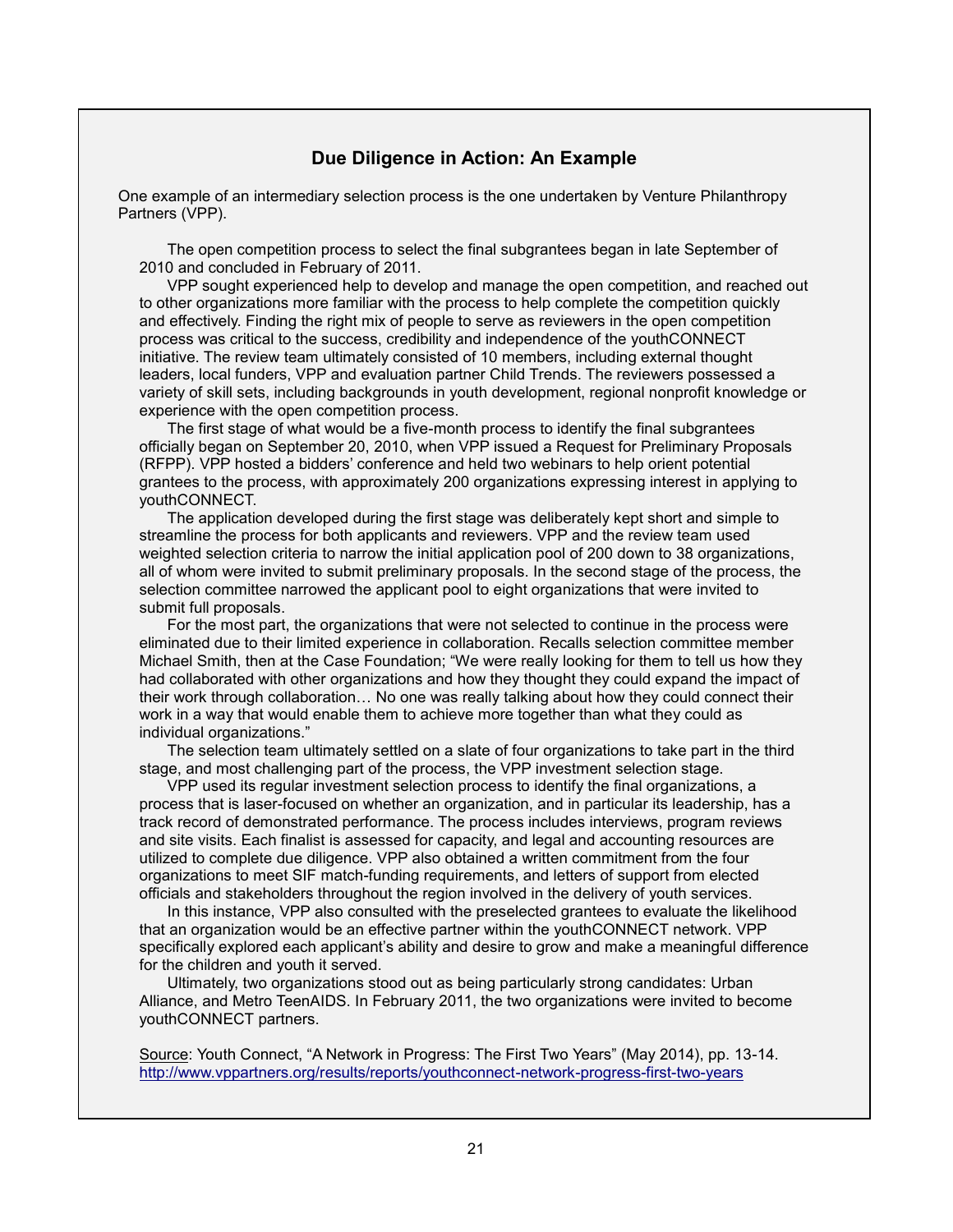training in the program models being replicated. (More on these topics can be found in the later chapter entitled "Lessons for Philanthropy and Nonprofits.")

"We focused on evaluation design, implementation quality, implementation manuals, and documenting for replication. We intend to work with them on business and sustainability planning," said Cindy Eby of Mile High United Way.

"It was really outstanding for us to be able to build capacity in our grantees," said Maura Riordan of AIDS United. "More and more funders are looking for that. It builds capacity for federal grant applications, too. We were making them more competitive and more viable."

#### **Is the Intermediary Model Working?**

Is SIF's venture philanthropy-inspired intermediary model working? The question begs further clarification: compared to what? Compared to purely private venture philanthropy? Compared to other publicly-managed efforts to build the evidence base, like the U.S. Department of Education's i3 program?

Answers to those questions are beyond the scope of this report, but a few preliminary conclusions can be drawn:

- *SIF's intermediary model has advanced several core venture philanthropy concepts.* SIF's intermediary model has used several core strategies from the venture philanthropy movement, including proactively seeking out the best grant recipients, conducting due diligence, capacity building, and building the evidence base.
- *It has produced results.* SIF has already produced five projects with favorable results at a moderate or higher level of evidence, including those in early reading, childhood obesity, lowincome savings plans, social enterprise employment, and workforce development. More appear to be on the way.

l

[content/uploads/2014/05/Practical-Evaluation-Strategies-2013.pdf](http://coalition4evidence.org/wp-content/uploads/2014/05/Practical-Evaluation-Strategies-2013.pdf)

 *It is a bottom-up addition to the evidence and innovation landscape.* Rigorous evaluation is expensive and difficult. For that reason, it is typically sponsored by governmental (usually federal) agencies, often within the confines of a centrally-devised evaluation plan.<sup>30</sup> SIF's evaluation approach provides a bottom-up supplement to this more centralized approach.

## **Evaluations**

Developing credible evidence of what works is both costly and difficult. According to Jon Baron, Vice President for Evidence-Based Policy at the Laura and John Arnold Foundation, large, wellconducted randomized controlled trials (RCTs), the purported "gold standard" of evaluation, typically cost at least \$1 million and can cost several times that.<sup>31</sup> Less expensive evaluations can be conducted when access is granted to governmental administrative data to measure the study outcomes, but such permission is not always granted. Even then such research can cost \$50,000-\$300,000. 32

Getting evaluation right is also difficult. "A lot of local evaluations don't produce credible results," Baron said, ticking off several possible pitfalls. "The trial or quasi-experiments go forward with good intentions but too often fall apart. They may be underpowered or unable to maintain the integrity of random assignment. Once that occurs they may look for a comparison group, but it's not equivalent to the original. Frequently there is high attrition, and sometimes studies lose half or more of the sample."33

"When they don't fund it well, you get what you pay for," agreed another expert in evaluation at a nationally recognized firm.<sup>34</sup> "The design can be faulty."

Nonprofits do not typically have the resources to do such studies. According to the Center for Effective Philanthropy, the typical nonprofit allocates two percent or less of its budget to assessing performance.<sup>35</sup>

Especially in its first few years, the Social

Interview, May 2015.

<sup>30</sup> Government Accountability Office, "Experienced Agencies Follow a Similar Model for Prioritizing Research," January 14, 2011. Available at[: http://www.gao.gov/products/GAO-11-176](http://www.gao.gov/products/GAO-11-176) and GovtInnovator, "HUD's Research Roadmap," May 21, 2015. Available at: [http://govinnovator.com/katherine\\_oregan/](http://govinnovator.com/katherine_oregan/) <sup>31</sup> Coalition for Evidence-Based Policy, "Practical Evaluation

Strategies for Building a Body of Proven-Effective Social Programs," October 2013. Available at: [http://coalition4evidence.org/wp-](http://coalition4evidence.org/wp-content/uploads/2014/05/Practical-Evaluation-Strategies-2013.pdf)

<sup>&</sup>lt;sup>32</sup> Coalition for Evidence-Based Policy, "Rigorous Program Evaluations on a Budget: How Low-Cost Randomized Controlled Trials Are Possible in Many Areas of Social Policy," March 2012. Available at[: http://coalition4evidence.org/wp-](http://coalition4evidence.org/wp-content/uploads/uploads-dupes-safety/Rigorous-Program-Evaluations-on-a-Budget-March-2012.pdf)

[content/uploads/uploads-dupes-safety/Rigorous-Program-](http://coalition4evidence.org/wp-content/uploads/uploads-dupes-safety/Rigorous-Program-Evaluations-on-a-Budget-March-2012.pdf)[Evaluations-on-a-Budget-March-2012.pdf](http://coalition4evidence.org/wp-content/uploads/uploads-dupes-safety/Rigorous-Program-Evaluations-on-a-Budget-March-2012.pdf)

<sup>34</sup> Interview, April 22, 2015

<sup>&</sup>lt;sup>35</sup> Center for Effective Philanthropy, "Assessing to Achieve High Performance: What Nonprofits are Doing and How Foundations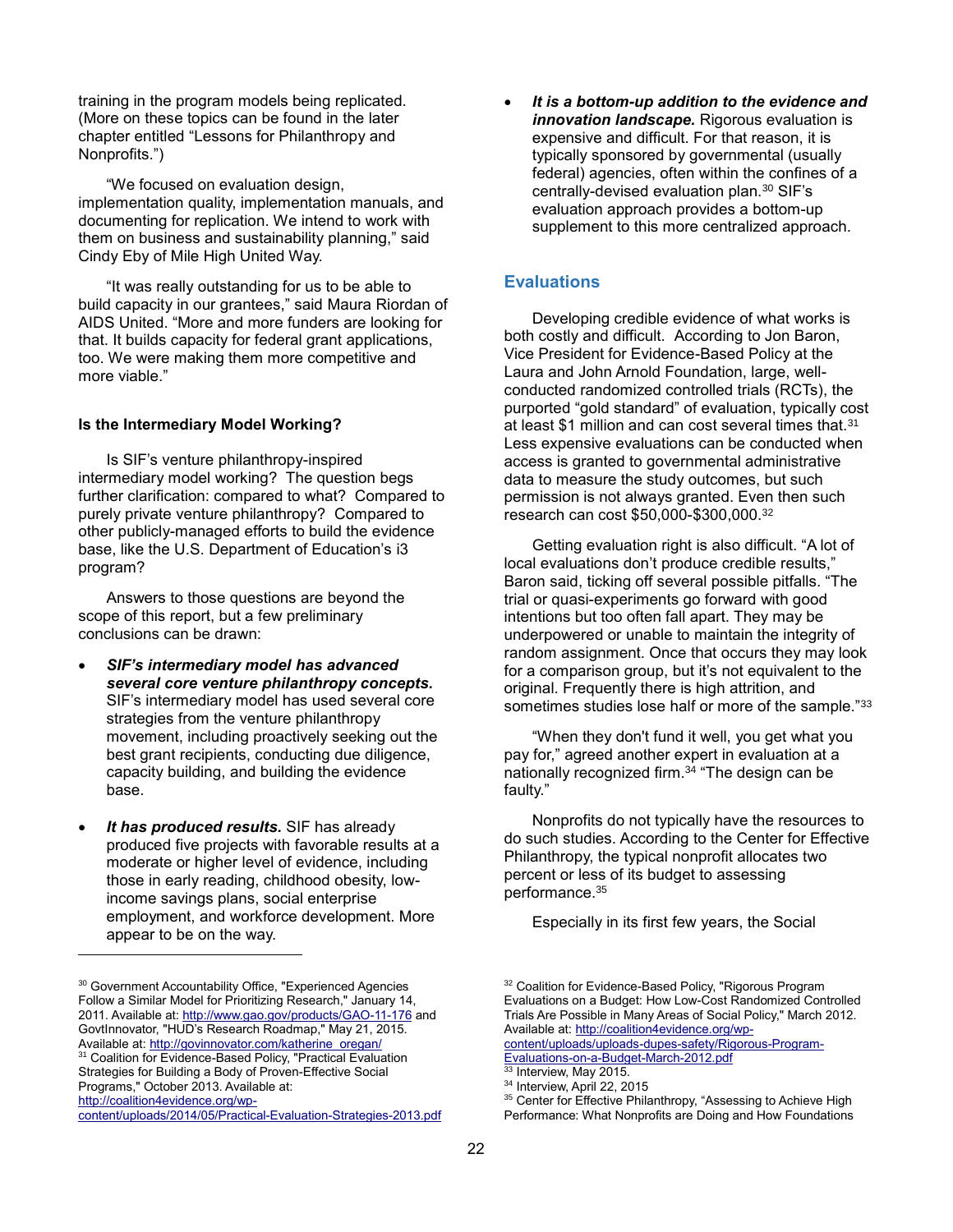Innovation Fund experienced these limitations to their fullest – and the results were often ugly. Those early bumps had the beneficial side effect, however, of showing what would happen without consistent federal technical assistance and oversight.

The program has since adjusted. Today, the Social Innovation Fund is helping to meet these challenges with funding, technical assistance, and strong oversight of local evaluations.

#### **Evaluation Funding**

"Too often, effective nonprofits lack the expertise, resources, or infrastructure to evaluate their efforts, demonstrate impact, and take their programs from 'promising' to 'proven,'" said SIF in a report released in 2013.<sup>36</sup>

While many grant programs do not provide support or funding for evaluation, the Social Innovation Fund provides both – supplying evaluation technical assistance and allowing for some funding to be set aside for required evaluations of all selected nonprofits.

How costly are such evaluations? According to an analysis of SIF evaluation expenses, <sup>37</sup> the average cost of evaluations varies according to the ambition of the evaluation design:

- *Randomized Controlled Trials:* Randomized controlled trials cost an average of \$437,110 per year, more than the entire annual subgrant for many (and probably most) SIF subgrantees.
- *Quasi-experimental Designs:* Evaluations using quasi-experimental designs ranged from an average of \$71,898 per year for propensityscore-matched studies to \$154,005 per year for other quasi-experimental studies such as interrupted time series or regression discontinuity designs.
- *Non-experimental Designs:* Implementation and feasibility studies averaged \$69,932 per year. Pre-post studies averaged \$153,014 per year.

"We had some sticker shock around the cost of evaluation. All of our subgrantees did," said one intermediary. "The gold standard is RCTs and we didn't have that money," said another.

Several were forced to rework their evaluation budgets after they better understood the requirements. Without the experience of a preceding cohort to guide them, the first cohort of intermediaries and subgrantees from 2010 struggled the most. (SIF has since set aside limited supplemental funding to help some in this group with their evaluations on a case-by-case basis.)

Unsurprisingly, the high cost of evaluations has played a decisive role in determining the level of evidence that intermediaries and their subgrantees could afford to achieve, with the better-funded organizations faring better than others:

- *Better-funded Intermediaries:* The bestresourced intermediaries, like the Edna McConnell Clark Foundation, the Mayor's Fund to Advance New York City, Jobs for the Future, New Profit, and LISC had the largest grants and the most to spend. Each of the first three is responsible for a project identified in this analysis as showing positive results. The Edna McConnell Clark Foundation and Mayor's Fund to Advance New York City have both funded RCT studies by MDRC and both have more on the way.
- *Intermediaries with Unified Portfolio Evaluations:* Intermediaries with unified portfolios had varying budgets, some with subgrants at or near the \$100,000 minimum. Despite these resource constraints, they were still sufficiently resourced because they consolidated their resources into a single unified evaluation. These reports usually coupled implementation studies of all of their subgrantees with an impact study focusing on a small subset of the group. Three of the five projects identified as showing positive results in this analysis (Jobs for the Future, REDF, and the U.S. Soccer Foundation) fit this profile.

l

Can Help," April 2015. Available at: [http://www.effectivephilanthropy.org/portfolio-items/assessing-to](http://www.effectivephilanthropy.org/portfolio-items/assessing-to-achieve-high-performance-what-nonprofits-are-doing-and-how-foundations-can-help/)[achieve-high-performance-what-nonprofits-are-doing-and-how-](http://www.effectivephilanthropy.org/portfolio-items/assessing-to-achieve-high-performance-what-nonprofits-are-doing-and-how-foundations-can-help/)

[foundations-can-help/](http://www.effectivephilanthropy.org/portfolio-items/assessing-to-achieve-high-performance-what-nonprofits-are-doing-and-how-foundations-can-help/) 36 Corporation for National and Community Service, "Getting Results, Transforming Lives: The Social Innovation Fund « 2010-

<sup>2012</sup> Investment Report," April 2013. Available at: [http://www.nationalservice.gov/sites/default/files/documents/sif\\_inv](http://www.nationalservice.gov/sites/default/files/documents/sif_investment_report2013_0.pdf)

[estment\\_report2013\\_0.pdf](http://www.nationalservice.gov/sites/default/files/documents/sif_investment_report2013_0.pdf)<br>
<sup>37</sup> Corporation

Corporation for National and Community Service, Office of Research and Evaluation. (2013). *Budgeting for Rigorous Evaluation: Insights from the Social Innovation Fund*. (by Lily Zandniapour and Nicole Vicinanza). Washington, DC, p. 23. Available at:

[http://www.nationalservice.gov/sites/default/files/documents/Budge](http://www.nationalservice.gov/sites/default/files/documents/Budgeting_for_Evaluation.pdf) ting for Evaluation.pdf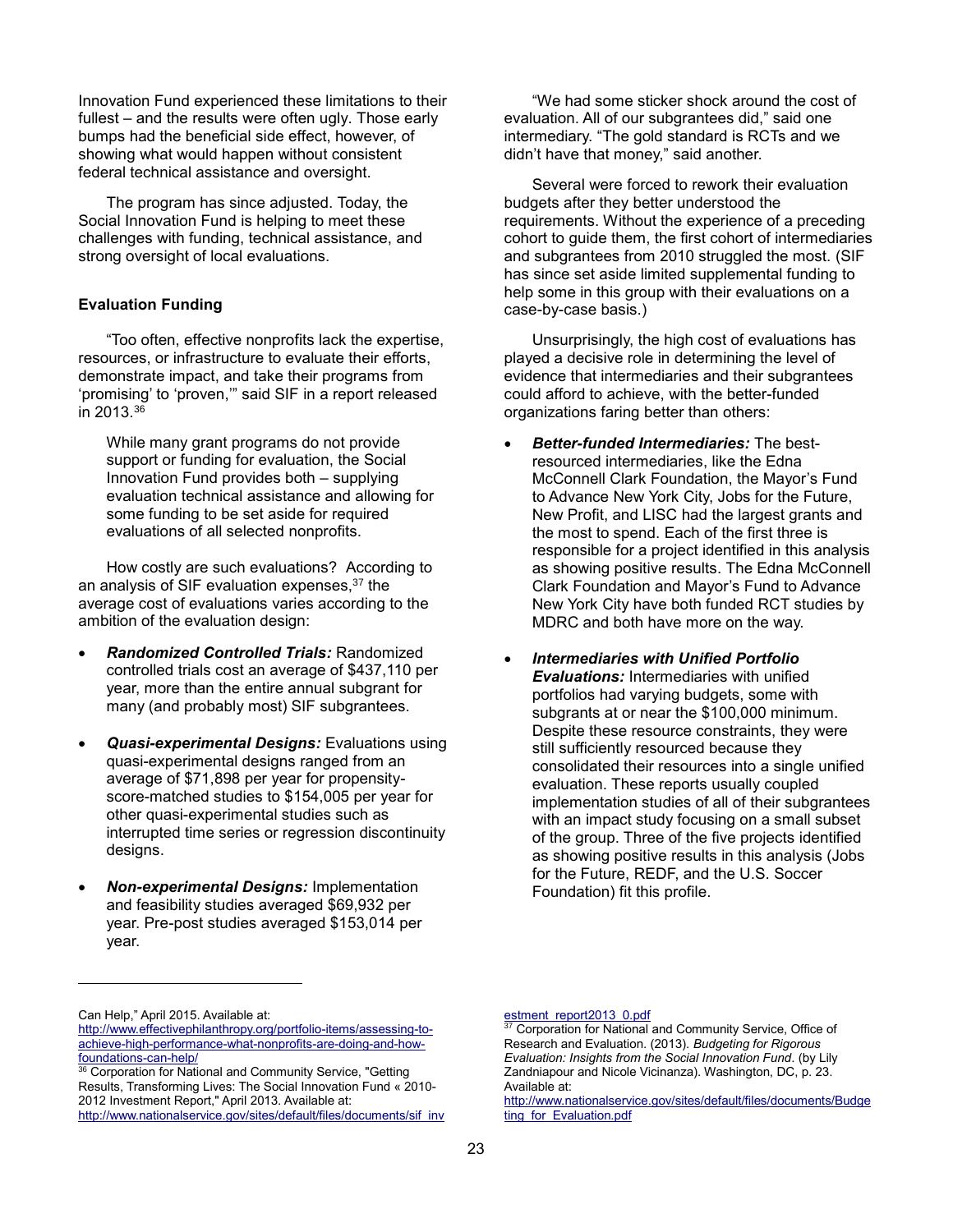*Small, Regional Intermediaries:* Small, geographically-focused intermediaries with annual SIF grants at or near the \$1 million annual minimum and multiple subgrants at or near the \$100,000 annual minimum, struggled the most. Most conducted separate evaluations for each of their subgrantees, stretching already low budgets to the limit. With evaluation budgets as low as \$12,000 per year, none of the subgrantees in this group has advanced beyond a preliminary level of evidence so far.

Starting with the 2011 cohort, however, SIF implemented several changes intended to help all of the subgrantees, including those in this group, reach at least a moderate level of evidence by the end of their grant periods (described in the next section). In 2014, SIF also began prioritizing collective impact strategies with shared goals and metrics, thus potentially extending the benefits of unified evaluations to this group. All seven of the 2014 grantees will be using a variation of the collective impact model.<sup>38</sup>

## **Evaluation Oversight**

l

SIF's oversight of intermediary and subgrantee evaluations has evolved significantly since the first cohort was announced in 2010. SIF's early development was a learning process for the intermediaries, subgrantees, and SIF alike, and the evaluation process was no exception.

Many intermediaries and subgrantees in the first cohort entered the program with little understanding of SIF's evidence expectations or of related requirements such as Institutional Review Board (IRB) reviews. According to one intermediary, when describing its own experience:

For the most part, none of the subgrantees had experience with evaluation requirements that required such a high level of academic rigor. The

[http://www.nationalservice.gov/newsroom/press](http://www.nationalservice.gov/newsroom/press-releases/2014/federal-program-marks-fifth-anniversary-announces-518-million)[releases/2014/federal-program-marks-fifth-anniversary](http://www.nationalservice.gov/newsroom/press-releases/2014/federal-program-marks-fifth-anniversary-announces-518-million)[announces-518-million](http://www.nationalservice.gov/newsroom/press-releases/2014/federal-program-marks-fifth-anniversary-announces-518-million)

concepts and processes (e.g., IRB) were unfamiliar to them, and they did not fully understand what it would entail to implement this type of evaluation.<sup>39</sup>

Starting in 2011, SIF required evaluations to target a moderate or higher level of evidence (see Appendix A). Because this had not been clearly expressed for the 2010 cohort, SIF permitted them to end their grants with a preliminary level of evidence and some did. 40

Because [the first] cohort had been funded without a clear understanding of the evaluation requirements, programs had been selected and designed that were not conducive to evaluating at "moderate levels" of evidence as defined for SIF.<sup>41</sup>

SIF acted quickly to rectify these problems. One of its first changes, starting with the 2011 intermediary competition, was instituting a new internal staff review process that subjected highscoring peer-reviewed applications to further scrutiny.<sup>42</sup> This internal review includes an examination of the applicant's evaluation plans and capabilities. 43

Once intermediaries are selected, the evaluation approval process that follows is also more involved. It begins soon after receipt of the federal grant, with intermediaries going through an initial orientation, often with their chosen local evaluators. Intermediaries next submit a Portfolio Evaluation Strategy (PES) that describes their plans in general terms, including whether they will pursue individual or unified portfolio evaluation plans. 44

SIF's evaluation staff is also more involved in subgrant competitions, reviewing intermediarysubmitted short lists of subgrant candidates to ensure that they enter the program with at least preliminary levels of evidence. 45 After the subgrantees are announced, the intermediaries and/or subgrantees

[http://www.nationalservice.gov/documents/main-menu/2015/social](http://www.nationalservice.gov/documents/main-menu/2015/social-innovation-fund-nofa-fy-2015)[innovation-fund-nofa-fy-2015](http://www.nationalservice.gov/documents/main-menu/2015/social-innovation-fund-nofa-fy-2015)

<sup>43</sup> SIF correspondence, May 29, 2015

[http://www.nationalservice.gov/sites/default/files/documents/2015](http://www.nationalservice.gov/sites/default/files/documents/2015-evidence-evaluation-webinar-transcript) [evidence-evaluation-webinar-transcript](http://www.nationalservice.gov/sites/default/files/documents/2015-evidence-evaluation-webinar-transcript)  $45$  Ibid.

<sup>38</sup> Corporation for National and Community Service, "Federal Program Marks Fifth Anniversary; Announces \$51.8 Million in Investments to Grow Community Solutions That Work," September 17, 2015. Available at:

<sup>&</sup>lt;sup>39</sup> Foundation for a Healthy Kentucky / Center for Community Health and Evaluation, "Kentucky Healthy Futures Initiative (KHFI)." See: [http://www.healthy-ky.org/our-focus/healthy-futures](http://www.healthy-ky.org/our-focus/healthy-futures-initiative)[initiative](http://www.healthy-ky.org/our-focus/healthy-futures-initiative)

<sup>&</sup>lt;sup>40</sup> This action explains the high number of final reports with preliminary evidence noted earlier in this report.<br><sup>41</sup> Foundation for a U.S. We will be a structured to provide the structure of the structure of the structure of

<sup>41</sup> Foundation for a Healthy Kentucky / Center for Community Health and Evaluation, "Kentucky Healthy Futures Initiative

<sup>(</sup>KHFI)." See[: http://www.healthy-ky.org/our-focus/healthy-futures](http://www.healthy-ky.org/our-focus/healthy-futures-initiative)[initiative](http://www.healthy-ky.org/our-focus/healthy-futures-initiative)

<sup>&</sup>lt;sup>42</sup> Corporation for National and Community Service, "Social Innovation Fund Notice of Funding Availability FY 2015," March 17, 2015, p. 19. Available at:

<sup>44</sup> Corporation for National and Community Service, "2015 Evidence & Evaluation Webinar Transcript," February 25, 2015. Available at: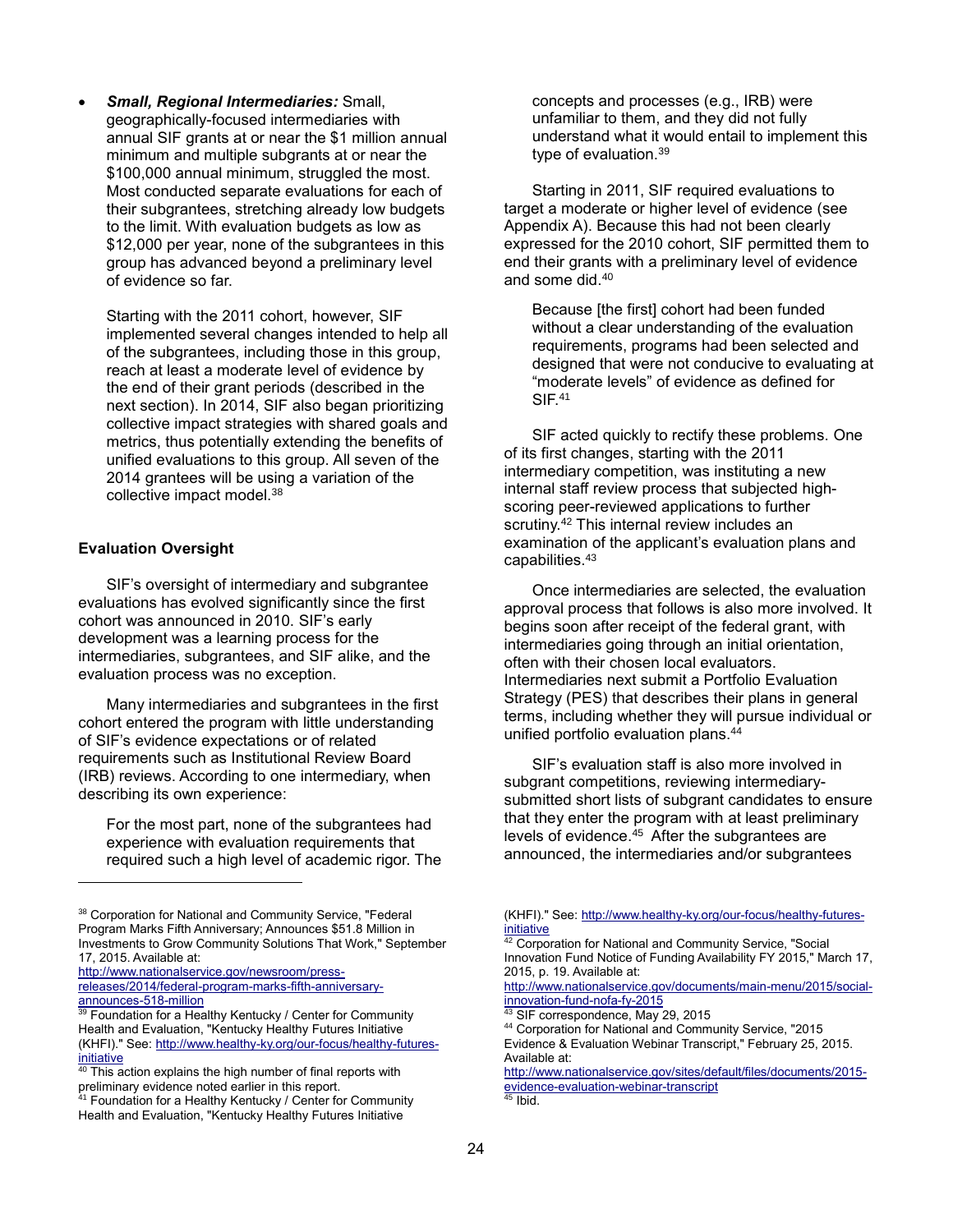develop their SIF Evaluation Plans (SEPs), which typically include some combination of implementation, outcomes, impact, and cost studies.

In interviews, the intermediaries described SEP development as a lengthy and sometimes painful process of negotiation. However, coupling the local knowledge and subject matter expertise of the intermediaries with the evaluation expertise and high standards of the SIF staff and its third-party subcontractor, JBS International, has probably improved the final product. <sup>46</sup> On average, the process takes an average of nine months to a year for a plan to be approved.<sup>47</sup>

The process does not end with this approval, however. SEPs frequently change and when they do they must be re-evaluated and approved again. As of the end of the first quarter of 2014, a total of 87 evaluation plans had been approved for all of the 2010-2012 intermediaries. Of those evaluations, 81 percent were deemed experimental or quasiexperimental.<sup>48</sup>

#### **Evaluator Independence**

One possible threat to the validity of SIF studies is a potential lack of independence among the thirdparty evaluators who are hired by the intermediaries and subgrantees they are evaluating. According to SIF, the agency provides "technical assistance to grantees as they make their selection, but do not weigh in on who they should or should not select." 49

To address this issue, intermediaries must include details on evaluator qualifications and independence in their evaluation plans, including who hired the evaluator, who they report to, and whether there are conflicts of interest. SIF is significantly involved throughout the process and does not believe there is a threat.

"As we work with grantees on the development of their evaluation strategy and evaluation plans, we become familiar with their selected evaluators and would weigh in if we had concerns about the independence of the selected evaluators," said a

l

senior member of SIF's staff. 50

While SIF has not openly acknowledged the central role it is playing to ensure evaluation independence, it does appear to be playing that role, both through its ongoing involvement and by upholding rigorous standards.

"The rigor of the study design acts as a buffer," said Jon Baron at the Laura and John Arnold Foundation. "If the study is well designed, includes a randomized trial with low attrition, the answer will come out where it comes out. It's hard to game it." For comparison, Baron noted that pharmaceutical companies sponsor drug studies that must be approved by the Food and Drug Administration and the results frequently do not conform with the sponsoring company's vested interests.<sup>51</sup>

#### **Evaluation Technical Assistance**

In their 2014 book, *Show Me the Evidence*, Ron Haskins and Greg Margolis wrote that officials from the Corporation for Community and National Service (CNCS) and MDRC evaluators involved in several SIF programs believed that subgrantees "lacked knowledge about program evaluation and had never participated in a rigorous evaluation." 52

SIF says it is committed to increasing the evaluation capacity of the intermediaries (and through them their subgrantees) by sharing knowledge, tools, and other resources. <sup>53</sup> To date, this has come in a variety of ways, including webinars, group calls, and individual consultation, most of which has been performed in partnership with its technical assistance provider, JBS International.<sup>54</sup> SIF also hosts an annual convening so that intermediaries can share ideas and resources of their own.

Many of the written resources are uploaded to an online Knowledge Network, which acts as a document repository and communications hub. While there is no public access to the Knowledge Network, the public can access a related web site containing tutorials on evaluation planning<sup>55</sup> and another

- <sup>52</sup> Ron Haskins and Greg Margolis, *Show Me the Evidence*, (Brookings Institution Press: 2014), p. 233.
- <sup>53</sup> Lily Zandniapour, "Social Innovation Fund (SIF) Evaluation Program and SIF Evaluation Plan (SEP) Guidance Document," July 2013.

<sup>46</sup> Interview with SIF staff, May 11, 2015.

<sup>47</sup> Lily Zandniapour, "Social Innovation Fund (SIF) Evaluation Program and SIF Evaluation Plan (SEP) Guidance Document," July 2013.

<sup>&</sup>lt;sup>48</sup> Corporation for National and Community Service,

<sup>&</sup>quot;Congressional Budget Justification: Fiscal Year 2016," February 2, 2015. Available at:

[http://www.nationalservice.gov/sites/default/files/page/CNCS\\_FY\\_2](http://www.nationalservice.gov/sites/default/files/page/CNCS_FY_2016_Budget_Congressional_Budget_Justification.pdf) 016 Budget Congressional Budget Justification.pdf

<sup>49</sup> SIF correspondence, May 29, 2015

<sup>50</sup> SIF correspondence, May 29, 2015

<sup>51</sup> Interview: May 26, 2015

<sup>&</sup>lt;sup>54</sup> SIF communication, May 29, 2015

<sup>&</sup>lt;sup>55</sup> Corporation for National and Community Service, "Subgrantee Evaluation Plan Getting Started Tutorials." Available at[: http://sep](http://sep-tutorials.org/)[tutorials.org/](http://sep-tutorials.org/)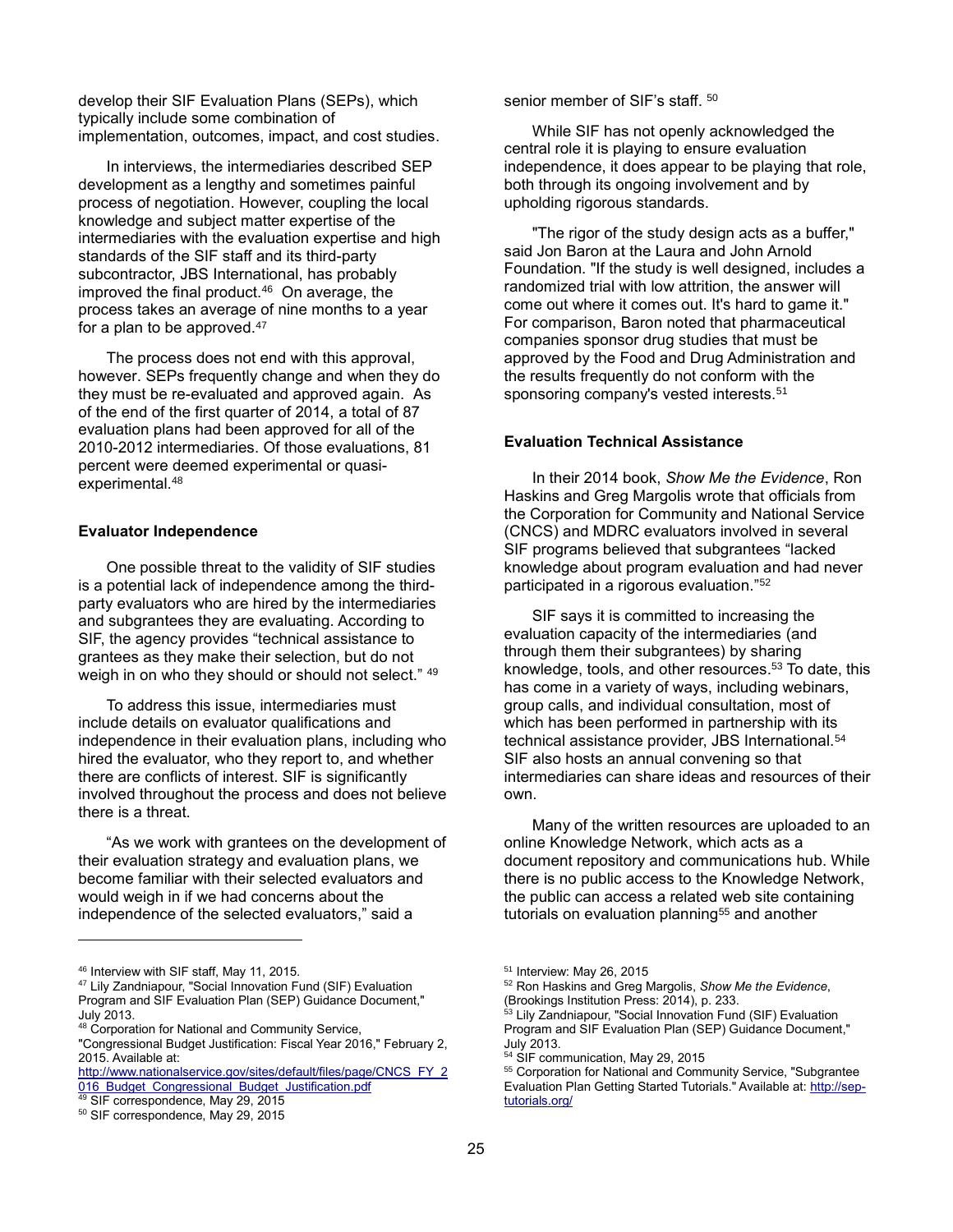containing briefs on such topics as federal grants management and compliance.<sup>56</sup>

"In the beginning we were all learning," said one intermediary from the 2010 cohort. "It was more compliance-related. Evaluation came later."

When asked, many of the intermediaries expressed modest interest in the various resources devoted to evaluation because they believed that they, or their evaluators, were sufficiently conversant in these topics. However, most said they greatly valued the annual convenings and networking opportunities that SIF provided.

#### **SIF's Impact on Evaluations**

How effective have SIF's efforts been? When asked, most of the intermediaries said the process made their final evaluations stronger. The few who disagreed tended to be among the best-resourced, who said they already had strong evaluation plans and teams in place, or among the least wellresourced, who said they struggled with unexpectedly high evidence expectations.

Better evidence can be found in the financial support provided by SIF for evaluation and by the difficulties faced by the earliest SIF grantees, who received less support compared to the more recent grantees, who received more. Both suggest that, consistent with the opinions of national evaluation experts, SIF's provision of money and guidance has made a decisive difference.

Further confirmation may come later this year or next, when a SIF-funded assessment by ICF International will shed more light on its impact. Until then, SIF's own self-assessment is instructive.

"We want to make sure the evaluations can stand the test of rigor and scrutiny and make sure they contribute to the evidence base," said one senior SIF staff member when asked about its impact. "We feel very comfortable that we have advanced that cause, but it's not for the faint at heart."

## **Knowledge Dissemination**

When Congress created the Social Innovation Fund, one of the many responsibilities it assigned it was the dissemination of knowledge learned from the program. In 2014, Michael Smith, then SIF's director, described the program's aspirations this way:

We see the Social Innovation Fund as being successful not only if the organizations that we invest in are successful, but if we're able to share what we're learning: Best practice, lessons learned, what's good, what's bad, all of the evaluation reports. If we share those things we can actually create a conversation and change the conversation on how we invest in the social sector.<sup>57</sup>

So far, SIF's progress toward that goal has been modest, but with more knowledge resources in the pipeline, that may soon change. More progress has been made by intermediaries and subgrantees themselves, with significant implications for transforming the field. Perhaps most importantly, however, a growing marketplace for evidence may soon render such traditional dissemination activities largely obsolete.

#### **Traditional Dissemination Activities**

To date, public knowledge dissemination by SIF's federal staff and third-party contractors has been modest. While it has provided substantial technical assistance to the intermediaries, most of these resources have not been made public.

So far, SIF's most significant public contributions to the field have included an evaluation planning guide, a report covering evaluation costs, an issue brief on collaboration and partnerships, a report on progress in the pay-for-success field, an online blog accompanied by an email list with 15,000 subscribers, presentations to associations like the Council on Foundations and American Evaluation Association, and a few early evaluations.<sup>58</sup> To date, these knowledge dissemination efforts do not appear to have significantly impacted the field.

There are many potential reasons for this,

Corporation for National and Community Service, "NOFA

l

<sup>56</sup> Corporation for National and Community Service, "Quick Guides - The Social Innovation Fund Application Resources." Available at: <http://www.nationalservice.gov/node/20998>

Overview hosted by GEO and Council on Foundation," March 25, 2014. Available at:

[http://www.nationalservice.gov/sites/default/files/upload/SIF/SIF\\_N](http://www.nationalservice.gov/sites/default/files/upload/SIF/SIF_NOFA_GEO_WebinarTranscript%283-25-14%29_Final.pdf) [OFA\\_GEO\\_WebinarTranscript%283-25-14%29\\_Final.pdf](http://www.nationalservice.gov/sites/default/files/upload/SIF/SIF_NOFA_GEO_WebinarTranscript%283-25-14%29_Final.pdf) Evaluations are being posted at the CNCS Evidence Exchange at [http://www.nationalservice.gov/impact-our-nation/research-and](http://www.nationalservice.gov/impact-our-nation/research-and-reports/evidence-exchange)[reports/evidence-exchange](http://www.nationalservice.gov/impact-our-nation/research-and-reports/evidence-exchange)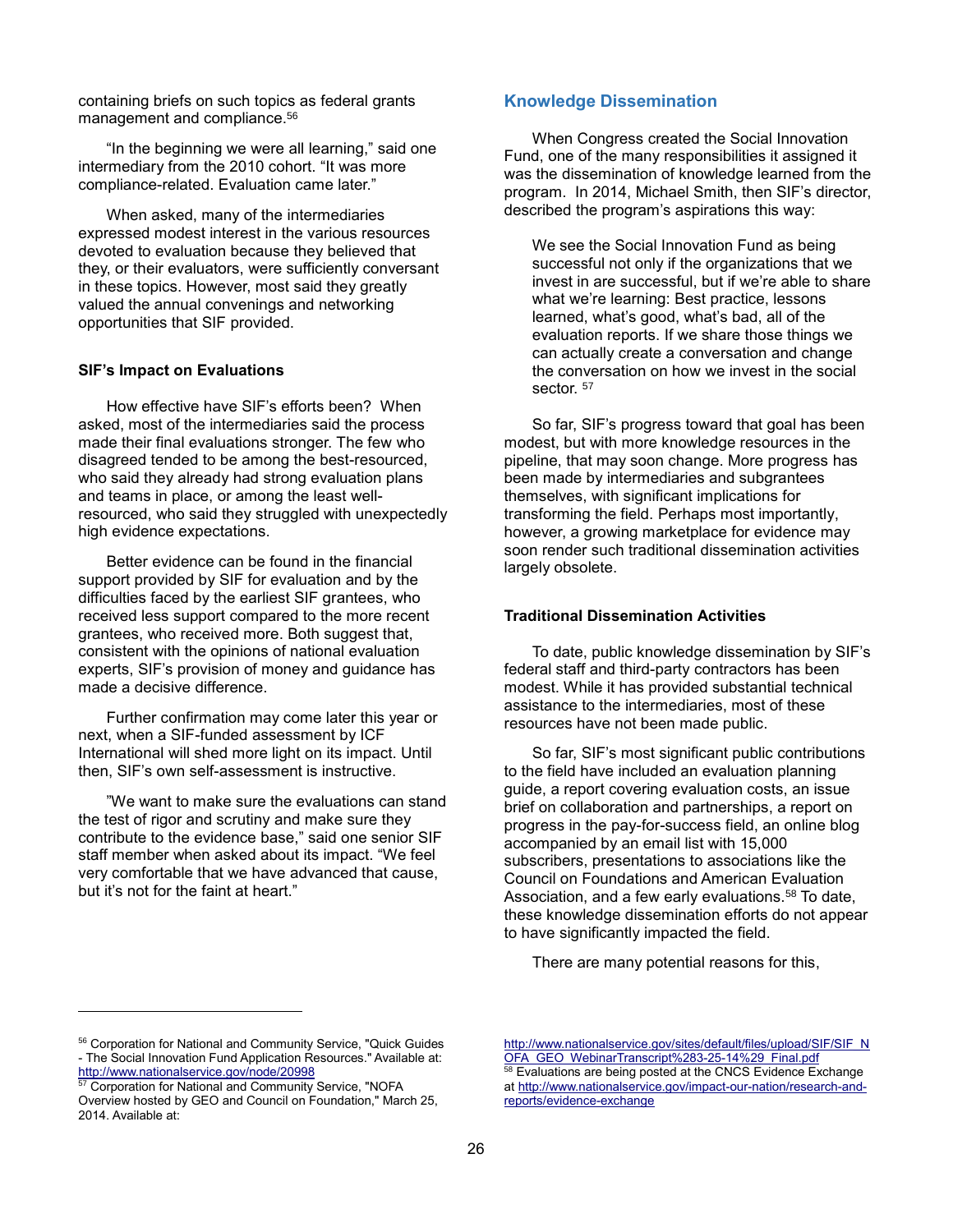including:

l

- *Timing:* Lessons must be learned before they can be disseminated. It appears that there are several additional items waiting in the pipeline. A year from now, SIF's progress on knowledge dissemination may be substantially greater.
- *Limited Resources:* The staff housed at SIF consists of just 11 full-time employees, including program officers and evaluation staff with other major responsibilities. SIF may lack the resources needed for greater dissemination activity.
- *Bureaucracy:* Federal reports must usually be approved by several offices before they are released publicly, probably including communications and other offices within CNCS and possibly, given that SIF is a presidential level initiative, personnel external to CNCS.

These barriers may be of little consequence if SIF releases more resources in the months ahead, as is planned, but they may also suggest what might be needed to disseminate knowledge more broadly.

## **An Emerging Evidence Marketplace?**

SIF's traditional dissemination efforts may soon be overshadowed by other forces that may be driving an emerging market for evidence-based programs.

The "supply" side of this emerging market includes not only the Social Innovation Fund, but its grantees and subgrantees, which dwarf it in resources and size. Interviews with intermediaries reveal that many of them are prepared to disseminate news about their evaluations (or are already) on their own, including through national and local networks.

There has also been substantial activity on the "demand" side due to the advocacy efforts of the intermediaries and their subgrantees. While SIF dollars may not be used for these purposes<sup>59</sup> and traditional foundations face substantial legal prohibitions against engaging in such work, many of the intermediaries are not foundations and they seem prepared to use their own, separate resources to change public systems in ways that would create more demand for evidence-based programs.<sup>60</sup>

Another promising development is the growing interest in pay-for-success, which is creating a marketplace for evidence-based programs. 61 SIF is already playing a substantial catalytic role in this new market,<sup>62</sup> both on the supply side (through the SIF "classic" program) and the demand side (through its pay-for-success initiative). SIF has acknowledged this connection, noting that "SIF program grantees with validated models may enjoy opportunities to scale and replicate in connection with the SIF PFS grant program." 63

Taken together, these market forces may dwarf anything SIF could do with traditional dissemination activities. If these forces play out, SIF may need to pivot, be more strategic, and look for gaps in the growing evidence marketplace.

## **Federal Regulatory Burdens**

"SIF happens." So said one of SIF's many subgrantees, who joked that their project was considering making t-shirts emblazoned with the phrase.

SIF's regulatory burdens are significant. SIF itself has been frank about the requirements. "Accounting and reporting requirements placed on Social Innovation Fund funds are unique and substantial," it warns in a FAQ for prospective applicants.<sup>64</sup>

at[:http://socialinnovationcenter.org/wp-](http://socialinnovationcenter.org/wp-content/uploads/2014/11/SIF-PFS.pdf)

<sup>&</sup>lt;sup>59</sup> In fact, SIF grant recipients are required to certify that they will not use SIF funds for this purpose as part of the application. See Section 1352, Title 31 of the U.S. Code and Corporation for National and Community Service, "Social Innovation Fund Notice of Funding Availability FY 2015," March 17, 2015, p. 47. Available at[: http://www.nationalservice.gov/documents/main](http://www.nationalservice.gov/documents/main-menu/2015/social-innovation-fund-nofa-fy-2015)[menu/2015/social-innovation-fund-nofa-fy-2015](http://www.nationalservice.gov/documents/main-menu/2015/social-innovation-fund-nofa-fy-2015)

<sup>&</sup>lt;sup>60</sup> Corporation for National and Community Service, "CEO and Mayor's Fund Help Shape Policy with Evidence." Available at: [http://www.nationalservice.gov/programs/social-innovation](http://www.nationalservice.gov/programs/social-innovation-fund/knowledge-initiative/blog/2015/Jan/ceo-mayors-fund-help-shape-policy-evidence)[fund/knowledge-initiative/blog/2015/Jan/ceo-mayors-fund-help](http://www.nationalservice.gov/programs/social-innovation-fund/knowledge-initiative/blog/2015/Jan/ceo-mayors-fund-help-shape-policy-evidence)[shape-policy-evidence](http://www.nationalservice.gov/programs/social-innovation-fund/knowledge-initiative/blog/2015/Jan/ceo-mayors-fund-help-shape-policy-evidence) and Corporation for National and Community Service, "CSH Improves Health and Lowers Care Costs for the Long-Term." Available at:

[http://www.nationalservice.gov/programs/social-innovation](http://www.nationalservice.gov/programs/social-innovation-fund/knowledge-initiative/blog/2015/Feb/csh-improves-health-lowers-care-costs-for-long-term-homeless)[fund/knowledge-initiative/blog/2015/Feb/csh-improves-health](http://www.nationalservice.gov/programs/social-innovation-fund/knowledge-initiative/blog/2015/Feb/csh-improves-health-lowers-care-costs-for-long-term-homeless)[lowers-care-costs-for-long-term-homeless](http://www.nationalservice.gov/programs/social-innovation-fund/knowledge-initiative/blog/2015/Feb/csh-improves-health-lowers-care-costs-for-long-term-homeless)

<sup>&</sup>lt;sup>61</sup> Corporation for National and Community Service, State of the Pay for Success Field: Opportunities, Trends and Recommendations (May 6, 2015). Available at:

[http://www.nationalservice.gov/sites/default/files/documents/CNCS](http://www.nationalservice.gov/sites/default/files/documents/CNCS-state-pay-success-field-2015) [-state-pay-success-field-2015](http://www.nationalservice.gov/sites/default/files/documents/CNCS-state-pay-success-field-2015)

<sup>62</sup> Social Innovation Research Center, "Winning Social Innovation Fund Applications Suggest Substantial Growth Ahead for Pay-for-Success Funding," (November 5, 2014). Available

[content/uploads/2014/11/SIF-PFS.pdf](http://socialinnovationcenter.org/wp-content/uploads/2014/11/SIF-PFS.pdf)

<sup>&</sup>lt;sup>63</sup> Corporation for National and Community Service, "Congressional Budget Justification: Fiscal Year 2016," February 2, 2015. Available at:

[http://www.nationalservice.gov/sites/default/files/page/CNCS\\_FY\\_2](http://www.nationalservice.gov/sites/default/files/page/CNCS_FY_2016_Budget_Congressional_Budget_Justification.pdf) 016 Budget Congressional Budget Justification.pdf <sup>64</sup> Corporation for National and Community Service, "Social

Innovation Fund NOFA Frequently Asked Questions FY 2015,"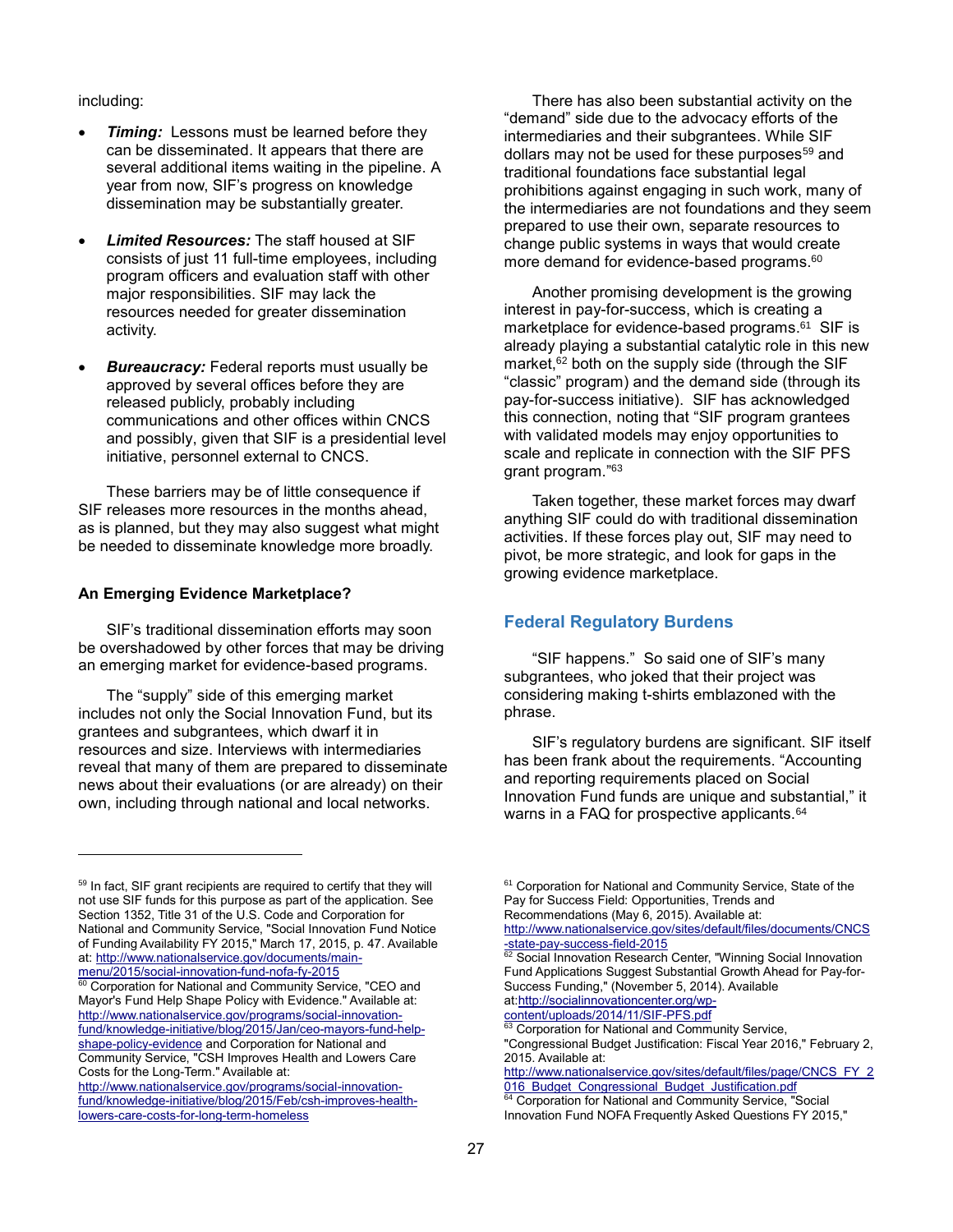Regulatory burdens widely cited by the intermediaries as problematic included:

 *Criminal Background Checks:* The regulatory barrier most widely cited was SIF's mandatory criminal background checks for employees, a requirement for every program under the CNCS umbrella.<sup>65</sup> Such checks are intended to protect those served by CNCS programs, but intermediaries viewed them as duplicative, excessively costly, and inconsistent with those required by other federal programs.

There were also costs for those served. One rural subgrantee, for example, reported closing its medical clinic twice to ensure that its staff was properly fingerprinted by law enforcement officials many miles away. "A lot of the intermediaries work with ex-offenders," said another intermediary. "It feels contrary to the mission to have all these requirements." The criminal background checks were seen as especially burdensome by programs working in fields with traditionally high staff turnover.

- *Financial Management Requirements:* As a federal program, SIF has numerous federal financial recordkeeping requirements to ensure that taxpayer funds are used properly. These include cost principles enumerated under various OMB circulars and related federal regulations that require strict accounting practices, inventory recordkeeping, and employee timesheets, and that carry with them the possibility of a federal audit.
- *Restrictions on Private Match Funding:* Another requirement, again attributable not to SIF but to federal cost principles generally, was a requirement that all privately-raised money be treated and accounted for as if it were federal taxpayer money. For a program with a 3-1 private-public match that otherwise might have brought significant flexibility, this was seen as the most burdensome regulatory barrier.

The federal requirements also carried with them a prohibition on the use of funds for fundraising purposes, which many felt undermined project sustainability. "Almost all the grantees struggle to obtain much-needed unrestricted funding to build their organizational capacity to deliver highquality, effective programs," wrote the Edna McConnell Clark Foundation. "The restrictions the SIF places on private matching dollars have been one of the greatest stumbling blocks for most grantees." 66

 *Intermediary Responsibility for Enforcement:* Under federal rules, the intermediaries are responsible not only for complying themselves, but also for ensuring that their subgrantees were in compliance. "We have always been very serious in our monitoring of the organizations we work with, but the federal piece adds a different level of complexity and responsibility," said Eleanor Rutland, Chief Operating Officer of Venture Philanthropy Partners. 67

Other than the CNCS background checks, all of these are requirements associated with federal grants in general, not the Social Innovation Fund in particular, but they were still significant. The effects were felt by all of the intermediaries, large and small.

"Valuable hours that could have been spent expanding programs and organizational capacity are instead spent accounting for use of funds and completing the A-133 audit," wrote one analyst in a report for the Edna McConnell Clark Foundation. "Overall, many of the grantees agree that 'the SIF is a beast of a grant and has a lot more logistical and compliance challenges than we anticipated going into this.'" 68

"Several sub-grantees had previous experience managing federal grants, but indicated that this grant required more effort to stay in compliance than they were accustomed to," wrote the Foundation for a Healthy Kentucky in its own report.<sup>69</sup> It went on to say that compliance "in some instances took away from time available to devote to program

l

[http://docs.geofunders.org/?filename=GEO\\_SWW\\_FromGrantmak](http://docs.geofunders.org/?filename=GEO_SWW_FromGrantmakertoFederalGrantee.pdf) [ertoFederalGrantee.pdf](http://docs.geofunders.org/?filename=GEO_SWW_FromGrantmakertoFederalGrantee.pdf)

Edna McConnell Clark Foundation, "A Midpoint Report on the True North Fund," February 2014. Available at:

[http://www.emcf.org/capital-aggregation/true-north-fund/midpoint](http://www.emcf.org/capital-aggregation/true-north-fund/midpoint-report-on-the-true-north-fund/)[report-on-the-true-north-fund/](http://www.emcf.org/capital-aggregation/true-north-fund/midpoint-report-on-the-true-north-fund/)

March 9, 2015.

[http://www.nationalservice.gov/documents/main-menu/2015/social](http://www.nationalservice.gov/documents/main-menu/2015/social-innovation-fund-nofa-FAQs-fy-2015)[innovation-fund-nofa-FAQs-fy-2015](http://www.nationalservice.gov/documents/main-menu/2015/social-innovation-fund-nofa-FAQs-fy-2015)

<sup>65</sup> Corporation for National and Community Service, "Criminal History Check Resources." Available at:

<http://www.nationalservice.gov/resources/criminal-history-check> <sup>66</sup> Edna McConnell Clark Foundation, "A Midpoint Report on the True North Fund," February 2014. Available at:

[http://www.emcf.org/capital-aggregation/true-north-fund/midpoint](http://www.emcf.org/capital-aggregation/true-north-fund/midpoint-report-on-the-true-north-fund/)[report-on-the-true-north-fund/](http://www.emcf.org/capital-aggregation/true-north-fund/midpoint-report-on-the-true-north-fund/)

<sup>67</sup> Grantmakers for Effective Organizations, "From Grantmaker to Federal Grantee: Risks and Rewards," April 4, 2011. Available at:

Foundation for a Healthy Kentucky / Center for Community Health and Evaluation, "Kentucky Healthy Futures Initiative: Final Evaluation Report," January 2015. Available at: [http://www.healthy](http://www.healthy-ky.org/sites/default/files/KHFI_Eval_Report_2014_FINAL%2003-31-15.pdf)[ky.org/sites/default/files/KHFI\\_Eval\\_Report\\_2014\\_FINAL%2003-](http://www.healthy-ky.org/sites/default/files/KHFI_Eval_Report_2014_FINAL%2003-31-15.pdf) [31-15.pdf](http://www.healthy-ky.org/sites/default/files/KHFI_Eval_Report_2014_FINAL%2003-31-15.pdf)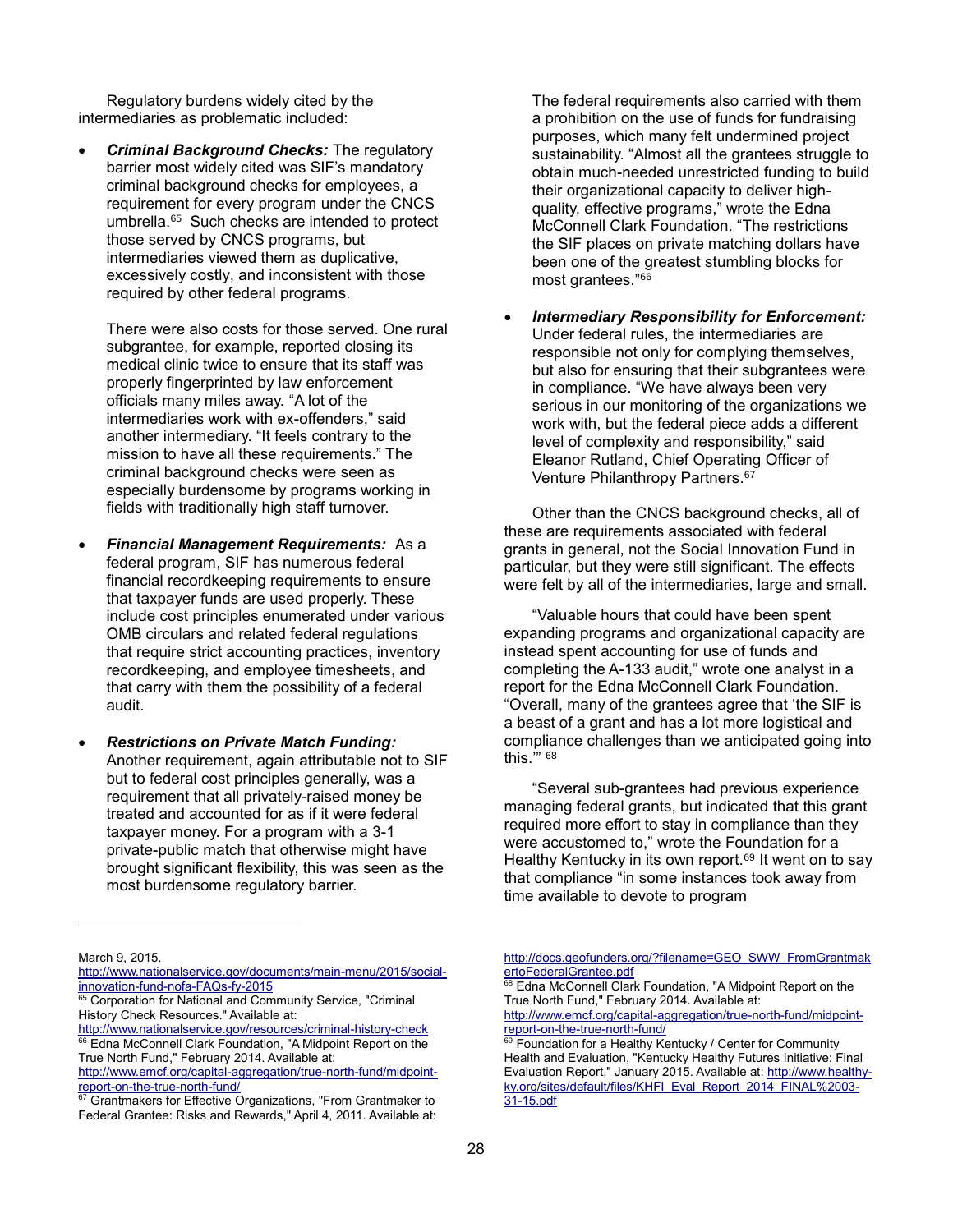implementation." 70

## **Options for Reducing the Regulatory Burden**

As burdensome as the federal requirements were, they exist for a purpose: to protect program participants (in the case of criminal background checks) and to prevent the potential misuse of taxpayer dollars (in the case of financial regulations).

Moreover, some of the burden has become more manageable over time. SIF did its best to help the intermediaries, including publishing a number a guides to help them through the various requirements. <sup>71</sup> Grantees that had previous experience with federal grants were better able to handle the requirements. Other grantees that lacked this experience gained it over time.

In some cases, the intermediaries hired special staff to oversee the various compliance requirements. Many also said the burdens better prepared them and their subgrantees to apply for other federal grants.

"That was a dark time in my life … just brutal," said one intermediary. "But it was a necessary evil. It's a capacity thing."

Ensuring appropriate use of taxpayer dollars and protecting SIF participants are important goals. The question is whether these goals could be achieved in a less burdensome way. For this, there are at least two promising options:

 *Mandatory SIF Review:* One option is to ask SIF and CNCS to review the existing requirements, including both their associated costs and benefits, and make recommendations to Congress about how to reduce the burden without causing unnecessary risks to taxpayer dollars and program enrollees. If these recommendations are approved, SIF could become a model for reducing these burdens across all federal grants.

 *Performance-based Accountability:* Another answer might lie in another program, called Performance Partnership Pilots (P3), an experimental initiative approved by Congress that gives several federal agencies, including CNCS, authority to approve a limited number of pilots that provide increased regulatory flexibility in exchange for greater performance-based accountability. <sup>72</sup> Unfortunately, P3 is currently limited to programs addressing disconnected youth, but the concepts may be expanded. Where they qualify, SIF grantees and subgrantees seem to be ideal candidates for this initiative.

## **Matching Requirements**

One of the Social Innovation Fund's central features is an approximately 3-1 matching requirement for federal dollars. Every federal dollar must be matched on 1-1 basis by the intermediaries. Subgrants must be matched once again on a 1-1 basis, thus creating up to a 3-1 match overall.<sup>73</sup> Matching dollars must be in cash and come from non-federal sources.

SIF's match requirement was included in the original legislation enacted by Congress and the resulting 3-1 leverage is touted by the Social Innovation Fund as one of its central features. According to SIF, as of the beginning of 2015, the program has awarded \$229 million in federal grants. These grants have generated over \$500 million in non-federal matching dollars, generating a total of \$745 million in cash for SIF projects overall.<sup>74</sup>

"As taxpayers you should feel very good about the fact that we're tripling your dollar," said SIF's former director, Michael Smith, in a March 2014 webinar.<sup>75</sup>

Interviews with the SIF intermediaries and a review of project evaluations, however, paint a more complicated picture. While the match appears to have worked as intended for the best-funded intermediaries, smaller regional intermediaries and

l

[http://www.nationalservice.gov/sites/default/files/upload/SIF/SIF\\_N](http://www.nationalservice.gov/sites/default/files/upload/SIF/SIF_NOFA_GEO_WebinarTranscript%283-25-14%29_Final.pdf) [OFA\\_GEO\\_WebinarTranscript%283-25-14%29\\_Final.pdf](http://www.nationalservice.gov/sites/default/files/upload/SIF/SIF_NOFA_GEO_WebinarTranscript%283-25-14%29_Final.pdf)

<sup>70</sup> Ibid.

<sup>71</sup> Corporation for National and Community Service, "Quick Guides - The Social Innovation Fund Application Resources." Available at: <http://www.nationalservice.gov/node/20998>

Youth.gov, "Performance Partnership Pilots for Disconnected Youth (P3)," Available at:

[http://youth.gov/youth-topics/reconnecting-youth/performance](http://youth.gov/youth-topics/reconnecting-youth/performance-partnership-pilots)[partnership-pilots](http://youth.gov/youth-topics/reconnecting-youth/performance-partnership-pilots)

Intermediaries must only subgrant 80 percent of their federal award, so less than a 3-1 match is technically possible. However, overmatching often occurs.

<sup>&</sup>lt;sup>74</sup> Corporation for National and Community Service, "2015 SIF Notice of Funding Availability Webinar Transcript." January 26, 2015. Available at:

[http://www.nationalservice.gov/documents/main-menu/2015/sif](http://www.nationalservice.gov/documents/main-menu/2015/sif-nofa-webinar-transcript)[nofa-webinar-transcript](http://www.nationalservice.gov/documents/main-menu/2015/sif-nofa-webinar-transcript)

<sup>&</sup>lt;sup>75</sup> Corporation for National and Community Service, "NOFA Overview hosted by GEO and Council on Foundation," March 25, 2014. Available at: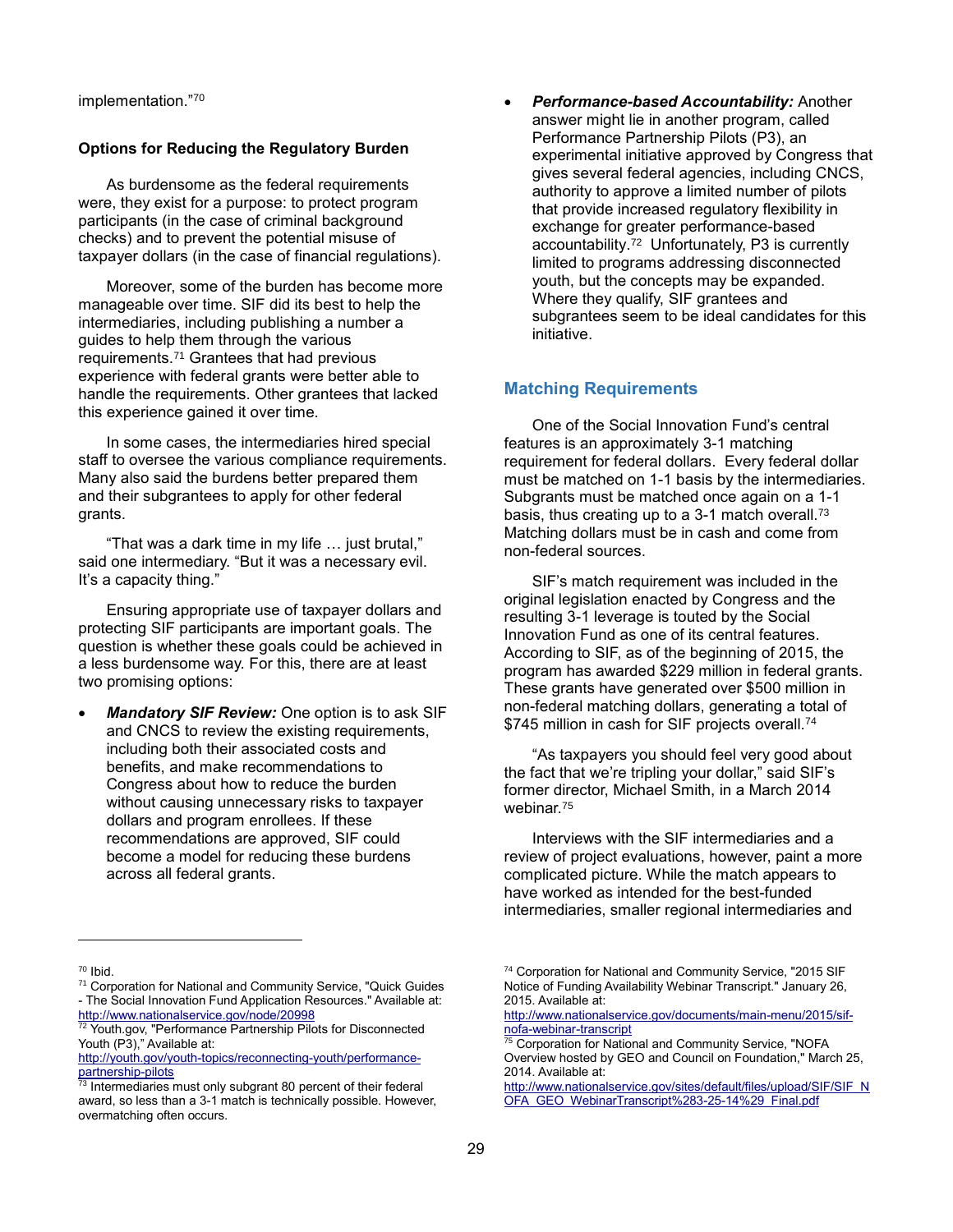their subgrantees often struggled.

SIF's high 3-1 match ratio provides what appears to be significant leverage for each federal tax dollar, but it is a poor 1-3 match when viewed from the perspective of the grantees and subgrantees. It takes three dollars in nonfederal funding to produce a single dollar of additional federal investment.

For grantees and subgrantees with limited local fundraising bases, this ratio exacerbated existing resource disparities. In some cases, these disparities resulted in smaller program enrollments and budgets that were too small to cover SIF's expensive evaluation requirements.

#### **Reasons for the Match**

Several persuasive arguments have been made in support of the match.

One is the concept of cooperative philanthropy, a central feature of venture philanthropy and a strategy used successfully by the Edna McConnell Clark Foundation. Just a few years before the Social Innovation Fund was created, the Edna McConnell Clark Foundation launched a Growth Capital Aggregation Pilot, an initiative that successfully raised \$120 million for three evidence-based programs: Citizen Schools, Nurse-Family Partnership, and Youth Villages.<sup>76</sup> The effort was seen as a model for SIF and a vehicle for pushing more philanthropic organizations to support evidence-based programs in general.

A second justification was that the match was a good test of local support for SIF initiatives. Organizations that raised substantial private investments demonstrated more commitment and "skin in the game."

Another justification for the match was sustainability. SIF's grants were intended to be catalytic, lasting up to five years. Projects that were able to bring substantial matching dollars seemed more likely to continue after the SIF contribution ended.<sup>77</sup>

A final reason was political. "The leverage was politically appealing," said one philanthropy expert familiar with SIF's history. "It was contextual to the time, post-recession, when governments at all levels were facing funding cuts. They were looking around

l

and asking who had deep pockets." The answer was philanthropy.

#### **Problems with the Match**

While these reasons for SIF's match requirements are compelling, they have played out differently in practice for some intermediaries.

When asked how they managed the matching requirements, there was a relatively even split. Eight said they and/or their subgrantees struggled with the match. Seven said they did not.Their answers, however, followed a predictable pattern.

In general, those that did not struggle as much with the match were the better-funded, nationallyfocused intermediaries. Of these at least two, the Edna McConnell Clark Foundation and the Mayor's Fund to Advance New York City, provided substantial financial assistance to their subgrantees to help with the match. Other nationally-focused intermediaries, which were selecting from a national pool of subgrantee applicants, could prioritize subgrantees that demonstrated the ability to raise match dollars.

By contrast, most of the smaller, regional grantmakers and subgrantees often struggled with SIF's match requirements, at least to some degree. Their challenges were heightened because the intermediaries and subgrantees were often approaching the same narrow pool of local funders.

Often stretched and underresourced, these smaller, regionally-funded initiatives struggled to finance the experimental and quasi-experimental studies that would have allowed them to achieve a moderate or higher level of evidence. Resource disparities were a major reason why so many regional grantees and subgrantees from the 2010 cohort failed to produce more than preliminary evidence.

#### **Sustainability Challenges**

While several intermediaries suggested that winning the SIF grant produced a halo effect, raising their profile and opening doors to new funders, they also said the effect was temporary. Private funders who provided the bulk of the match were seen as being drawn to investments that were new and trendy. While many provided upfront funding, they

<sup>76</sup> Edna McConnell Clark Foundation, "Our Co-Investor Partners." Available at: [http://www.emcf.org/capital-aggregation/our-co](http://www.emcf.org/capital-aggregation/our-co-investor-partners/)[investor-partners/](http://www.emcf.org/capital-aggregation/our-co-investor-partners/)

 $\overline{77}$  Corporation for National and Community Service, "NOFA

Overview hosted by GEO and Council on Foundations," March 25, 2014. Available at:

[http://www.nationalservice.gov/sites/default/files/upload/SIF/SIF\\_N](http://www.nationalservice.gov/sites/default/files/upload/SIF/SIF_NOFA_GEO_WebinarTranscript%283-25-14%29_Final.pdf) [OFA\\_GEO\\_WebinarTranscript%283-25-14%29\\_Final.pdf](http://www.nationalservice.gov/sites/default/files/upload/SIF/SIF_NOFA_GEO_WebinarTranscript%283-25-14%29_Final.pdf)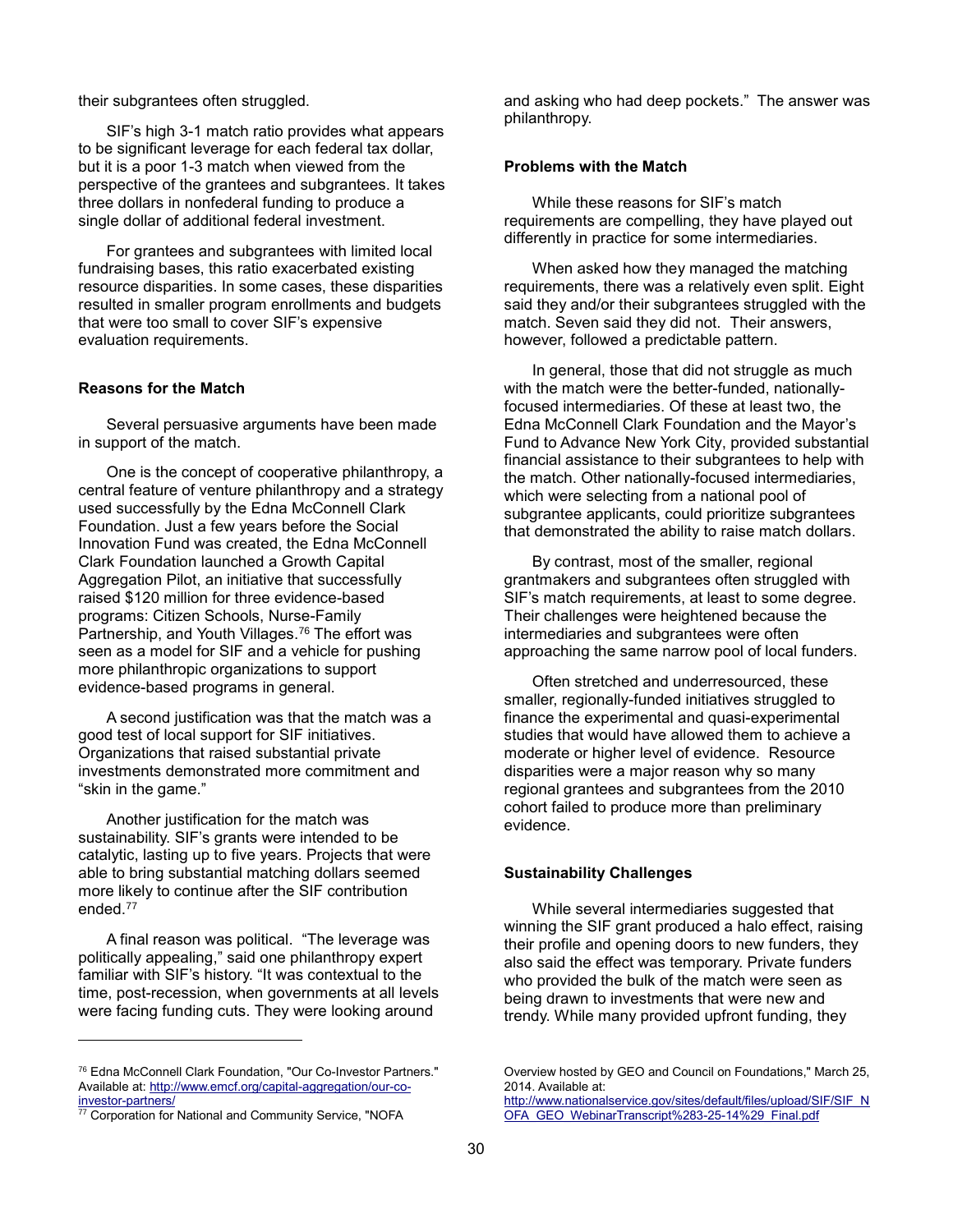often moved on before the SIF projects were complete and were not a reliable source of sustained support.

This is not a tendency solely attributable to SIF's funders. Securing multi-year and general operating support is a widespread problem for nonprofit organizations. According to a 2013 study by the Center for Effective Philanthropy:<sup>78</sup>

One nonprofit leader expressed his frustration about short-term funding by saying, "Offer more multiyear funding. [Foundations] always ask the very dumb question of how we will maintain the programs after their funding has ended and, of course, the truth is that we will keep doing the grant-to-grant search, but we have to come up with some answer that really isn't true. The time spent just to write renewals for our funding could be drastically cut and used better to find the real long-term funding solutions."

Philanthropic support for SIF-funded programs may be better than philanthropy generally, but sustainability challenges remained even for the bestfunded SIF programs. 79

Public funding was often seen as more reliable than private philanthropy. This was less true in SIF's early years, when budget cuts were frequent in the aftermath of the 2008-2009 recession. Since then, however, several intermediaries said they have seen public funding as a larger and more sustainable form of support.

This conclusion is echoed by research from the Urban Institute, which indicates that most health and human services-focused nonprofits receive substantial government funding, with approximately a third receiving most of their support from public sources. 80

#### **Possible Solutions**

l

SIF's match requirements are one of the largest threats to the program. While SIF's federal regulatory burdens have become less challenging for projects over time, as subgrantees learned to adapt, the matching requirements have usually become *more* challenging over time as funders have moved on,

prompting serious questions about project sustainability. Even well-endowed intermediaries that did not face match issues up front expressed fear about sustaining financial support over time.

The arguments in favor of a match requirement remain compelling, but the associated challenges should be addressed. Options for addressing this issue include the following:

- *Lower the Match:* One option is to simply lower the match requirement. Lowering the match across the board, however, may not be the most efficient way to address the resource issue. First, only some of the grantees reported facing very significant match challenges. Second, lowering the match requirement would probably produce fewer resources for SIF projects, not more, making the resource situation worse. Third, it would require a change in federal law.
- *Selectively Lower the Match:* Current law gives SIF authority to lower the intermediary share of the match by half when those intermediaries can demonstrate that they are in communities that are philanthropically underserved, including rural low-income communities which are specified by name. To date, SIF has received one request for a match reduction and it was granted.<sup>81</sup> This solution has the advantage of being more targeted than an across-the-board match reduction for all of the grantees. It also would not require a change in federal law.

SIF discretion over whether to approve such reductions should help ensure that the reductions do not simply lower resources available for local projects. SIF should only approve an intermediary match reduction if the intermediary pledges to use all of the savings to subsidize the subgrantees, particularly their evaluations.

Under ideal circumstances, a lowered match ratio would maintain the local investment in dollar terms and *increase* the federal investment, thus producing more resources for the local project, not less.

 *Allow In-kind Support:* Unlike many other federal programs, SIF requires the match to be a

<sup>78</sup> Center for Effective Philanthropy, "Nonprofit Challenges: What Foundations Can Do," May 2013. Available at: [http://www.effectivephilanthropy.org/portfolio-items/nonprofit-](http://www.effectivephilanthropy.org/portfolio-items/nonprofit-challenges/)

[challenges/](http://www.effectivephilanthropy.org/portfolio-items/nonprofit-challenges/) **Example 2018**<br><sup>79</sup> Edna McConnell Clark Foundation, "A Midpoint Report on the True North Fund," February 2014. Available at:

[http://www.emcf.org/capital-aggregation/true-north-fund/midpoint-](http://www.emcf.org/capital-aggregation/true-north-fund/midpoint-report-on-the-true-north-fund/)

[report-on-the-true-north-fund/](http://www.emcf.org/capital-aggregation/true-north-fund/midpoint-report-on-the-true-north-fund/)

Urban Institute, "Nonprofit-Government Contracts and Grants: Findings from the 2013 National Survey," December 2013, p. 15. Available at[: www.urban.org/sites/default/files/alfresco/publication](http://www.urban.org/sites/default/files/alfresco/publication-pdfs/412962-Nonprofit-Government-Contracts-and-Grants-Findings-from-the-National-Survey.PDF)[pdfs/412962-Nonprofit-Government-Contracts-and-Grants-](http://www.urban.org/sites/default/files/alfresco/publication-pdfs/412962-Nonprofit-Government-Contracts-and-Grants-Findings-from-the-National-Survey.PDF)[Findings-from-the-National-Survey.PDF](http://www.urban.org/sites/default/files/alfresco/publication-pdfs/412962-Nonprofit-Government-Contracts-and-Grants-Findings-from-the-National-Survey.PDF)  $\frac{1}{81}$  Interview: May 11, 2015.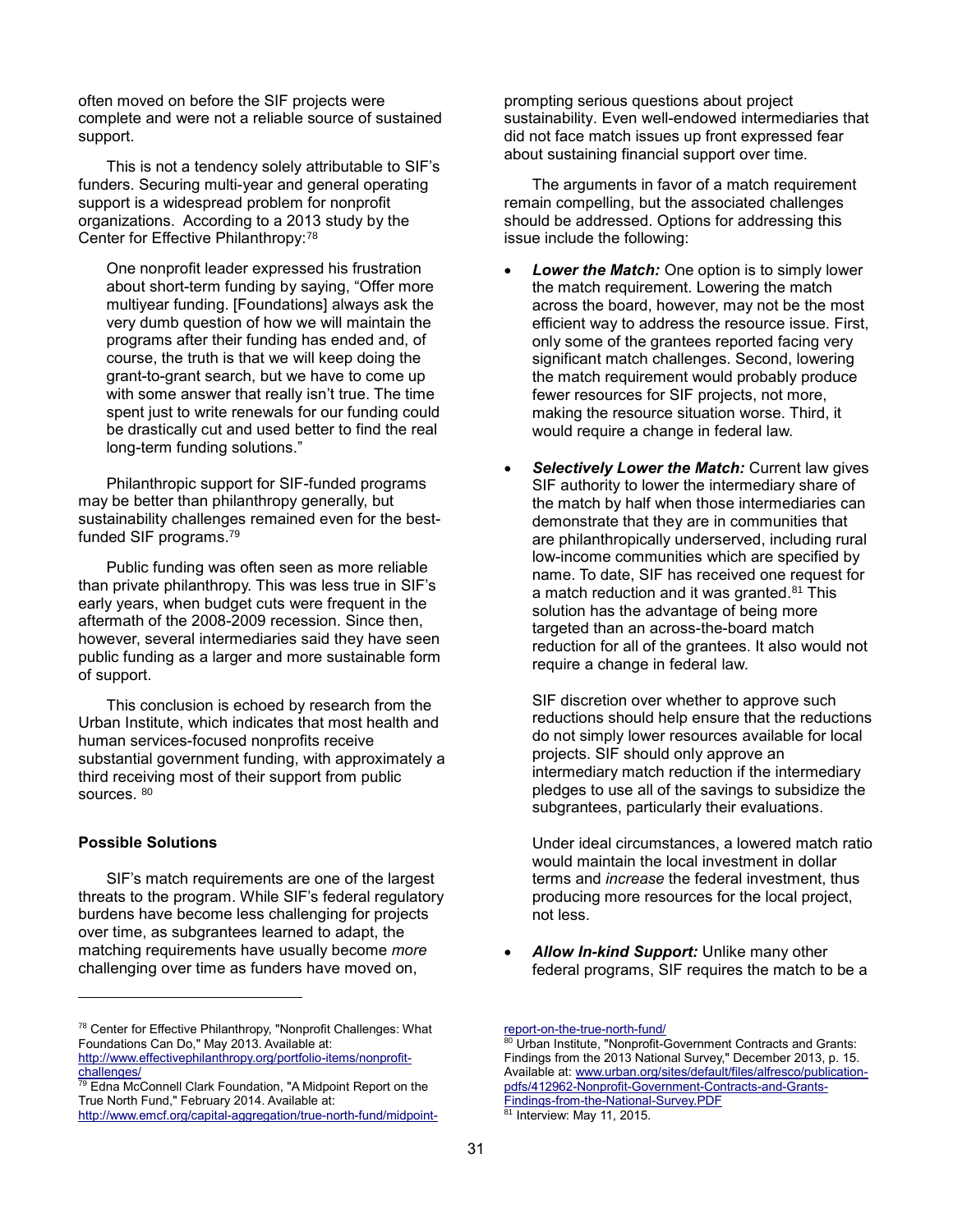commitment of cash. This could be altered to allow in-kind contributions. However, this option might suffer the same problems as the acrossthe-board match reduction. It could result in fewer resources for SIF projects, not more, making the resource situation worse. This change would also need to be made by Congress, since the cash requirement is written into the federal law that created SIF.

 *Allow "Restricted" Funds:* Primarily owing to its focus on scaling and replicating programs, SIF requires all match dollars to be new or existing unrestricted dollars.<sup>82</sup> This requirement precludes the use of SIF money to support existing programs that are funded with previously obligated dollars. This requirement is probably the major reason why public dollars, which fund the bulk of youth, economic opportunity, and health programs nationwide, comprise a relatively small share of the match in SIF programs.

This may be the best of the available options. Unlike some of the other options, it does not reduce resources available for local SIF projects, it expands them. Moreover, public dollars are a more reliable source of sustained support after SIF's financial support ends.

According to SIF, "As sovereign entities, local governments may (consistent with their legal authorities) reallocate their unobligated funding to provide Social Innovation Fund matching funds."<sup>83</sup> While true, this does not appear to be happening in practice, at least not to a great extent.

According to recent SIF guidance, "CNCS does not intend to allow the availability of Social Innovation Fund [dollars] to diminish ongoing programs in order to meet the Social Innovation Fund matching fund requirements." 84 It is not clear, however, that allowing the use of SIF money to expand, evaluate, and build capacity for existing local programs would have this effect.

SIF has been known to experiment with its rules. An example was its decision to prioritize collective impact in its 2014 grant competition. Allowing restricted dollars to be counted toward the match, particularly restricted public dollars, may be a similarly worthy experiment.

 *Allow Federal Funds:* Under current law, matching funds for the Social Innovation Fund must come from non-federal sources. If Congress reauthorizes the program, this is a policy decision worth revisiting.

Only a small portion of existing federal program funding is tied to evidence. Allowing other federal dollars, especially formula funds, to be used as matching funds in SIF projects could demonstrate the value of pushing these much larger programs in a more evidence-based direction.

To date, SIF's 3-1 match ratio has been a source of great pride. This focus on leverage is not necessarily misplaced, but the leverage may be running in the wrong direction. More public funding should be part of the mix, not less. Public funds will likely be the best source of sustainable support for most of these initiatives over time.

l

Innovation Fund NOFA Frequently Asked Questions FY 2015," March 9, 2015. [http://www.nationalservice.gov/documents/main-menu/2015/social](http://www.nationalservice.gov/documents/main-menu/2015/social-innovation-fund-nofa-FAQs-fy-2015)[innovation-fund-nofa-FAQs-fy-2015](http://www.nationalservice.gov/documents/main-menu/2015/social-innovation-fund-nofa-FAQs-fy-2015)  $84$  Ibid.

<sup>82</sup> Interview: May 11, 2015. See also: Corporation for National and Community Service, "Social Innovation Fund Notice of Funding Availability FY 2015," March 17, 2015. Available at: [http://www.nationalservice.gov/documents/main-menu/2015/social](http://www.nationalservice.gov/documents/main-menu/2015/social-innovation-fund-nofa-fy-2015)[innovation-fund-nofa-fy-2015](http://www.nationalservice.gov/documents/main-menu/2015/social-innovation-fund-nofa-fy-2015)

<sup>83</sup> Corporation for National and Community Service, "Social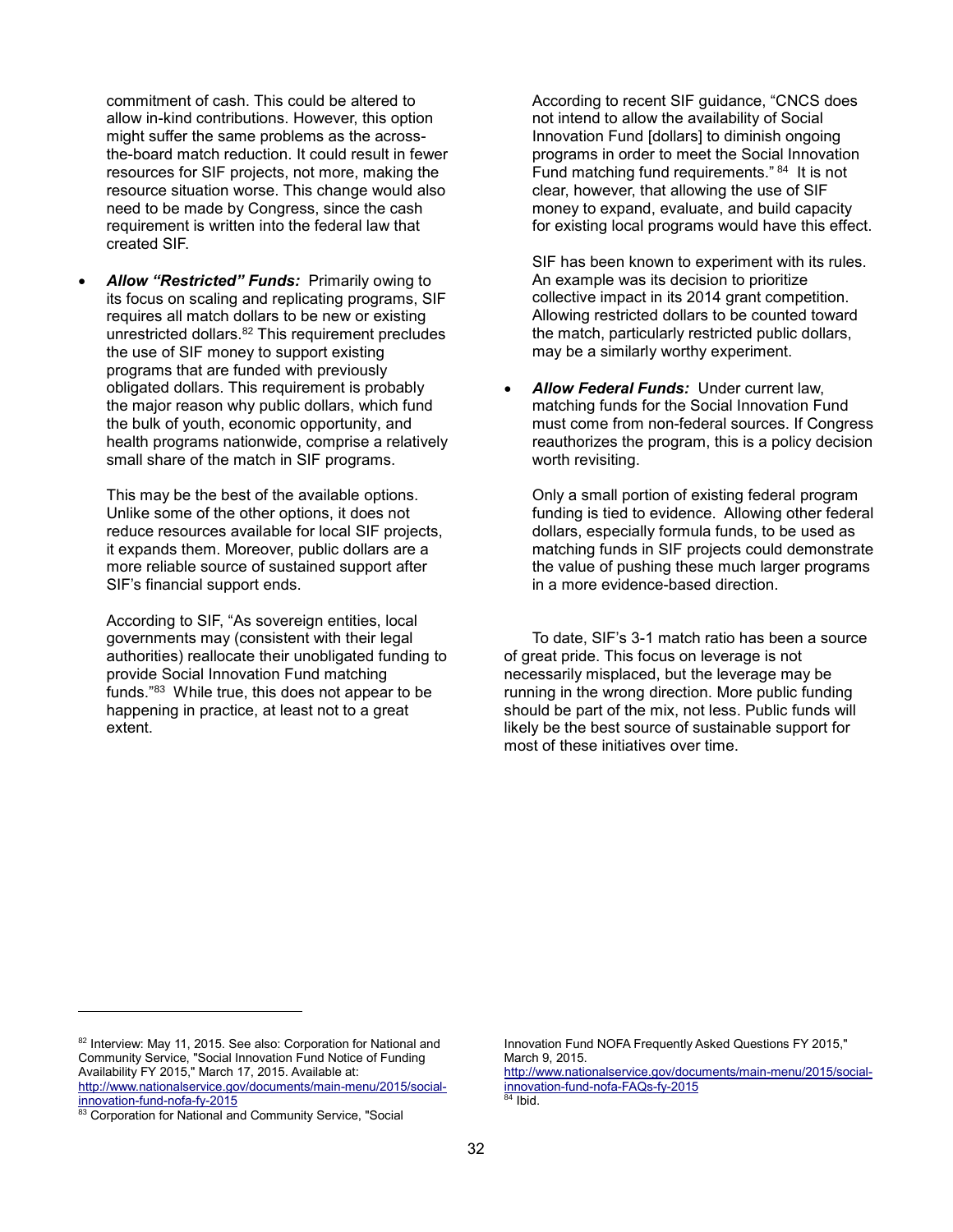The Social Innovation Fund depends heavily upon philanthropy to fill the key role of a grantmaking intermediary and to provide financial support. It depends upon nonprofits to implement the tested interventions. What impact has SIF had on philanthropy and nonprofits? What lessons can be learned for them so far?

## **SIF's Impact on Philanthropy: Not Yet, But Soon?**

Although not its central mission, one of SIF's goals is to help transform philanthropy by making it more evidence-focused.<sup>85</sup> As envisioned, this would be accomplished primarily through the intermediaries, which would engage with philanthropic organizations to raise match dollars and lead by example.

According to the Center for Effective Philanthropy, there is strong support for evidence throughout the foundation community, at least in general. In a 2013 survey of foundation CEOs<sup>86</sup> it found that:

- 91% believe more evidence-based information could improve their ability to assess the progress in their area of programmatic focus.
- 57% believe that foundations are in a position to provide more funding for such evidence.
- 71% say they support scaling successful programs or organizations.

l

This is fertile ground. So how has it worked out? Judged by the level of philanthropic support for SIFfunded initiatives, the answer so far has been middling.

The primary way for philanthropy to engage with SIF-funded programs is through the match. In January, SIF staff reported that \$516 million in total matching funds, including for intermediaries and their subgrantees, had been raised up to that point, a bit more than \$100 million per year.<sup>87</sup> While substantial, this is still a tiny fraction of the \$54.7 billion in overall giving by foundations in 2013.<sup>88</sup>

When asked about the match, many intermediaries reported a halo effect that came with winning a SIF grant, but that it was temporary. Seven said they did not struggle with the match, but eight said they did, with the difficulties concentrated primarily among the smaller, regional intermediaries. Even the best-resourced among them, however, worried about the ongoing sustainability of their projects.

One contributing factor may be donor fatigue. The Obama administration has made foundation outreach a central feature of many of its initiatives, 89 including programs like the Promise Neighborhoods and the Investing in Innovation (i3) programs at the U.S. Department of Education and, more recently, the My Brother's Keeper initiative now headed by SIF's former director, Michael Smith.<sup>90</sup>

The SIF Foundation Registry,<sup>91</sup> modeled on a similar registry set up for i3, was established to help SIF intermediaries and their grantees connect with foundations to find matching funds.<sup>92</sup> While the i3 Foundation Registry, which came first, generated

[https://philanthropy.com/article/Social-Innovation-Fund-](https://philanthropy.com/article/Social-Innovation-Fund-Leader/152355)[Leader/152355](https://philanthropy.com/article/Social-Innovation-Fund-Leader/152355)

<sup>85 &</sup>quot;Does SIF promote evidence-based grant making?" will be one the research questions that will be addressed in SIF's forthcoming evaluation by ICF International.

<sup>86</sup> Center for Effective Philanthropy, "How Far Have We Come? Foundation CEOs on Progress and Impact," December 3, 2013. Available at:

[http://www.issuelab.org/resource/how\\_far\\_have\\_we\\_come](http://www.issuelab.org/resource/how_far_have_we_come) Corporation for National and Community Service, "NOFA Overview Webinar," March 3, 2015. Available at:

[http://www.nationalservice.gov/sites/default/files/upload/SIF/NOFA](http://www.nationalservice.gov/sites/default/files/upload/SIF/NOFA_Overview%20%283-3-2014%29_TRANSCRIPT.pdf) [\\_Overview%20%283-3-2014%29\\_TRANSCRIPT.pdf](http://www.nationalservice.gov/sites/default/files/upload/SIF/NOFA_Overview%20%283-3-2014%29_TRANSCRIPT.pdf)

<sup>88</sup> Foundation Center, "Key Facts on U.S. Foundations," 2014. [http://foundationcenter.org/gainknowledge/research/keyfacts2014/f](http://foundationcenter.org/gainknowledge/research/keyfacts2014/foundation-focus.html)

[oundation-focus.html](http://foundationcenter.org/gainknowledge/research/keyfacts2014/foundation-focus.html)

<sup>89</sup> James Ferris and Nicholas Williams, "Offices of Strategic Partnerships: Helping Philanthropy and Government Work Better Together," *The Foundation Review*, Vol. 5: Iss. 4. Available at: <http://scholarworks.gvsu.edu/tfr/vol5/iss4/5/>

<sup>90</sup> Alex Daniels, "Social Innovation Fund Leader to Head Obama's 'My Brother's Keeper' Effort," *The Chronicle of Philanthropy,* October 21, 2014. Available at:

See[: http://www.sifregistry.org/](http://www.sifregistry.org/)

<sup>92</sup> See[: https://www.foundationregistryi3.org/](https://www.foundationregistryi3.org/)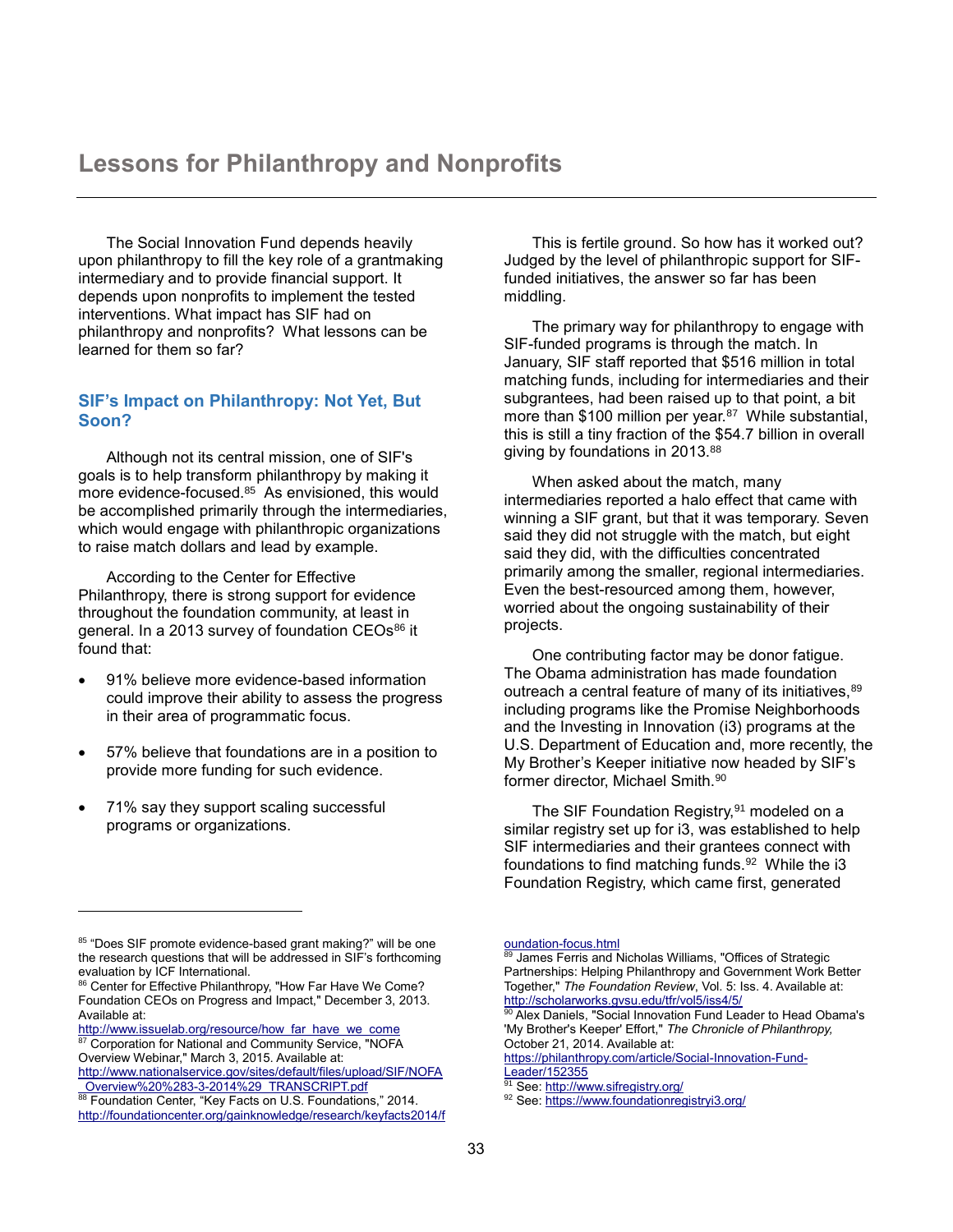substantial early financial support,<sup>93</sup> the SIF Foundation Registry does not appear to have been as successful.

There are several possible reasons. The SIF Registry was created by the Social Impact Exchange on a largely pro-bono basis and there was no significant ongoing financial support for building or maintaining it.

"I think SIF's 3-1 match may have also been a barrier for some funders," said Anne Sherman, Vice President for Nonprofit Strategy at the Social Impact Exchange.

The greater issue seems to be foundation priorities. While they were unsure, most of the intermediaries did not see SIF changing philanthropy, at least not directly. "SIF has not made the connections to the institutions providing match funding. That's left to the intermediaries, who are protective of those relationships," said one.

"I just think philanthropy has been around a long time," said another. "To get it to change is a tall order."

But there may be change afoot in the foundation world. Some national experts think foundation support for evidence is growing.

"Anecdotally, we have found foundations, particularly those with a strong culture of evaluation, are increasingly making more significant investments in RCTs and similar levels of evaluations," said Natalia Pane, Senior Vice President for Research and Operations at Child Trends.

"Is SIF itself doing it? It's hard to make that case," said Gabriel Rhoads, Evaluation Director for the Edna McConnell Clark Foundation. "Is SIF part of a movement that is focusing on evidence? Yes, it is."

"This takes time. You need to give SIF enough time," said Jennifer Callans of the United Way for Southeastern Michigan.

At least one other intermediary thought things could change suddenly and radically. "The word on SIF is out there," he said. "People are waiting on the final reports. Does the model work? The buzz is out there."

## **SIF's Impact on Intermediaries: Substantial**

While SIF's impact on philanthropy in general has so far been modest, its impact on the intermediaries themselves has not. It is one thing to provide financial support to an initiative like SIF. It is quite another to step up and become a SIF intermediary.

#### **A Different Kind of Grantmaker**

SIF's model, deeply rooted in venture philanthropy, demands tremendous levels of engagement and ongoing technical assistance by intermediaries with grant recipients. For a grant program as demanding as SIF, this strategy is a critical strength.

But SIF's intermediary model is even more demanding than that. With extraordinary evaluation requirements coupled with the extra regulatory burdens of managing a federal grant, it is not so much venture philanthropy as venture philanthropy plus.

Most foundations have neither the capacity nor the desire to engage at this level. "Most foundations don't know much more than most nonprofits about what it takes to get rigorous evidence," said one national philanthropy expert.

"There's no real incentive for foundations to give up the autonomy and flexibility of being a funder to be an intermediary," said another. "If you start putting government in the middle, compliance people and evaluation specialists start paying you a visit."

"The amount of staffing required was huge," agreed a third. "The intermediaries were hiring full time people for compliance and evaluations."

Given SIF's many demands, it is no surprise that only a few determined grantmakers with missions closely-aligned with SIF have stepped up to apply to be intermediaries. Since 2010 the number of applicants has varied, but it has never been higher than the 68 that applied in the program's first year.

In 2014, Michael Smith, then SIF's director, described the intermediaries this way:

So what is an existing grantmaking institution? Your best way of figuring out what that means to us is looking on our website on who our current grantees are. And it's everything from private foundations like The Edna McConnell Clark

l

<sup>93</sup> Suzanne Perry, "Foundations See 'Moment of Opportunity' to Improve Schools," *The Chronicle of Philanthropy*, April 29, 2010.

Available at[: https://philanthropy.com/article/Foundations-See-](https://philanthropy.com/article/Foundations-See-Moment-of/160797)[Moment-of/160797](https://philanthropy.com/article/Foundations-See-Moment-of/160797)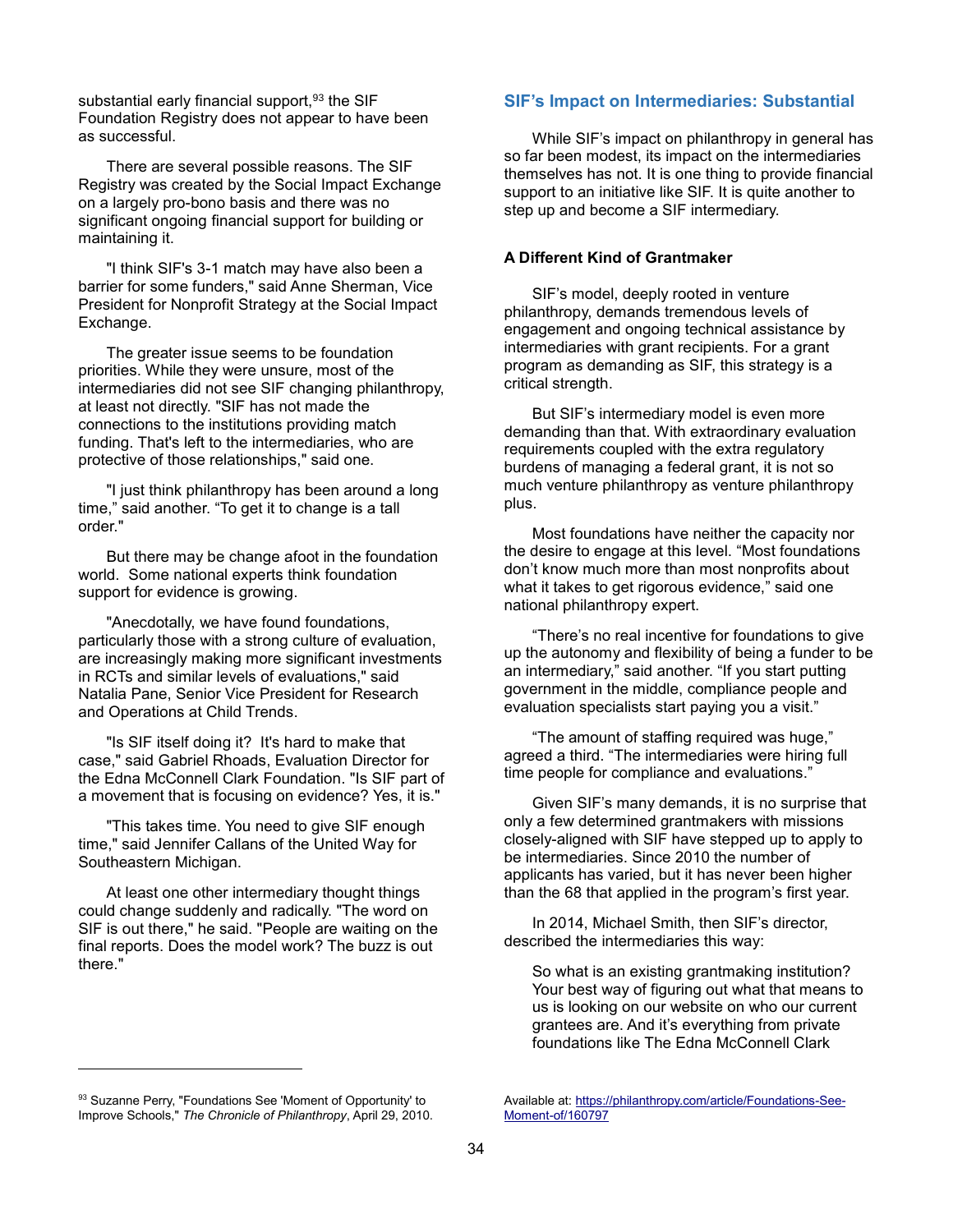Foundation or The Hartford Foundation, to fundraising philanthropies like United Way and to social innovation organizations that are funds like New Profit or Venture Philanthropy Partners. Or even large nonprofit organizations where making grants is the way that they achieve their mission, such as AIDS United, or the Corporation for Supportive Housing, or LISC.<sup>94</sup>

This is no ordinary group of grantmakers. The differences can be seen in comparing lists of intermediaries and philanthropic supporters of SIF, which can be found in Appendix B and Appendix C, respectively.

The list of SIF funders is populated by an all-star cast of evidence supporters from the philanthropic world. The intermediaries, far more willing to take on the heavy duties that come with the job, are a different breed.

More evidence can be found in what the intermediaries did once they became grantees. SIF was a heavy lift, heavier than many expected. Several subgrantees withdrew from the program, as did one of the intermediaries.

But those that remained were battle hardened. When asked, 11 of 14 said they would apply again and at least three already have. One (Jobs for the Future) was selected and now manages two SIF grants. Such dogged determination speaks volumes. This group knows SIF's challenges, but they are willing to face them anyway because it is core to their mission.

#### **Capacity Building for Grantmakers**

l

The current crop of SIF intermediaries includes some of the best-resourced, high-capacity grantmakers in the philanthropic world. They include the Edna McConnell Clark Foundation and venture philanthropy organizations such as New Profit and Venture Philanthropy Partners.

Not all of the intermediaries arrived with the same level of needed capacity, but if they did not then they soon built it or added to what they already had. "This

has made us a better intermediary," said Fred Dedrick, Executive Director of the National Fund for Workforce Solutions. "We think more deeply and differently about evaluation. It's deepened our TA. It's helped us focus on peer learning."

"Yes. Better data, better outcomes. Now capacity has been built to manage federal grants that were not as well built out before," said another intermediary.

One thought SIF could help transform philanthropy's view of intermediaries, <sup>95</sup> which it has traditionally undervalued.

We as an organization, these past 15 years, have had funders say to us "we can't fund intermediaries." SIF shined a light on the value of intermediaries in terms of both selection and monitoring capabilities. This was an opportunity for us to really demonstrate the value of what we bring to the table.

#### **Breaking the Nonprofit Starvation Cycle**

In 2009, Ann Goggins Gregory and Don Howard of Bridgespan wrote a widely-noted article in the *Stanford Social Innovation Review*, called "The Nonprofit Starvation Cycle."<sup>96</sup> In it, they described a vicious cycle in the nonprofit world driven by a fear of large overheads. Many nonprofits, afraid of being tagged as bloated and wasteful, were slashing their overheads or looking for creative ways to hide it.

Far from cutting fat, however, these organizations were too often cutting muscle. With basic support structures being cut to the bone, the result was often poorly-paid and poorly-trained employees, high staff turnover, malfunctioning computers, and other dilapidated infrastructure. Few were able to invest in program extras like evaluation and performance management. This remains true today.

In response, GuideStar, the BBB Wise Giving Alliance, and Charity Navigator organized a campaign against what came to be called the "overhead myth."<sup>97</sup> Activists like Mario Morino of Venture Philanthropy Partners,<sup>98</sup> Nell Edgington of

<sup>94</sup> Corporation for National and Community Service, "NOFA Overview hosted by GEO and Council on Foundations," March 25, 2014. Available at:

[http://www.nationalservice.gov/sites/default/files/upload/SIF/SIF\\_N](http://www.nationalservice.gov/sites/default/files/upload/SIF/SIF_NOFA_GEO_WebinarTranscript%283-25-14%29_Final.pdf) [OFA\\_GEO\\_WebinarTranscript%283-25-14%29\\_Final.pdf](http://www.nationalservice.gov/sites/default/files/upload/SIF/SIF_NOFA_GEO_WebinarTranscript%283-25-14%29_Final.pdf)

<sup>&</sup>lt;sup>95</sup> Grantmakers for Effective Organization, "Smarter Relationships, Better Results," 2013. Available at:

[http://docs.geofunders.org/?filename=geo\\_intermediary\\_briefing\\_fi](http://docs.geofunders.org/?filename=geo_intermediary_briefing_final.pdf) [nal.pdf](http://docs.geofunders.org/?filename=geo_intermediary_briefing_final.pdf)

<sup>&</sup>lt;sup>96</sup> Ann Goggins Gregory and Don Howard, "The Nonprofit

Starvation Cycle," *Stanford Social Innovation Review*, Fall 2009. Available at:

[http://www.ssireview.org/articles/entry/the\\_nonprofit\\_starvation\\_cyc](http://www.ssireview.org/articles/entry/the_nonprofit_starvation_cycle/) [le/](http://www.ssireview.org/articles/entry/the_nonprofit_starvation_cycle/)

<sup>97</sup> GuideStar, BBB Wise Giving Alliance, and Charity Navigator,

<sup>&</sup>quot;The Overhead Myth." Available at:<http://overheadmyth.com/> <sup>98</sup> Susan Wolf Ditkoff, "Funding for Outcomes," *Stanford Social Innovation Review*, December 6, 2013. Available at:

[http://www.ssireview.org/effective\\_philanthropy/entry/funding\\_for\\_o](http://www.ssireview.org/effective_philanthropy/entry/funding_for_outcomes) [utcomes](http://www.ssireview.org/effective_philanthropy/entry/funding_for_outcomes)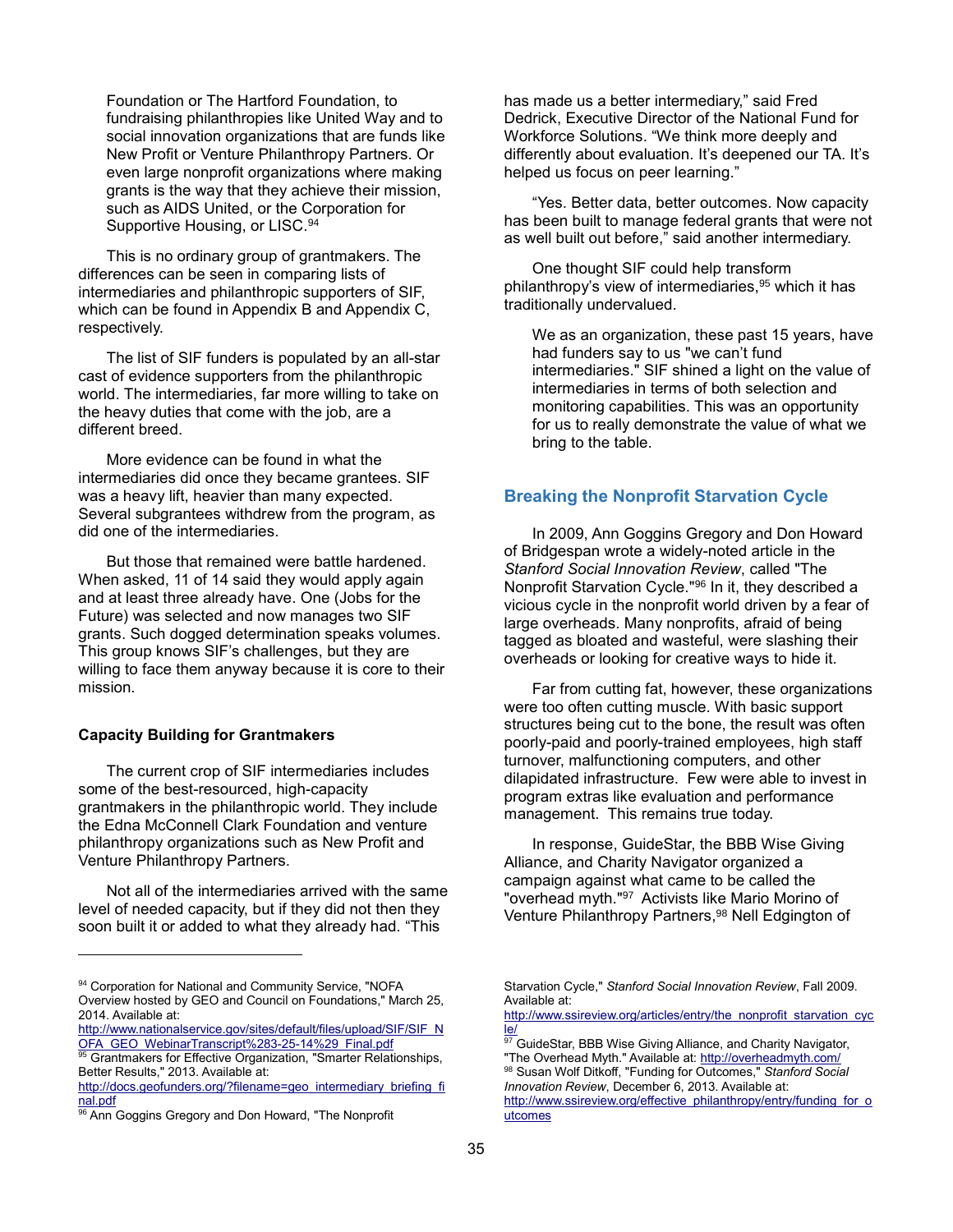Social Velocity, <sup>99</sup> and organizations like the Donors Forum<sup>100</sup> and the National Council of Nonprofits also took up the banner.<sup>101</sup>

A significant advance was made earlier this year when the White House Office of Management and Budget (OMB) released new guidance loosening nonprofit overhead restrictions,<sup>102</sup> but the pace of change has been slower among foundations.

In a 2014 article, Daniel Stid, formerly at Bridgespan and now at the Hewlett Foundation, wrote "I have been struck by the number of peers at other foundations who have told me without batting an eye that they don't fund overhead, or that they only do so using (arbitrary and undoubtedly low) cutoff points, like five or ten percent." 103

To some extent these restrictions are countered by grants for general operating support, but according to a 2013 report from the Center for Effective Philanthropy, 95 percent of surveyed nonprofit leaders said they found raising such support to be challenging, with most saying it was extremely challenging.<sup>104</sup> The nonprofit starvation cycle continues.

#### **Nonprofit Capacity Building**

l

The SIF's venture philanthropy-inspired model strikes at the heart of the nonprofit starvation cycle. Rather than cutting nonprofit capacity, it invests in it. SIF grantees are tasked with competitively selecting high-performing nonprofits and then providing them with the capacity building and technical assistance they need to meet SIF's high demands.<sup>105</sup>

Nonprofit capacity building has a rich literature. 106 A complete review of that literature is beyond the scope of this analysis. But based on a review of the subgrantee reports, many of which included detailed implementation studies, together with interviews with the intermediaries, a few critical capacities stood out.

99 Social Velocity, "Nonprofit Starvation Cycle." Available at: <http://www.socialvelocity.net/tag/nonprofit-starvation-cycle/><br><sup>100</sup> Dopors Forum "Deel T-II: About Dari Detailed"

Donors Forum, "Real Talk About Real Costs." Available at: <http://donorsforum.typepad.com/realcosts/>

101 National Council of Nonprofits. "Nonprofit Sustainability." Available at: [https://www.councilofnonprofits.org/tools](https://www.councilofnonprofits.org/tools-resources/nonprofit-sustainability)[resources/nonprofit-sustainability](https://www.councilofnonprofits.org/tools-resources/nonprofit-sustainability)

When it came to these capacities, subgrantees had to bring it, build it, or both.

 *Leadership & Organizational Culture:* Several intermediaries said strong leadership and organizational culture were critical. Leaders needed to be deeply knowledgeable of their program areas, have strong external relationships with partners and funders, and establish an internal organizational culture that rewarded learning, continuous improvement, and performance. There needed to be organizational buy-in on the SIF grant at every level.<sup>107</sup>

For many, the ability to collaborate effectively was just as important. "Sometimes it can be like getting eagles to flock," said one intermediary. "Truly dynamic leaders know that their institutions will never be large enough and that we need to scale through partnerships."

- *Evidence-based Programs:* Subgrantees are required to implement program models or interventions with at least a preliminary level of evidence behind them, including outcomes data or pre/post data (see Appendix A). While SIF oversight was not as strong in the program's early days, today it is more heavily involved in reviewing prospective subgrantee candidates to make sure they bring the required evidence to the table. Subgrantees that bring a more advanced program model with moderate or higher levels of evidence are expected to be more ambitious in their replication plans.
- *Programmatic Experience and Training:* Experience with the evidence-based program that was being tested and replicated was considered crucial. In the case of subgrantees with individual projects and evaluations, they often had to bring this experience and training. For others that were part of a unified project or portfolio, training in a new model was often

<sup>105</sup> Corporation for National and Community Service, "Social Innovation Fund Notice of Funding Availability FY 2015," March 17, 2015. Available at:

[http://www.nationalservice.gov/documents/main-menu/2015/social](http://www.nationalservice.gov/documents/main-menu/2015/social-innovation-fund-nofa-fy-2015)[innovation-fund-nofa-fy-2015](http://www.nationalservice.gov/documents/main-menu/2015/social-innovation-fund-nofa-fy-2015)

<sup>106</sup> For example: Grantmakers for Effective Organizations, "Support Nonprofit Resilience: Capacity Building." Available at: [http://www.geofunders.org/smarter-grantmaking/nonprofit-](http://www.geofunders.org/smarter-grantmaking/nonprofit-resilience/capacity-building)

[resilience/capacity-building](http://www.geofunders.org/smarter-grantmaking/nonprofit-resilience/capacity-building)<br>107 Leap of D

Tim Delaney, "Nonprofits Win Key Victory in Overhead Battles With Government," *The Chronicle pf Philanthropy*, January 13, 2015. Available at: [https://philanthropy.com/article/Opinion-](https://philanthropy.com/article/Opinion-Nonprofits-Win-Key/151979)[Nonprofits-Win-Key/151979](https://philanthropy.com/article/Opinion-Nonprofits-Win-Key/151979)

<sup>103</sup> Daniel Stid, "Ending the Nonprofit Starvation Cycle," *Work In Progress: The Hewlett Foundation Blog*, September 4, 2014. Available at: [http://www.hewlett.org/blog/posts/ending-nonprofit](http://www.hewlett.org/blog/posts/ending-nonprofit-starvation-cycle)[starvation-cycle](http://www.hewlett.org/blog/posts/ending-nonprofit-starvation-cycle)

<sup>104</sup> Center for Effective Philanthropy, "Nonprofit Challenges: What Foundations Can Do," May 2013. Available at:

[http://www.effectivephilanthropy.org/portfolio-items/nonprofit](http://www.effectivephilanthropy.org/portfolio-items/nonprofit-challenges/)[challenges/](http://www.effectivephilanthropy.org/portfolio-items/nonprofit-challenges/)

Leap of Reason, "The Performance Imperative Campaign." Available at[: http://leapofreason.org/performance-imperative/](http://leapofreason.org/performance-imperative/)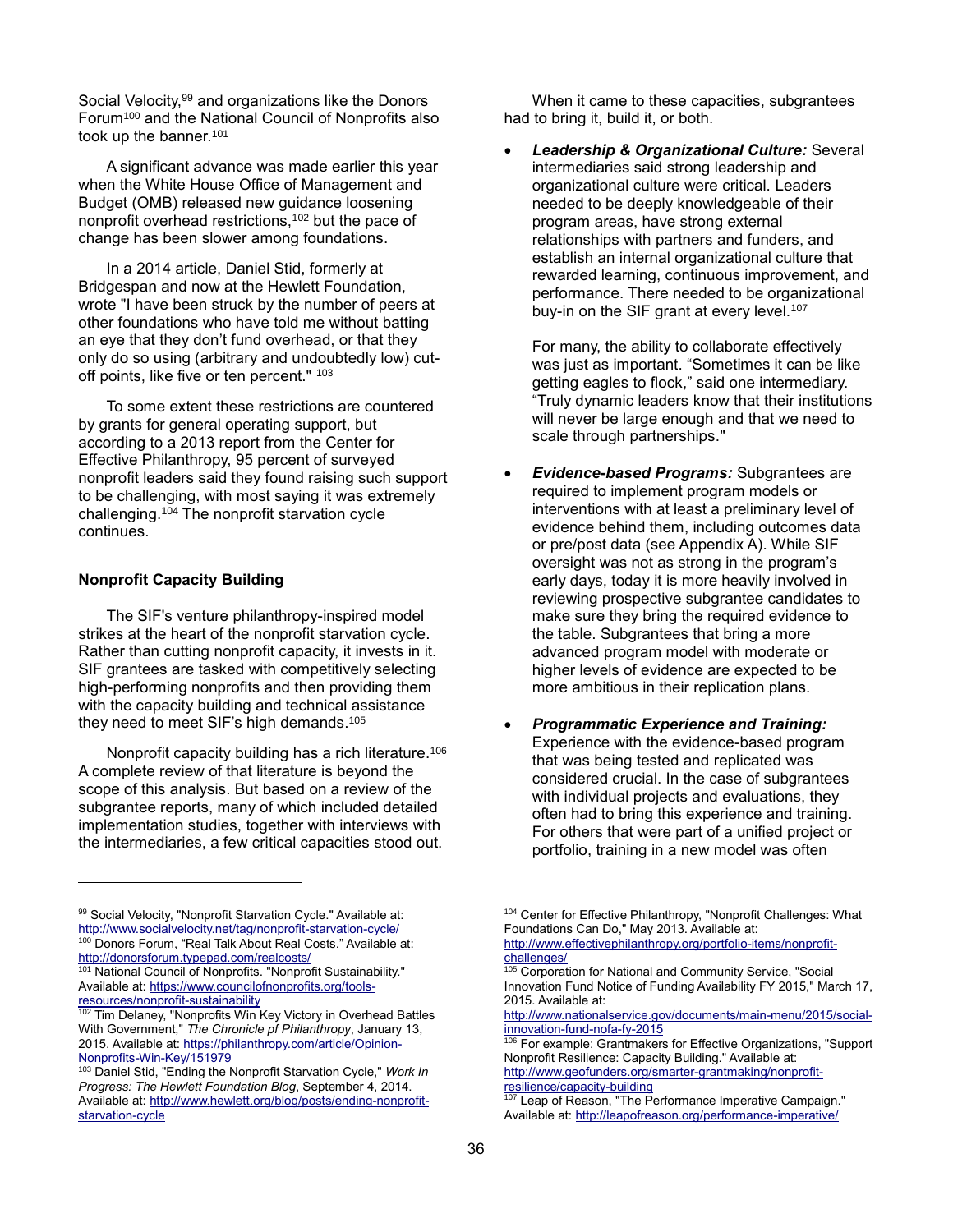provided by the intermediary.

- *Realistic Scaling Plans:* As described earlier in this report, in SIF's early days, many subgrantees ran into problems when their scaling plans were too aggressive and outstripped their capacity. Since 2012, SIF has warned that programs with less evidence should be scaled more modestly.
- *Fundraising Ability:* Subgrantees were usually required to raise matching dollars, although sometimes they were assisted or subsidized by the intermediaries. When subgrantee match dollars were needed, the demonstrated ability to raise them could make or break a subgrantee application. One substantial barrier that was widely noted by the intermediaries in the interviews, however, is the federal prohibition on the use of federal funds and matching dollars to build this capacity. Most felt it undermined their project's sustainability.
- *Financial Management and Compliance Systems:* As a federal grant, SIF carried with it substantial financial reporting requirements, including cost principles determined by OMB, employee timesheets, inventory management, and more. Many of the intermediaries were also weak on federal financial management compliance, since they had never before managed a federal grant. But others did have this experience and knew how important it was for the subgrantees to have it too. "It's helpful when they have a good back office that can manage federal grants," said one.
- *Performance Management Systems:* Performance management differs from evaluation in many ways,  $108$  but it is highly complementary and was seen as a valuable tool by the intermediaries. Performance management systems can provide outcomes data that managers and frontline personnel can use in real-time, facilitating rapid and continuous improvement. "Organizations that had strong performance management systems established were able to ramp up faster than ones that had to refine their theory of change and logic models,

[http://www.childtrends.org/?publications=performance](http://www.childtrends.org/?publications=performance-management-and-evaluation-whats-the-difference-2)[management-and-evaluation-whats-the-difference-2](http://www.childtrends.org/?publications=performance-management-and-evaluation-whats-the-difference-2)

l

and required more planning work," said Kate Barrett of the GreenLight Fund.

 *Evaluation Capacity:* Evaluations are central to Social Innovation Fund grants. While relatively few nonprofits nationwide use third-party evaluators or employ full time staff to monitor their performance,<sup>109</sup> the intermediaries said that their most successful subgrantees had experience with one or both.

"We want to see the commitment in the budget. A good number of them weren't prepared for what we were asking. What kind of evaluation have they done? Have they managed one of those before?" asked one intermediary. "We have two or three organizations with RCTs and depths of experience," said another. "They are some of the strongest in the region."

#### **Lower Capacity Nonprofits**

Building high-capacity organizations like these was SIF at its best. But there is an argument to be made that, in its focus on high-capacity nonprofits, SIF has been leaving too many other nonprofits and communities behind.

Poorly-resourced intermediaries working with less well-resourced community-based organizations have been at a disadvantage. The Foundation for a Healthy Kentucky described the challenges its subgrantees faced in a report it released in January on its project,<sup>110</sup> called the Kentucky Healthy Future Initiative.<sup>111</sup>

The Social Innovation Fund by name calls out innovation. In interpreting the initial goals of SIF, the Foundation funded new and innovative programs that were aimed at addressing the unmet health or health care needs of Kentuckians. During the course of participation, it became clear that what was innovative about SIF was the federal funding mechanism of using intermediaries to support local communities, but that the initiative was really better suited for replicating existing programs or, at a minimum,

<sup>&</sup>lt;sup>108</sup> Karen Walker and Kristin Anderson Moore, "Performance Management and Evaluation: What's the Difference?" Child Trends, January 2011.

Center for Effective Philanthropy, "Assessing to Achieve High Performance: What Nonprofits Are Doing and How Foundations Can Help," April 2015, p. 12. Available at:

[http://www.effectivephilanthropy.org/portfolio-items/assessing-to-](http://www.effectivephilanthropy.org/portfolio-items/assessing-to-achieve-high-performance-what-nonprofits-are-doing-and-how-foundations-can-help/)

[achieve-high-performance-what-nonprofits-are-doing-and-how](http://www.effectivephilanthropy.org/portfolio-items/assessing-to-achieve-high-performance-what-nonprofits-are-doing-and-how-foundations-can-help/)[foundations-can-help/](http://www.effectivephilanthropy.org/portfolio-items/assessing-to-achieve-high-performance-what-nonprofits-are-doing-and-how-foundations-can-help/)

 $110$  Foundation for a Healthy Kentucky / Center for Community Health and Evaluation, "Kentucky Health Futures Initiative: Final Evaluation Report," January 2015. Available at: [http://www.healthy](http://www.healthy-ky.org/sites/default/files/KHFI_Eval_Report_2014_FINAL%2003-31-15.pdf)[ky.org/sites/default/files/KHFI\\_Eval\\_Report\\_2014\\_FINAL%2003-](http://www.healthy-ky.org/sites/default/files/KHFI_Eval_Report_2014_FINAL%2003-31-15.pdf) [31-15.pdf](http://www.healthy-ky.org/sites/default/files/KHFI_Eval_Report_2014_FINAL%2003-31-15.pdf)

<sup>111</sup> See[: http://www.healthy-ky.org/our-focus/healthy-futures](http://www.healthy-ky.org/our-focus/healthy-futures-initiative)[initiative](http://www.healthy-ky.org/our-focus/healthy-futures-initiative)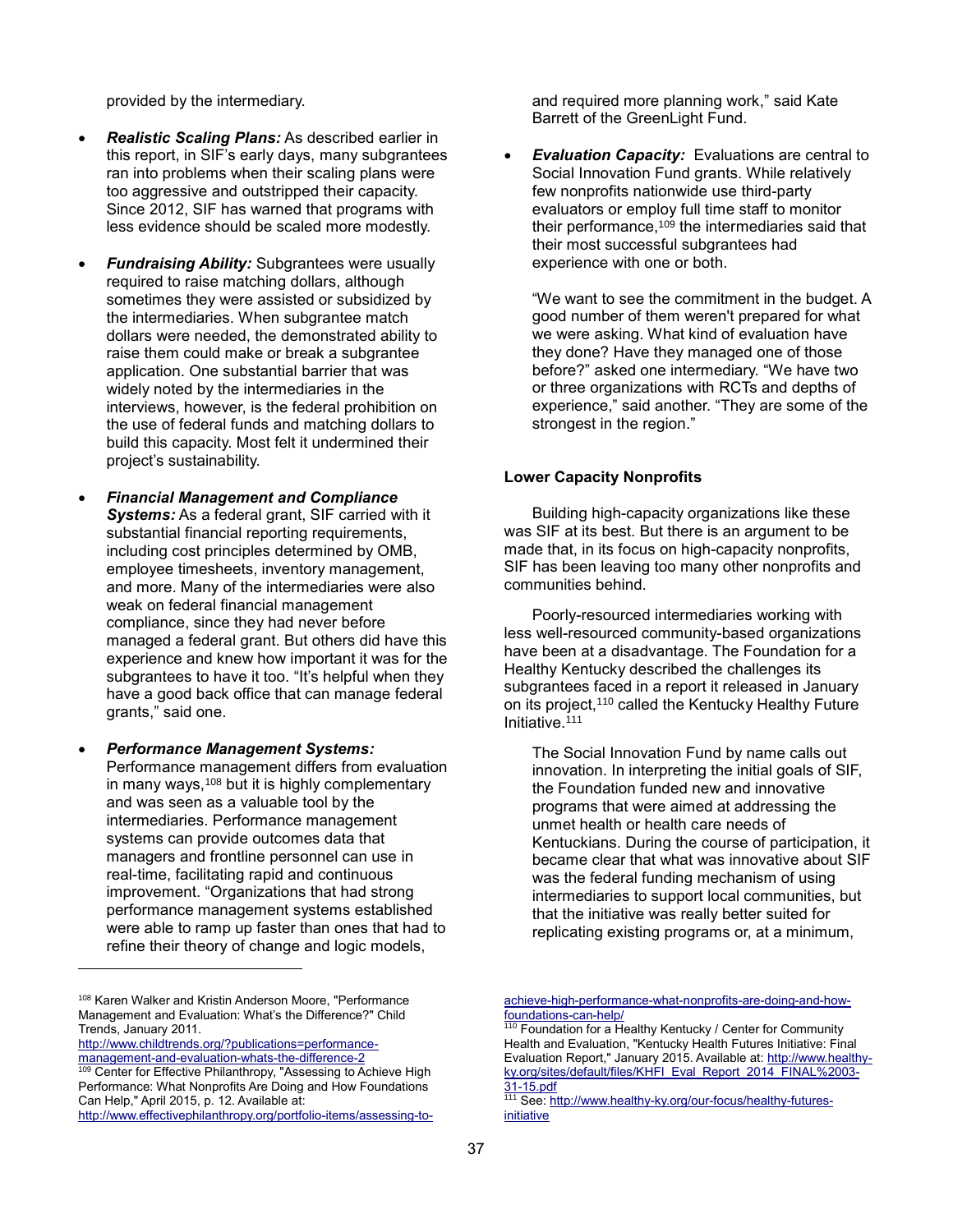investing in well-established programs that had some level of sophistication around organization systems and evaluation.

As was true for other less well-resourced SIF initiatives, lack of resources caused problems, especially with evaluations:

SIF required an external evaluator for the subgrantee projects; as a result each sub-grantee hired an evaluator. They then allocated their entire modest evaluation budget to an external evaluator who was not, for the most part, the person who would be doing the data collection. The result was that there was no funding to support the on-the-ground data collection, so staff and volunteers were being asked to collect data in addition to their other job responsibilities.

Like the other intermediaries, the foundation invested in its grantees, but in this case it was not enough.

For capacity building to be effective it needs to meet programs where they are and build incrementally. For the KHFI sub-grantees, the chasm between the level of program evaluation that they were used to doing to the "strong level of evidence"—randomized control trials—that was being promoted by SIF was insurmountable.

The Foundation for a Healthy Kentucky was not alone. These barriers have been present to some degree across most of the smaller, regional projects.

Despite these challenges, a solution may have been found at some of the other SIF programs. Like the regional intermediaries, some of the nationallyfocused intermediaries were also working with lowresourced subgrantees. One was LISC, which made initial subgrant awards to 47 sites around the country to operate its Financial Opportunities Centers.<sup>112</sup>

Unlike the regional intermediaries, LISC was running a program with a unified portfolio of subgrantees that were all running substantially similar programs with a single, unified evaluation plan. This allowed it to save on evaluation costs. Also, unlike the regional grantees, while LISC was also providing smaller grants to less well-resourced organizations, the organization itself is a high-capacity intermediary with substantial experience with federal grants<sup>113</sup> and an annual budget over \$100 million.<sup>114</sup>

This comparison suggests two solutions. First, regional grantmakers should also shift to a unified portfolio strategy with unified evaluation plans. This seems to be happening with the shift to collective impact models in SIF's 2014 competition.<sup>115</sup> Second. the resource disparities should be addressed, first through targeted relief by SIF as has already happened in one case, and also by reforming the match requirement.

More broadly, these lessons about capacity building are not limited to the Social Innovation Fund. They are applicable to the public and nonprofit sectors more broadly. Simply put, achieving results requires investment.

The nonprofit starvation cycle should be broken, not just for some nonprofits, but for all. Confronting this challenge will help ensure that the progress now emerging from SIF is more widely shared across every nonprofit in every community in America, large and small.

l

<sup>112</sup> This has now reached 75 sites, according to LISC. (Interview: 4/24/15)

<sup>&</sup>lt;sup>113</sup> Kirsten Breckinridge, Corporation for National and Community Service, "Local Initiatives Support Corporation – Building on a Legacy of Federal Investments," April 15, 2014. Available at: [http://nationalservice.tumblr.com/post/82799847841/local](http://nationalservice.tumblr.com/post/82799847841/local-initiatives-support-corporation-building)[initiatives-support-corporation-building](http://nationalservice.tumblr.com/post/82799847841/local-initiatives-support-corporation-building)

<sup>114</sup> LISC, "By the Numbers | LISC 2014 Annual Report." Available at:<http://www.lisc.org/annualreport/2014/numbers.html>

<sup>&</sup>lt;sup>115</sup> As noted earlier, this would depend on whether the funded interventions are substantially the same, as is the case for unified portfolios, or are complementary, but different, which may present the same problems.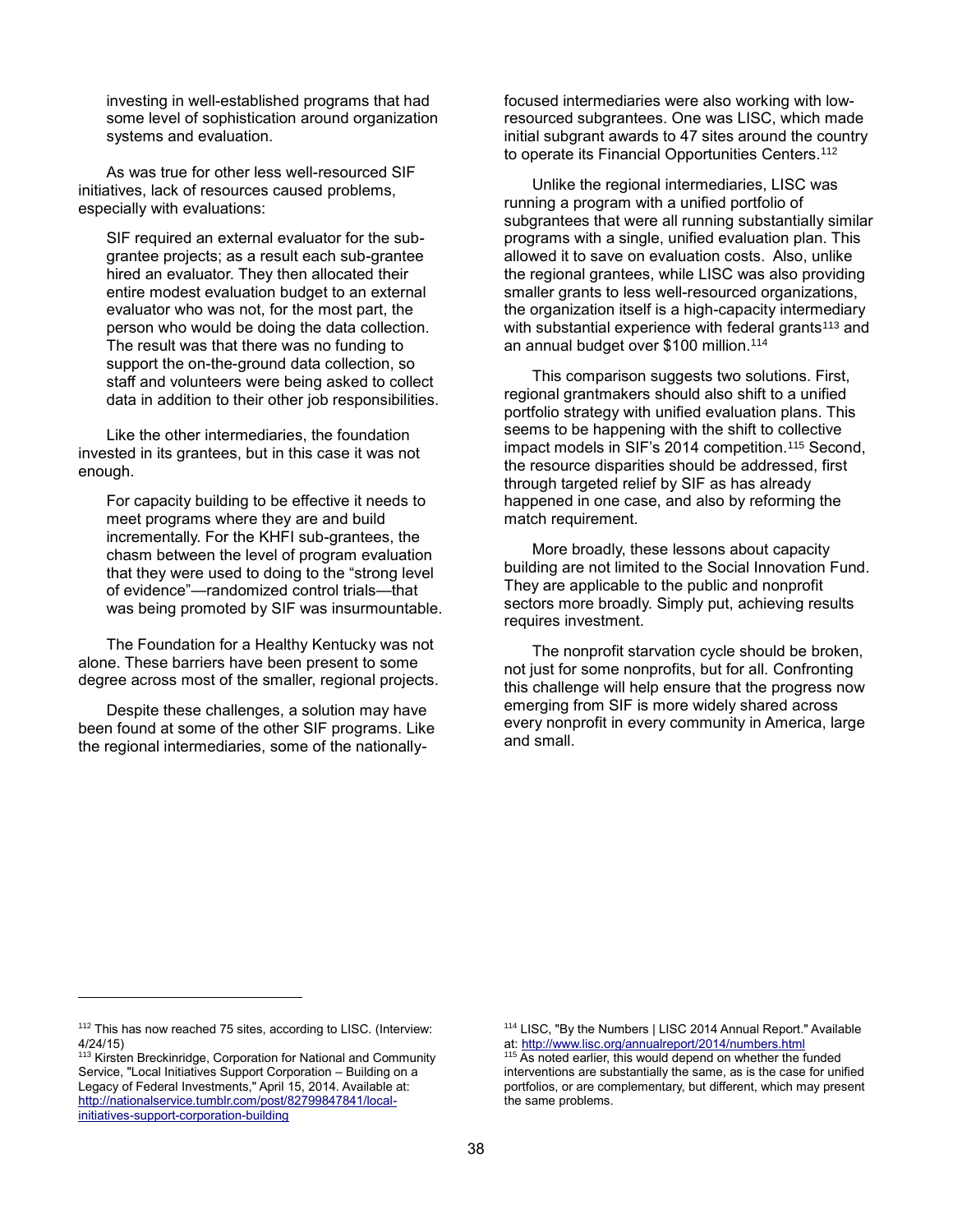## **Conclusion**

## **Recommendations**

The Social Innovation Fund has already experienced some early success. While this early progress is encouraging, the program could be improved in several ways.

 *Match Requirements:* SIF's current match requirement is one of its main weaknesses. As currently structured, it appears to have exacerbated existing resource disparities among the grantees, with adverse effects on both capacity building and evaluations.

The match should be reformed, although carefully to ensure that the changes do not merely reduce resources for existing SIF projects.

A promising short term solution is for SIF to provide targeted relief to intermediaries serving communities that are philanthropically underserved, something it already has authority to do and has in one instance. Even in such cases, relief should be provided carefully, with the understanding that savings will be reinvested in subgrantee projects, particularly evaluations.

It should also consider reversing its standards prohibiting "restricted" funds, since these seem to have hurt efforts to obtain state and local public funding, which is likely the best source of sustainable resources for SIF projects in the long run. If necessary, the concept could be tested in a single competition before rolling it out more widely. More broadly, Congress should also consider allowing the use of federal dollars for match purposes, a decision that could help push these other, much larger federal programs in the direction of supporting evidence.

- *Federal Oversight of Evaluations:* SIF's oversight of local evaluations was an often difficult process for everyone involved. But the experiences of the first year's cohort revealed the importance of this federal role. Without such oversight, it is unclear whether local evaluations would meet high standards or be sufficiently independent to be credible. SIF's current oversight role should be maintained.
- *Intermediary Transparency:* SIF's intermediarybased funding model, rooted in venture philanthropy, appears to be one of its central strengths. As intended, it appears to be building significant capacity in both the intermediaries and their subgrantees, helping to overcome the "nonprofit starvation cycle" that has plagued the nonprofit sector.

The model is threatened, however, by one potentially critical weakness: a lack of transparency in the intermediary grantmaking process. At present, the subgrantee selection process is not as transparent as the federal process for selecting the intermediaries. Whereas SIF publicly posts winning applications, lists of reviewers, and application materials from past competitions online, most of the intermediaries have not.<sup>116</sup>

While there is no evidence that there have been any problems to date, the lack of transparency among intermediaries presents a potential threat to the program and should be addressed.<sup>117</sup>

 *Regulatory Reform:* Federal regulatory burdens, including federal financial regulations and criminal background checks, were widely viewed as burdensome by the intermediaries. These burdens are not directly attributable to SIF, but to broader regulations instituted by CNCS (in the

l

<sup>&</sup>lt;sup>116</sup> Exemplary exceptions include the GreenLight Fund (see [http://greenlightfund.org/sif/sif-initiative\)](http://greenlightfund.org/sif/sif-initiative);

the Mayor's Fund to Advance New York City,

[http://www.nyc.gov/html/ceo/html/initiatives/sif\\_archive.shtml](http://www.nyc.gov/html/ceo/html/initiatives/sif_archive.shtml) ; and Twin Cities United Way

[https://www.gtcuw.org/our\\_impact/for\\_nonprofits/funding/current\\_fu](https://www.gtcuw.org/our_impact/for_nonprofits/funding/current_funding_opportunities/sif/subgrantee_selection/) [nding\\_opportunities/sif/subgrantee\\_selection/](https://www.gtcuw.org/our_impact/for_nonprofits/funding/current_funding_opportunities/sif/subgrantee_selection/)

<sup>&</sup>lt;sup>117</sup> A lack of transparency sparked controversy in SIF's first year. This was subsequently resolved through the adoption of its current, highly transparent application process. See Suzanne Perry, "Social Innovation Fund to Release Details About Application Process Amid Questions," *Chronicle of Philanthropy*, August 20, 2010. Available at[: https://philanthropy.com/article/Federal-Agency-](https://philanthropy.com/article/Federal-Agency-Releases/160091)[Releases/160091](https://philanthropy.com/article/Federal-Agency-Releases/160091)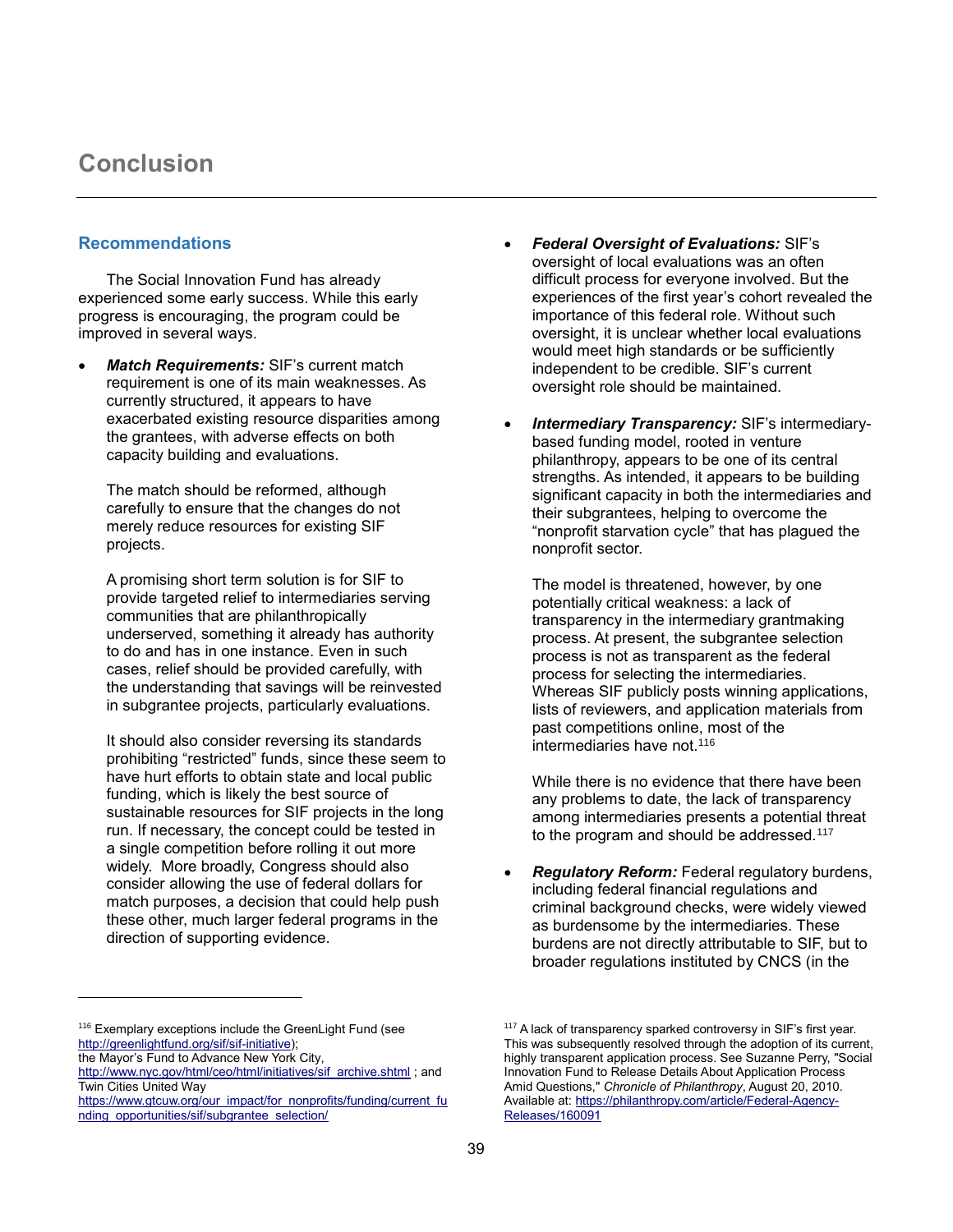case of criminal background checks) or federal grant regulations more generally. SIF has done what it can to provide technical assistance.

There are two possible options to address this problem. First, Congress or the administration could direct CNCS and SIF to review the existing requirements and make recommendations about how to reduce the burdens without substantially undercutting public safety or taxpayer accountability, which are their main purposes. Any such recommendations could be piloted by SIF, with potential benefits for all federal grantmaking.

Second, SIF could encourage intermediaries that work with disconnected youth to apply for regulatory waivers under the new Performance Partnership Pilots (P3) program that was recently enacted by Congress. Exchanging regulatory flexibility for increased performance-based accountability and more transparency appears to be a promising option for SIF-funded programs, which appear uniquely positioned to show the value of this approach.

 *Nonprofit Capacity Building:* One of the Social Innovation Fund's central features is its focus on building capacity in nonprofit organizations so that they can meet SIF's extraordinarily high evidence-building objectives. SIF is providing a substantial platform for testing the efficacy of nonprofit capacity building.

The early results of this test are in. Nonprofits and intermediaries that were better resourced and had greater capacity were more likely to succeed. Those with less capacity were more likely to fall short.

Unlike the other recommendations, which focus primarily on SIF as a federal program, this recommendation is for public sector grantmakers and philanthropy more broadly. If such grantmakers wish to invest in outcomes, they must be more willing to invest in the nonprofit capacity that will make those outcomes possible.

Those that arbitrarily limit overhead are complicit in maintaining a nonprofit starvation cycle that undermines the very goals they are attempting to achieve. Such limitations should be pushed aside and replaced with proactive investment in the capacities needed for success.

It is important to conclude by noting that these recommendations, if adopted, would merely improve on SIF's current progress. The Social Innovation Fund has already logged five additions to the evidence base, with more likely on the way.

Just as important as these early results, however, are the lessons about what it took to achieve them. The nonprofits and intermediaries that were most likely to succeed were those that were fullyresourced, not just in terms of funding, but also in important capacities ranging from seemingly mundane compliance and financial management systems to more advanced performance management and evaluation capabilities.

Such capacities are not uniform in the nonprofit sector. Where they were lacking, it showed.

One of SIF's central lessons is that achieving results requires investment. Such investment should not be limited to an elite few. Truly bending the curve of social progress requires making similar investments in every nonprofit and every community across the country, large and small.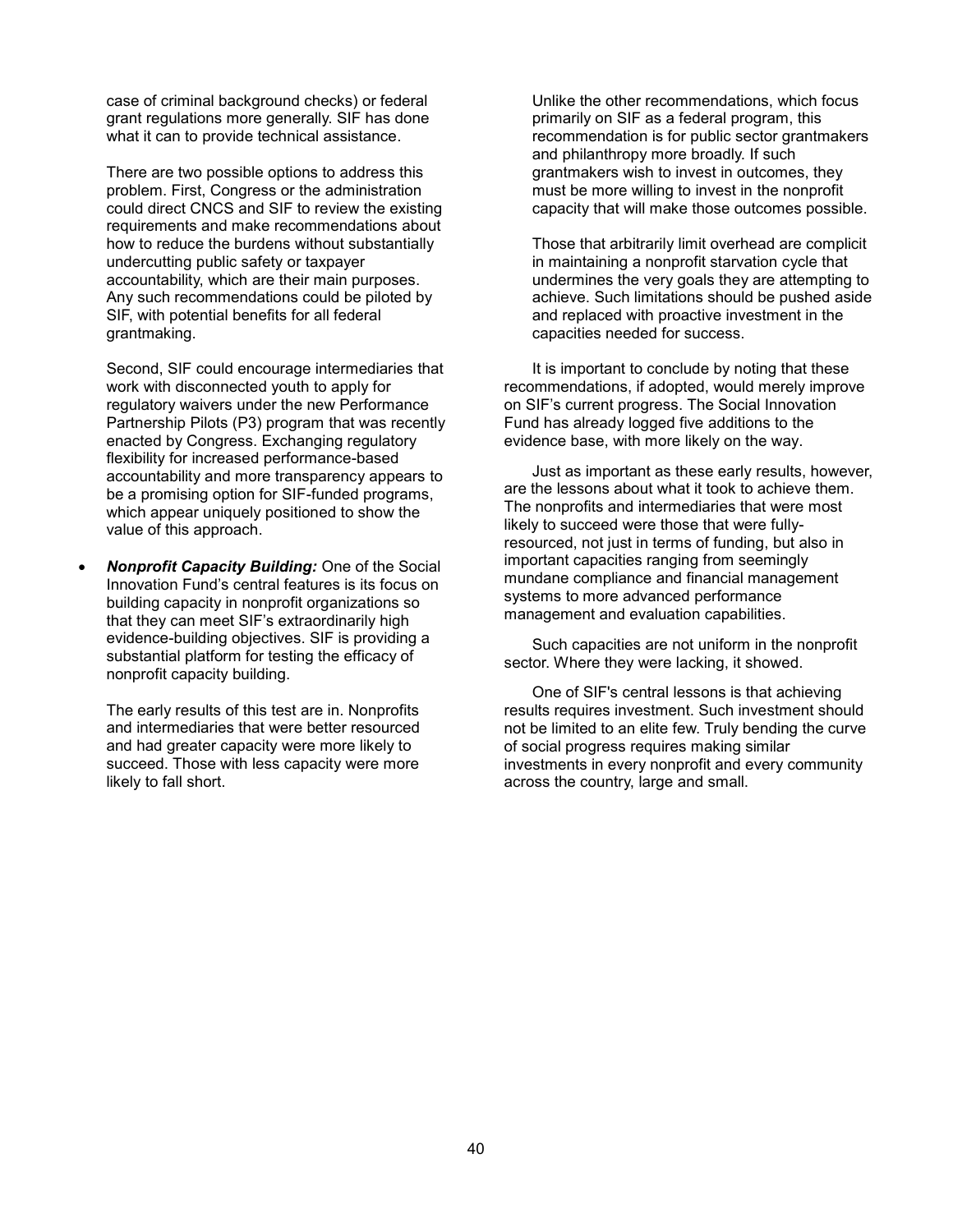## **Appendix A: Evidence Tiers**

The Social Innovation Fund uses the following definitions of evidence, recognizing that there are multiple levels of development within each tier. These definitions are consistent with those used by the Office of Management and Budget.

**Preliminary evidence** means evidence that is based on a reasonable hypothesis supported by credible research findings. Thus, research that has yielded promising results for either the program model or a similar program model will meet CNCS's criteria.

Examples of research that meet the standards include:

- 1. Outcome studies that track participants through a program and measure participants' responses at the end of the program; and
- 2. Third-party pre- and post-test research that determines whether participants have improved on an intended outcome.
- **Moderate evidence** means evidence from previous studies on the program, the designs of which can support causal conclusions (i.e., studies with high internal validity), but have limited generalizability (i.e., moderate external validity). This also can include studies for which the reverse is true—studies that only support moderate causal conclusions but have broad general applicability.

The following would constitute moderate evidence:

- 1. At least one well-designed and well-implemented experimental or quasi-experimental study supporting the effectiveness of the practice strategy, or program, with small sample sizes or other conditions of implementation or analysis that limit generalizability;
- 2. At least one well-designed and well-implemented experimental or quasi-experimental study that does not demonstrate equivalence between the intervention and comparison groups at program entry but that has no other major flaws related to internal validity; or
- 3. Correlational research with strong statistical controls for selection bias and for discerning the influence of internal factors.
- **Strong evidence** means evidence from previous studies on the program, the designs of which can support causal conclusions (i.e., studies with high internal validity), and that, in total, include enough of the range of participants and settings to support scaling up to the state, regional, or national level (i.e., studies with high external validity).

The following are examples of strong evidence:

- 1. More than one well-designed and well-implemented experimental study or well-designed and wellimplemented quasi-experimental study that supports the effectiveness of the practice, strategy, or program; or
- 2. One large, well-designed and well-implemented randomized controlled, multi-site trial that supports the effectiveness of the practice, strategy, or program.

Source: CNCS, "Social Innovation Fund Notice of Funding Availability FY 2015," March 17, 2015. Available at: <http://www.nationalservice.gov/documents/main-menu/2015/social-innovation-fund-nofa-fy-2015>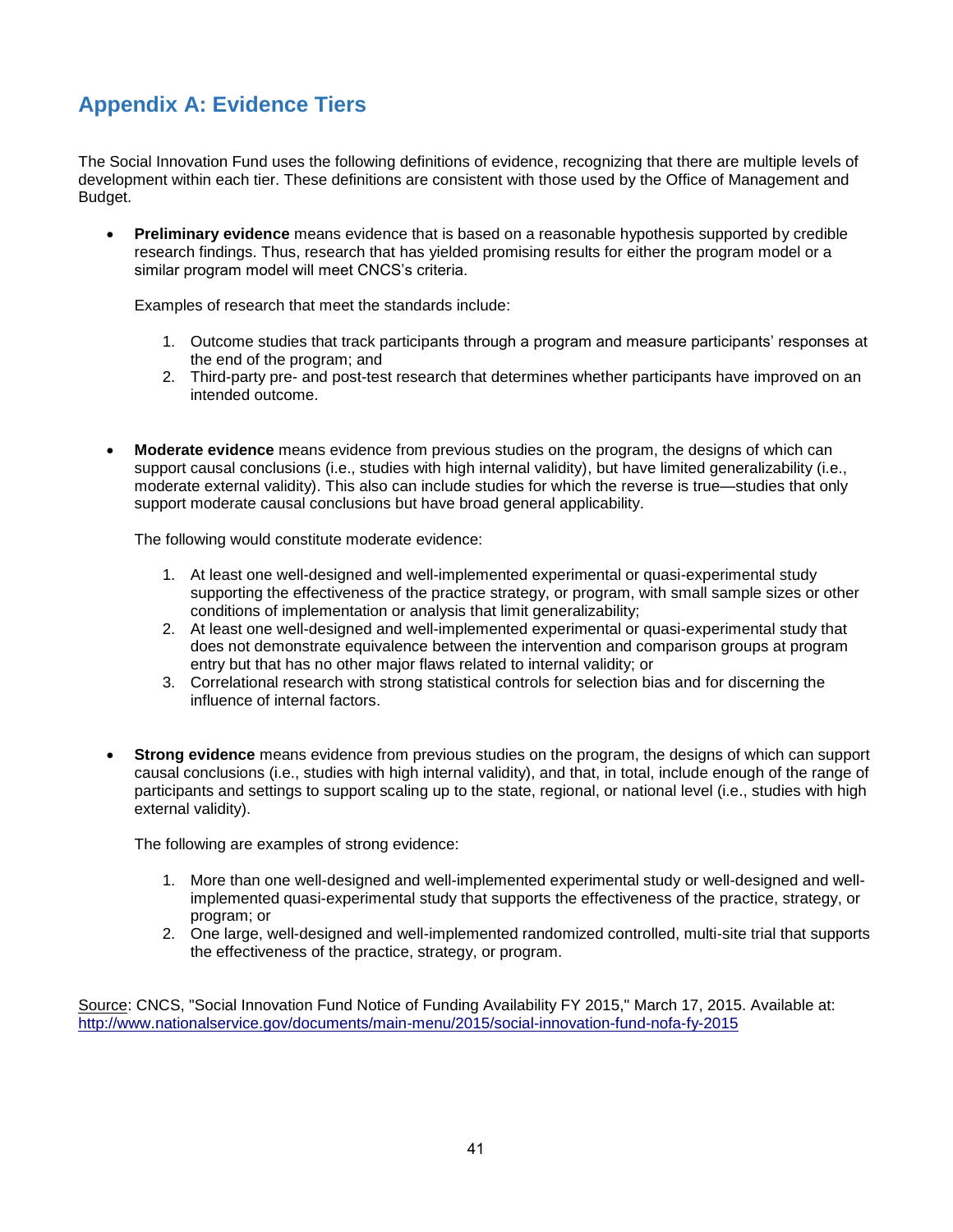## **Appendix B: SIF Grantmaking Intermediaries**

The following is a comprehensive list of the 27 intermediaries for the 2010-2014 grant years, the year of their grant, and their corresponding SIF project pages.

AARP Foundation (2014) <http://www.aarp.org/aarp-foundation/grants/sif-grant-rfa.html>

AIDS United (2010) <http://www.aidsunited.org/Programs-0024-Grantmaking/Access-to-Care.aspx>

The Boston Foundation (2014) <http://www.tbf.org/tbf/55/success-boston>

Capital Area United Way (2012) [http://www.nationalservice.gov/programs/social-innovation-fund/previous-competitions/2012/capital-area](http://www.nationalservice.gov/programs/social-innovation-fund/previous-competitions/2012/capital-area-united-way)[united-way](http://www.nationalservice.gov/programs/social-innovation-fund/previous-competitions/2012/capital-area-united-way)

Capital Impact Partners (2011) <http://www.affordableownership.org/chip/>

Corporation for Supportive Housing (2011) <http://www.csh.org/sifoverview>

The Edna McConnell Clark Foundation (2010) <http://www.emcf.org/capital-aggregation/emcf-the-social-innovation-fund/>

Foundation for a Healthy Kentucky (2010) <http://www.healthy-ky.org/our-focus/healthy-futures-initiative>

GreenLight Fund (2012) <http://greenlightfund.org/sif/sif-initiative>

Jobs for the Future / National Fund for Workforce Solutions (2010) <http://nfwsolutions.org/initiatives/social-innovation-fund>

Jobs for the Future / Opportunity Works (2014) <http://www.jff.org/initiatives/back-track-designs/opportunity-works>

The John A. Hartford Foundation (2012) <http://www.jhartfound.org/grants-strategy/current-strategies/models-of-care/social-innovation-fund/>

Local Initiatives Support Corporation (LISC) (2010) <http://www.lisc.org/section/ourwork/national/family/foc>

Mayor's Fund to Advance New York City / Center for Economic Opportunity (CEO) (2010) <http://www.nyc.gov/html/ceo/html/initiatives/sif.shtml>

Methodist Healthcare Ministries of South Texas (2014) <http://www.mhm.org/programs/sitexas>

Mile High United Way (2011) <http://www.unitedwaydenver.org/social-innovation-fund>

Missouri Foundation for Health (2010) <https://www.mffh.org/Page.aspx?id=485>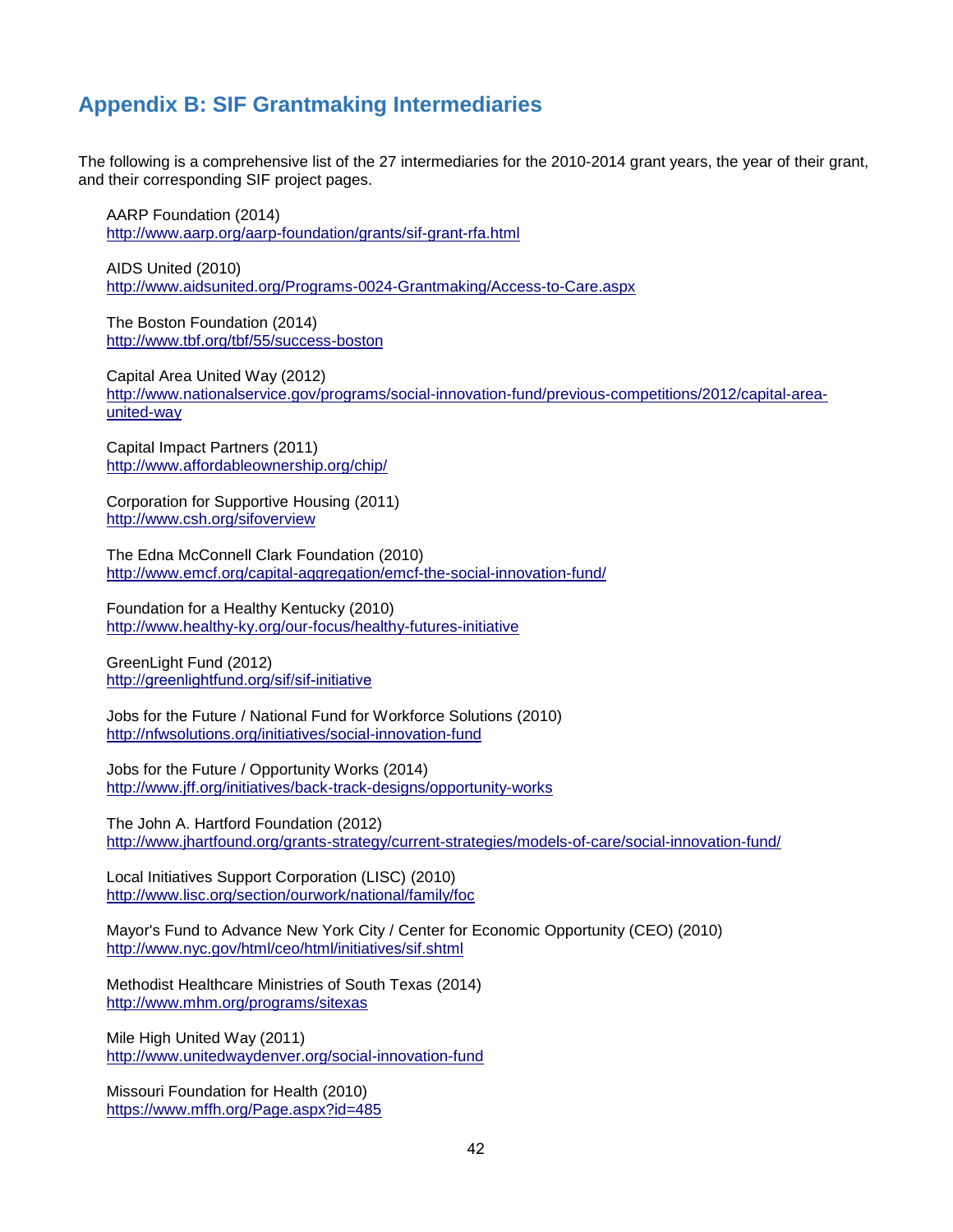New Profit Inc. (2010) <http://www.newprofit.org/our-work/focus-funds/pathways-fund/>

REDF (2010) <http://redf.org/partners/government/>

Share Our Strength (2014) <https://www.nokidhungry.org/page/NoKidHungryCommunities>

Silicon Valley Community Foundation (2014) <http://www.siliconvalleycf.org/thebiglift>

Twin Cities Strive / Greater Twin Cities United Way (2012) [https://www.gtcuw.org/our\\_impact/for\\_nonprofits/funding/current\\_funding\\_opportunities/sif/](https://www.gtcuw.org/our_impact/for_nonprofits/funding/current_funding_opportunities/sif/)

U.S. Soccer Foundation (2011) <http://www.ussoccerfoundation.org/our-programs/soccer-for-success>

United Way for Southeastern Michigan (2011) <http://www.nationalservice.gov/programs/social-innovation-fund/previous-competitions/2011/se-michigan>

United Way of Greater Cincinnati (2010) <http://www.nationalservice.gov/programs/social-innovation-fund/previous-competitions/2010/greater-cincinnati>

United Way of Greenville County (2014) [http://www.nationalservice.gov/programs/social-innovation-fund/previous-competitions/2014/united-way](http://www.nationalservice.gov/programs/social-innovation-fund/previous-competitions/2014/united-way-greenville-county)[greenville-county](http://www.nationalservice.gov/programs/social-innovation-fund/previous-competitions/2014/united-way-greenville-county)

Venture Philanthropy Partners (2010) <http://www.vppartners.org/portfolio/youthconnect>